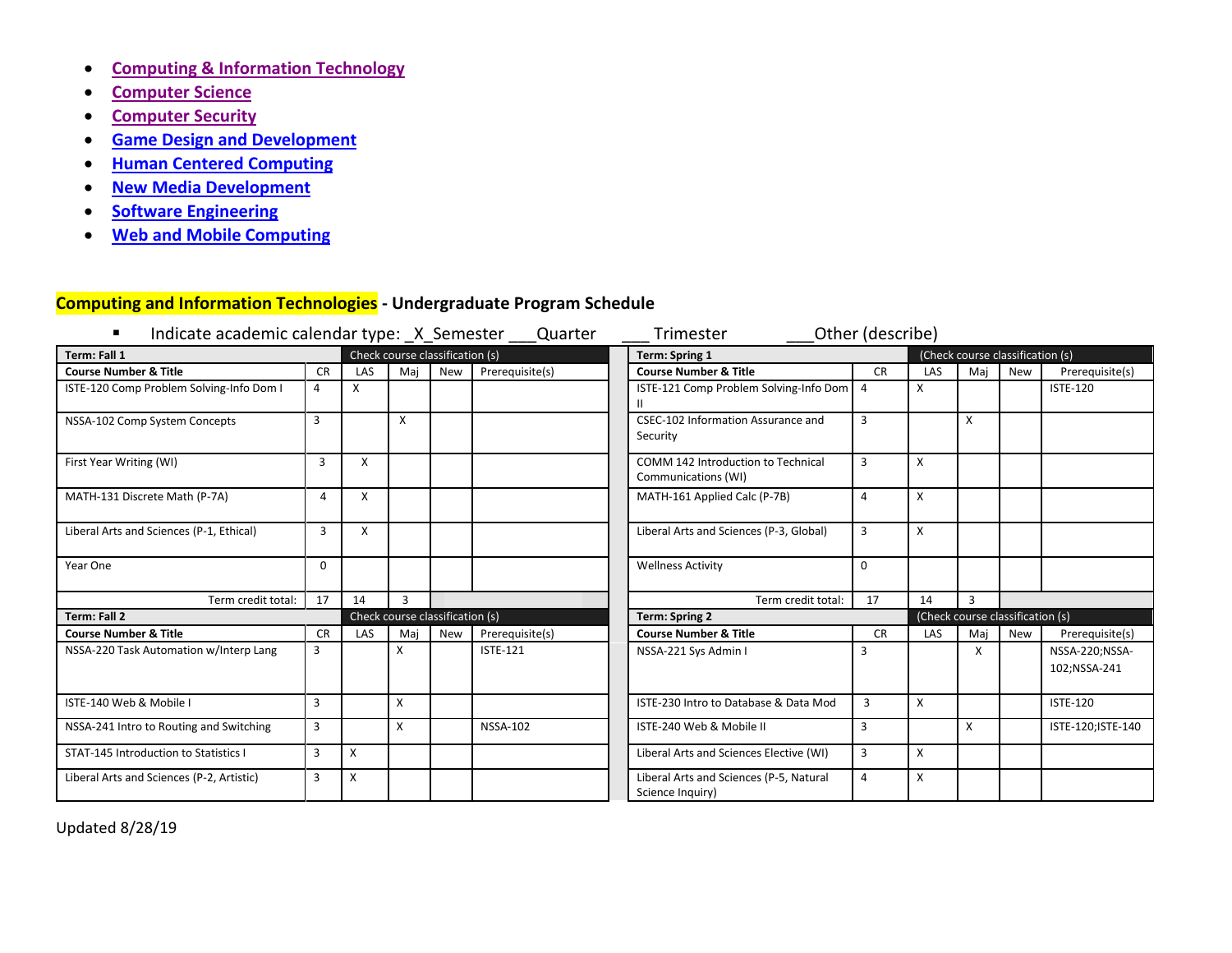| <b>Wellness Activity</b>                          | 0              |                                             |     |                                 |                      |  | <b>ISTE-099 Second Year Seminar</b>                                | 0         |            |                                 |            |                 |
|---------------------------------------------------|----------------|---------------------------------------------|-----|---------------------------------|----------------------|--|--------------------------------------------------------------------|-----------|------------|---------------------------------|------------|-----------------|
| Term credit total:                                | 15             | 6                                           | 9   |                                 |                      |  | Term credit total:                                                 | 16        |            | 9                               |            |                 |
| Coop 1 (After Sophomore year)                     |                |                                             |     |                                 |                      |  |                                                                    |           |            |                                 |            |                 |
| Term: Fall 3 GLOBAL / CROATIA                     |                |                                             |     | Check course classification (s) |                      |  | Term: Spring 3                                                     |           |            | Check course classification (s) |            |                 |
| <b>Course Number &amp; Title</b>                  | <b>CR</b>      | LAS                                         | Mai | <b>New</b>                      | Prerequisite(s)      |  | <b>Course Number &amp; Title</b>                                   | <b>CR</b> | <b>LAS</b> | Mai                             | <b>New</b> | Prerequisite(s) |
| <b>CIT Concentration Course 1</b>                 | 3              |                                             | X   |                                 |                      |  | <b>CIT Concentration Course 2</b>                                  | 3         |            | X                               |            |                 |
| Liberal Arts and Sciences (P-6, Scientific Princ) | $\overline{a}$ | X                                           |     |                                 |                      |  | <b>CIT Concentration Course 3</b>                                  | 3         |            | X                               |            |                 |
| ISTE-260 Designing the User Exp                   | 3              |                                             | X   |                                 | <b>ISTE-140</b>      |  | ISTE-430 Info Requirements Modeling                                | 3         |            | X                               |            | <b>ISTE-230</b> |
| Liberal Arts and Sciences (P-4, Social)           | 3              | X                                           |     |                                 |                      |  | Liberal Arts and Sciences (I-1)                                    | 3         | Χ          |                                 |            |                 |
| Free Elective 1                                   | 3              |                                             |     |                                 |                      |  | Free Elective 2                                                    | 3         |            |                                 |            |                 |
| Term credit total:                                | 16             |                                             | 6   |                                 |                      |  | Term credit total:                                                 | 15        | 3          | 9                               |            |                 |
| Coop 2 (Before Senior year)                       |                |                                             |     |                                 |                      |  |                                                                    |           |            |                                 |            |                 |
| Term: Fall 4                                      |                |                                             |     | Check course classification (s) |                      |  | <b>Term: Spring 4</b>                                              |           |            | Check course classification (s) |            |                 |
| <b>Course Number &amp; Title</b>                  | <b>CR</b>      | <b>LAS</b>                                  | Mai | <b>New</b>                      | Prerequisite(s)      |  | <b>Course Number &amp; Title</b>                                   | <b>CR</b> | LAS        | Mai                             | <b>New</b> | Prerequisite(s) |
| ISTE-500 Senior Development Project I             | 3              |                                             | X   |                                 | Completion of 2 Coop |  | ISTE-501 Senior Development Project II<br>(WI)                     | 3         |            | X                               |            | <b>ISTE-500</b> |
| <b>CIT Concentration Course 4</b>                 | 3              |                                             | X   |                                 |                      |  | <b>CIT Concentration Course 6</b>                                  | 3         |            | X                               |            |                 |
| <b>CIT Concentration Course 5</b>                 | 3              |                                             | X   |                                 |                      |  | Liberal Arts and Sciences (I-3)                                    | 3         | X          |                                 |            |                 |
| Liberal Arts and Sciences (I-2)                   | 3              | X                                           |     |                                 |                      |  | Free Elective 4                                                    | 3         |            |                                 |            |                 |
| Free Elective 3                                   | 3              |                                             |     |                                 |                      |  | Free Elective 5                                                    | 3         |            |                                 |            |                 |
| Term credit total:                                | 15             | $\mathbf{3}$                                | 9   |                                 |                      |  | Term credit total:                                                 | 15        | 3          | 6                               |            |                 |
|                                                   |                |                                             |     |                                 |                      |  |                                                                    |           |            |                                 |            |                 |
| <b>Program Totals:</b>                            |                | Credits: 126<br>Liberal Arts & Sciences: 60 |     |                                 |                      |  | Major: 51                                                          |           |            | Elective & Other: 15            |            |                 |
| LAS: liberal arts & sciences<br>Cr: credits       |                | Maj: major requirement                      |     |                                 | New: new course      |  | <b>Prerequisite(s):</b> list prerequisite(s) for the noted courses |           |            |                                 |            |                 |

### **Liberal Arts & Sciences Courses**

The Liberal Arts & Sciences courses listed as 4(3) credits above can be either 3 or 4 credits, as long as the student has a total of 60 LAS credits at graduation. Taking a 4 credit P-5, P-6, P7A and P-7B are preferred, but not required.

### **Concentrations**

Students matriculated in this degree will select two three-course concentration representing eighteen semester hours of work (nine each). Concentrations and corresponding courses are listed below.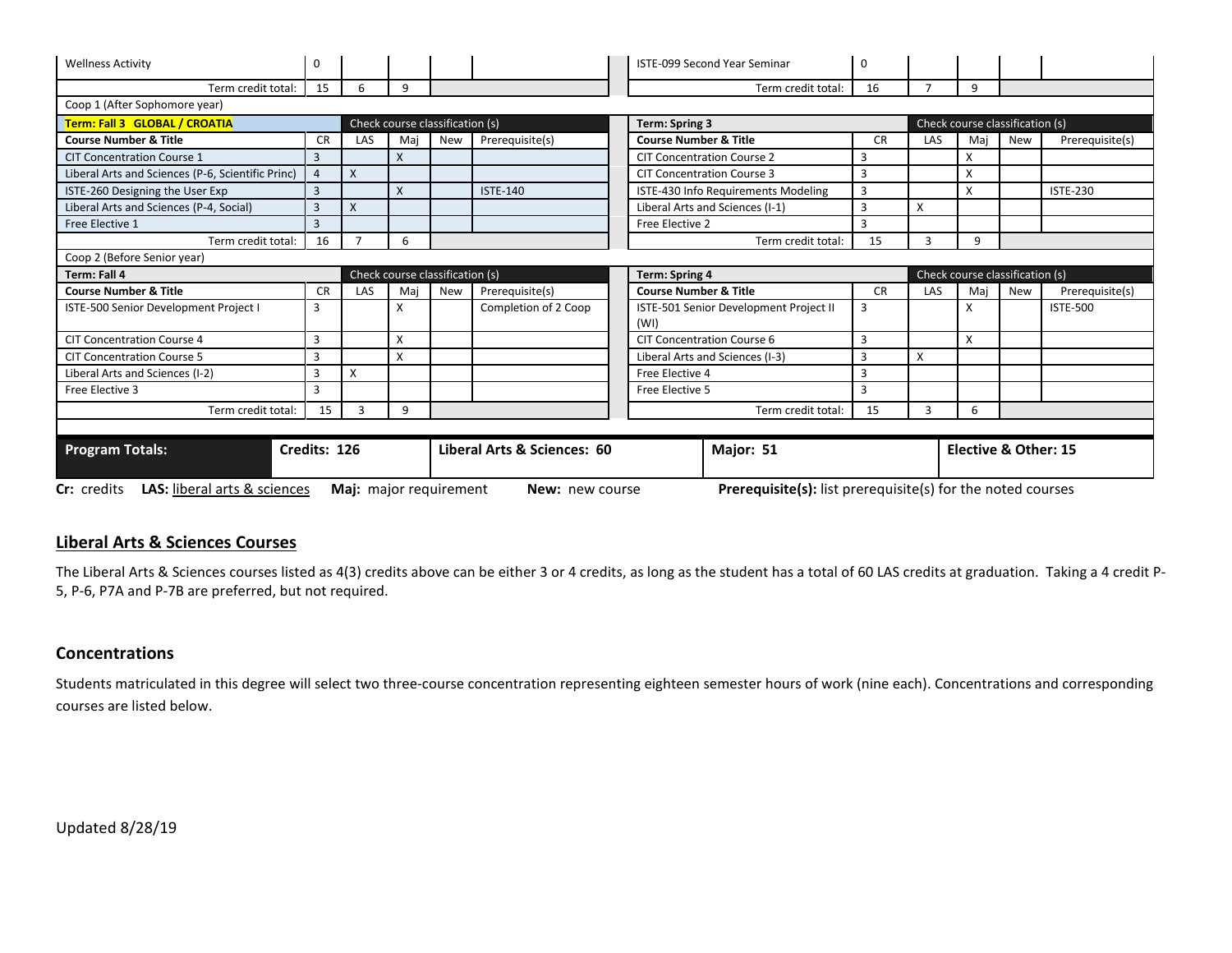#### **Web Development**

ISTE 340 Client Programming

ISTE 341 Server Programming

SWEN 383 Software Design Principles & Patterns

#### **Networking and Communications** (\*245 Required, pick 2 of following 6)

NSSA 245 Network Services\*

- NSSA 242 Wireless Networking
- NSSA 370 Project Management
- NSSA 342 VoIP & Unified Comm II
- NSSA 441 Advanced Routing and Switching
- NSSA 443 Network Design and Performance
- NSSA 445 Sensor & Ad-Hoc Networks

#### **Enterprise Administration** (\*320 and 322 Required, pick one of following 4)

- NSSA 320 Configuration Management\*
- NSSA 322 Systems Administration II\*

NSSA 244 Virtualization

- NSSA 370 Project Management
- NSSA 422 Storage Architectures
- NSSA 423 Scalable Computing Architectures
- NSSA 425 Data Center Operations
- NSSA 427 Scalable Web Services Architectures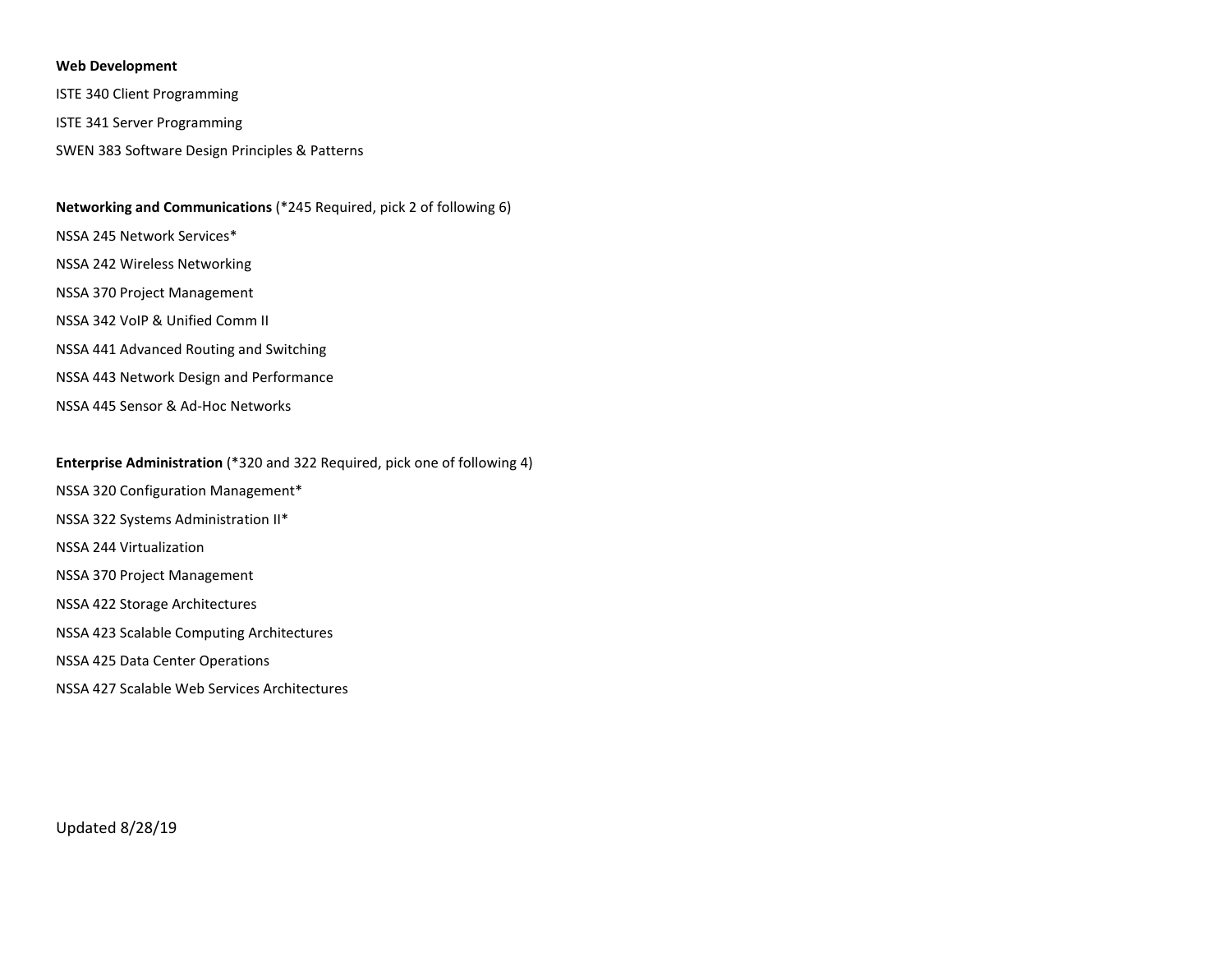#### **Database Applications**

ISTE 330 Database Connectivity & Access ISTE 422 App Develop Practices ISTE 434 Data Warehousing ISTE 436 Database Management and Access ISTE 432 Database Application Development ISTE 438 Contemporary Databases

# **Special Topics**

A three course, nine-semester hour special topics concentration is available to selected students who wish to pursue an in-depth study of an area not present in the program's concentration offerings. The student will develop a special concentration proposal with the faculty advisor. The head of the academic unit will review the proposal and will approve or deny the request. Only one special topics concentration will be allowed to any given student.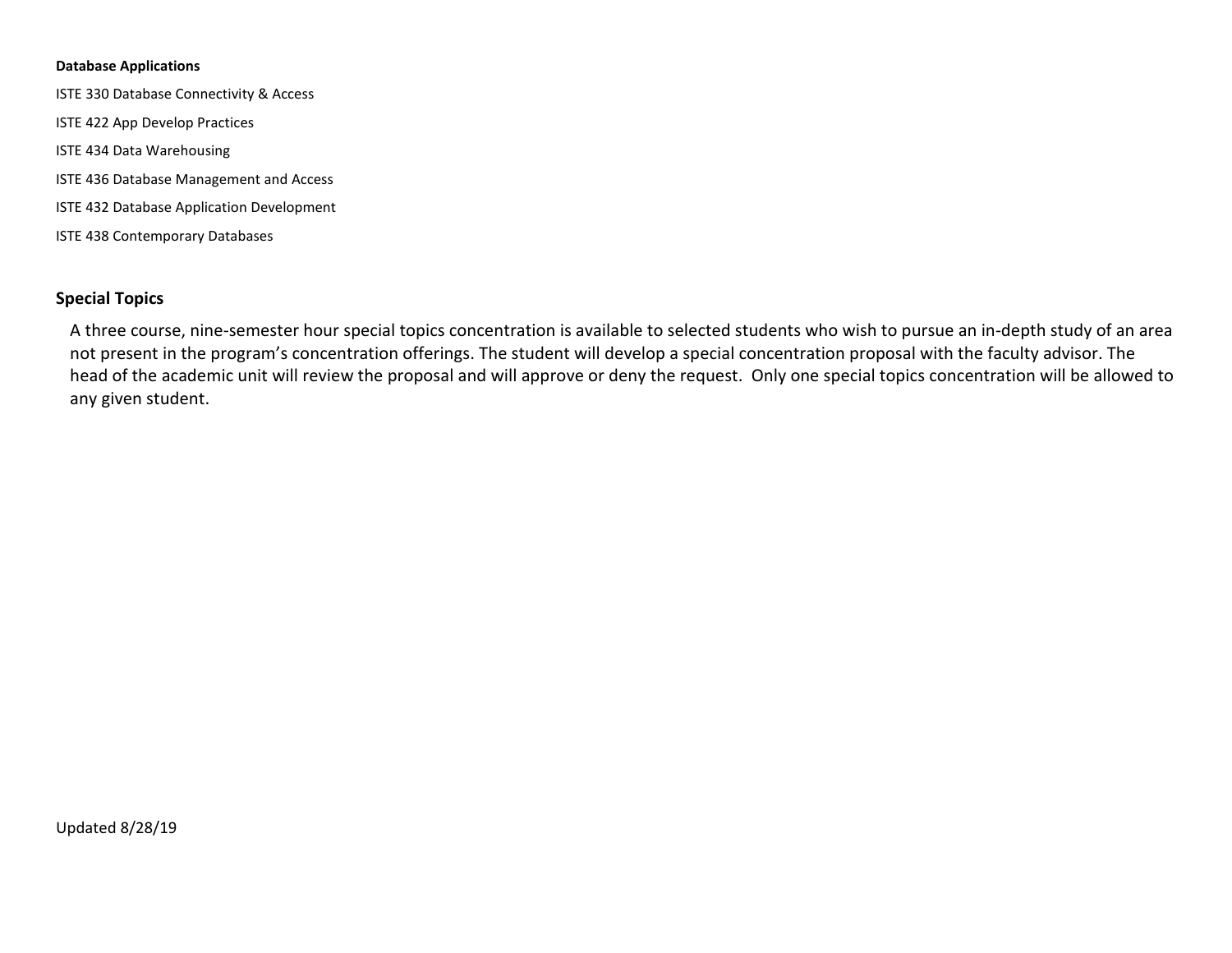# <span id="page-4-0"></span>**Computer Science - Undergraduate Program Schedule**

## **Brief Change Log:**

- **1)** Based on the most recent version of table 1 for the BS degree in Computer Science under semesters originally submitted May 3, 2016
- **2)** The suggested schedule for students doing study abroad places the study abroad semester during the spring term of year 4, but other options are possible.
- **3)** The first three years of the suggested study abroad schedule are identical to that of the "regular" BS degree in Computer Science that does not include a study abroad term as is the recommendation to do the final semester of required co-op during term fall 5.
- **4)** Suggested courses for terms fall 4, spring 4, and spring 5 have been rearranged in order to accommodate the greatest number of study abroad opportunities, while still adhering to both scheduling and prerequisite constraints.

# **Table 1a: Undergraduate Program Schedule**

# **Computer Science BS**

- Indicate academic calendar type: <u>X</u>\_Semester \_\_\_Quarter \_\_\_\_Trimester \_\_\_\_Other (describe)
- Label each term in sequence, consistent with the institution's academic calendar (e.g., Fall 1, Spring 1, Fall 2)
- Copy/expand the table as needed to show additional terms

| Term: Fall 1                                                                                                                |           |            |     | Check course classification (s) |                              | <b>Term: Spring 1</b>                                                                                             |           |            |     |     | (Check course classification (s)                                                                                         |
|-----------------------------------------------------------------------------------------------------------------------------|-----------|------------|-----|---------------------------------|------------------------------|-------------------------------------------------------------------------------------------------------------------|-----------|------------|-----|-----|--------------------------------------------------------------------------------------------------------------------------|
| <b>Course Number &amp; Title</b>                                                                                            | <b>CR</b> | <b>LAS</b> | Maj | New                             | Prerequisite(s)              | <b>Course Number &amp; Title</b>                                                                                  | <b>CR</b> | <b>LAS</b> | Maj | New | Prerequisite(s)                                                                                                          |
| CSCI 141 Computer Science                                                                                                   | 4         |            | X   |                                 | None                         | CSCI 142 Computer<br>Science II                                                                                   | 4         |            | x   |     | CSCI 141 with<br>grade of "C-" or<br>better                                                                              |
| MATH 181 Project-Based<br>Calculus I (counts as<br><b>General Education</b><br>Perspectives course) P-7A                    | 4         | X          |     |                                 | Math Placement<br>Exam score | MATH 182 Project-Based<br>Calculus II (counts as<br><b>General Education</b><br>Perspectives course) P-7B         | 4         | X          |     |     | C- or better in<br>(MATH 181 or<br>MATH 173 or<br>1016 282) or<br>(MATH 171 and<br>MATH 180) or<br>equivalent<br>courses |
| <b>General Education Elective</b><br>(required part of General<br><b>Education Framework</b><br>Foundation) (see Note 1) F- | 3         | X          |     |                                 |                              | MATH 190 Discrete<br>Mathematics for<br>Computing (counts as<br><b>General Education</b><br>Electives course) E-1 | 3         | x          |     |     | None (co-<br>requisites MATH<br>182 or MATH<br>182A or MATH<br>172 or<br>equivalent<br>courses)                          |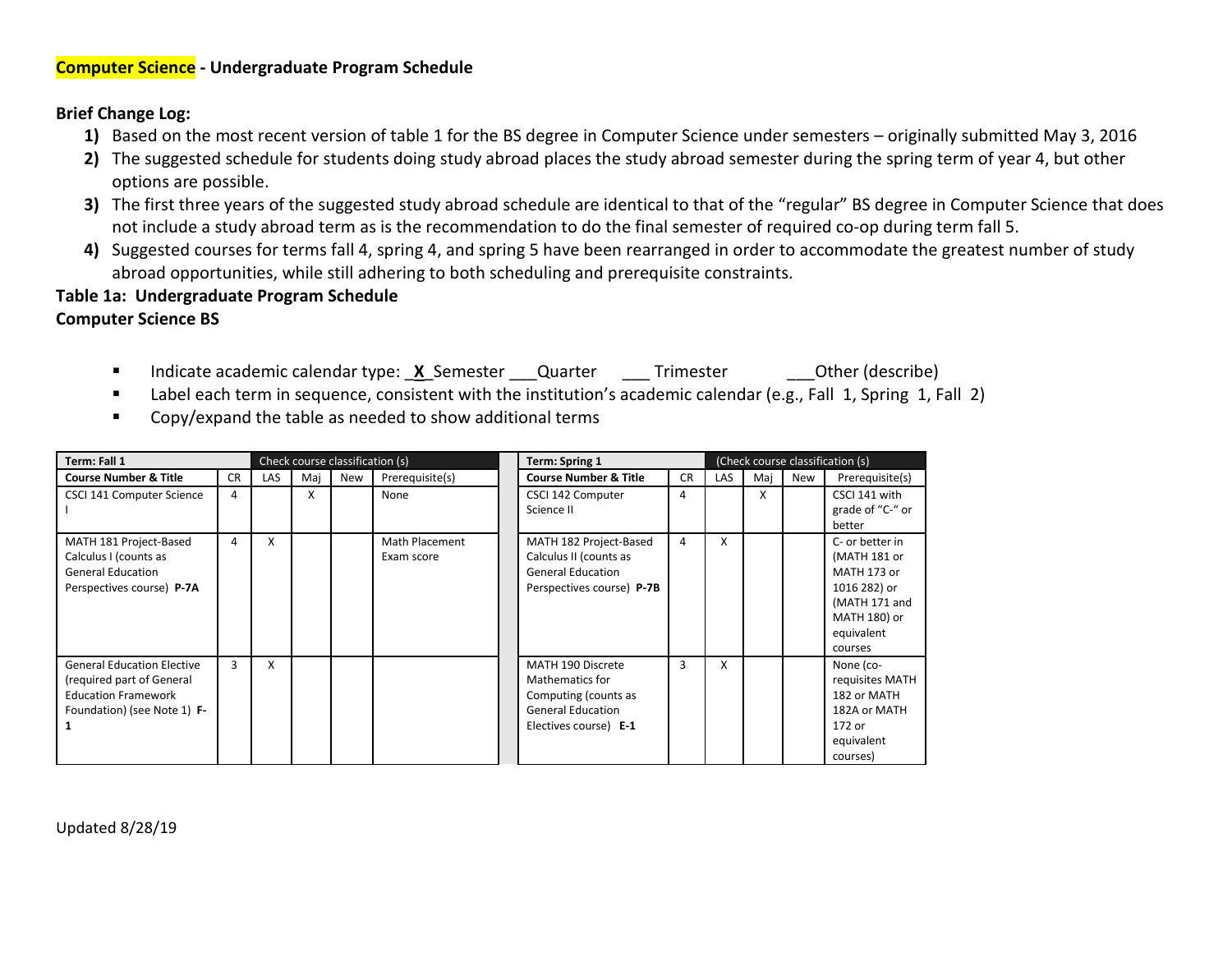| First-Year Writing (students<br>choose one of several<br>approved Writing Intensive<br>courses) (required part of<br><b>General Education</b><br>Framework Foundation)<br>(see Note 1) | 3              | X            |          |                                 |                                                                                                                                                           | <b>General Education</b><br><b>Framework Perspectives</b><br>Course (chosen from<br>Ethical category) P-2                     | 3                           | X                         |                |            |                                                                                                                  |
|----------------------------------------------------------------------------------------------------------------------------------------------------------------------------------------|----------------|--------------|----------|---------------------------------|-----------------------------------------------------------------------------------------------------------------------------------------------------------|-------------------------------------------------------------------------------------------------------------------------------|-----------------------------|---------------------------|----------------|------------|------------------------------------------------------------------------------------------------------------------|
| <b>General Education</b><br><b>Framework Perspectives</b><br>Course P-1                                                                                                                | 3              | X            |          |                                 |                                                                                                                                                           |                                                                                                                               |                             |                           |                |            |                                                                                                                  |
| <b>General Education</b><br><b>Framework Perspectives</b><br>Course P-3                                                                                                                | 3              | X            |          |                                 |                                                                                                                                                           | <b>General Education</b><br>Framework Perspectives<br>Course P-4                                                              | 3                           | $\boldsymbol{\mathsf{x}}$ |                |            |                                                                                                                  |
| <b>YOPS 010</b><br>Year One                                                                                                                                                            | 0              |              |          |                                 | Updated first year<br>requirement as of<br>2191New                                                                                                        | <b>Wellness Activity</b>                                                                                                      | 0                           |                           |                |            | Institute<br>requirement                                                                                         |
| Term credit total:                                                                                                                                                                     | 17             | 13           | $\Delta$ |                                 |                                                                                                                                                           | Term credit total:                                                                                                            | 17                          | 13                        | $\overline{a}$ |            |                                                                                                                  |
| Term: Fall 2                                                                                                                                                                           |                |              |          | Check course classification (s) |                                                                                                                                                           | <b>Term: Spring 2</b>                                                                                                         |                             |                           |                |            | (Check course classification (s)                                                                                 |
| <b>Course Number &amp; Title</b><br>CSCI 243 The Mechanics of<br>Programming                                                                                                           | <b>CR</b><br>3 | LAS          | Maj<br>X | <b>New</b>                      | Prerequisite(s)<br>CSCI 142 with grade<br>of "C-" or better or<br>CSCI 140 with grade<br>of "C-" or better or<br>CSCI 242 with grade<br>of "C-" or better | <b>Course Number &amp; Title</b><br>CSCI 261 Analysis of<br>Algorithms or<br><b>CSCI 264 Honors Analysis</b><br>of Algorithms | <b>CR</b><br>$\overline{3}$ | LAS                       | Mai<br>X       | <b>New</b> | Prerequisite(s)<br>(CSCI 243 or<br><b>SWEN 262) and</b><br><b>MATH 190</b>                                       |
| CSCI 262 Introduction to<br>Computer Science Theory or<br>CSCI 263 Honors<br>Introduction to Computer<br><b>Science Theory</b>                                                         | 3              |              | X        |                                 | CSCI 141 and MATH<br>190                                                                                                                                  | SWEN 261 Introduction to<br>Software Engineering                                                                              | 3                           |                           | X              |            | CSCI 142 or CSCI<br>242 or CSCI 140<br>or 4003 243                                                               |
| MATH 251 Probability and<br>Statistics I (counts as<br><b>General Education Electives</b><br>course) E-2                                                                               | $\overline{3}$ | $\mathsf{x}$ |          |                                 | MATH 182 or MATH<br>172 or MATH 182A<br>or 1016 282 or<br>equivalent courses                                                                              | MATH 241 Linear Algebra<br>(counts as General<br><b>Education Electives</b><br>course) E-3                                    | $\overline{3}$              | $\mathsf{x}$              |                |            | MATH 190 or<br>MATH 200 or<br>MATH 219 or<br>MATH 220 or<br>MATH 221 or<br>MATH 221H or<br>equivalent<br>courses |
| Lab Science I (see Note 2)<br>(counts as General<br><b>Education Perspectives</b><br>course) P-5                                                                                       | 4              | X            |          |                                 |                                                                                                                                                           | Lab Science 2 (see Note 2)<br>(counts as General<br><b>Education Electives</b><br>course) E-4                                 | 4                           | X                         |                |            |                                                                                                                  |
| <b>General Education Elective</b><br>(required part of General<br><b>Education Framework</b><br>Foundation) (see Note 1) E-<br>7                                                       | 3              | $\mathsf{x}$ |          |                                 |                                                                                                                                                           | <b>General Education</b><br><b>Perspectives Course</b><br><b>P-5</b>                                                          | 3                           | $\mathsf{x}$              |                |            |                                                                                                                  |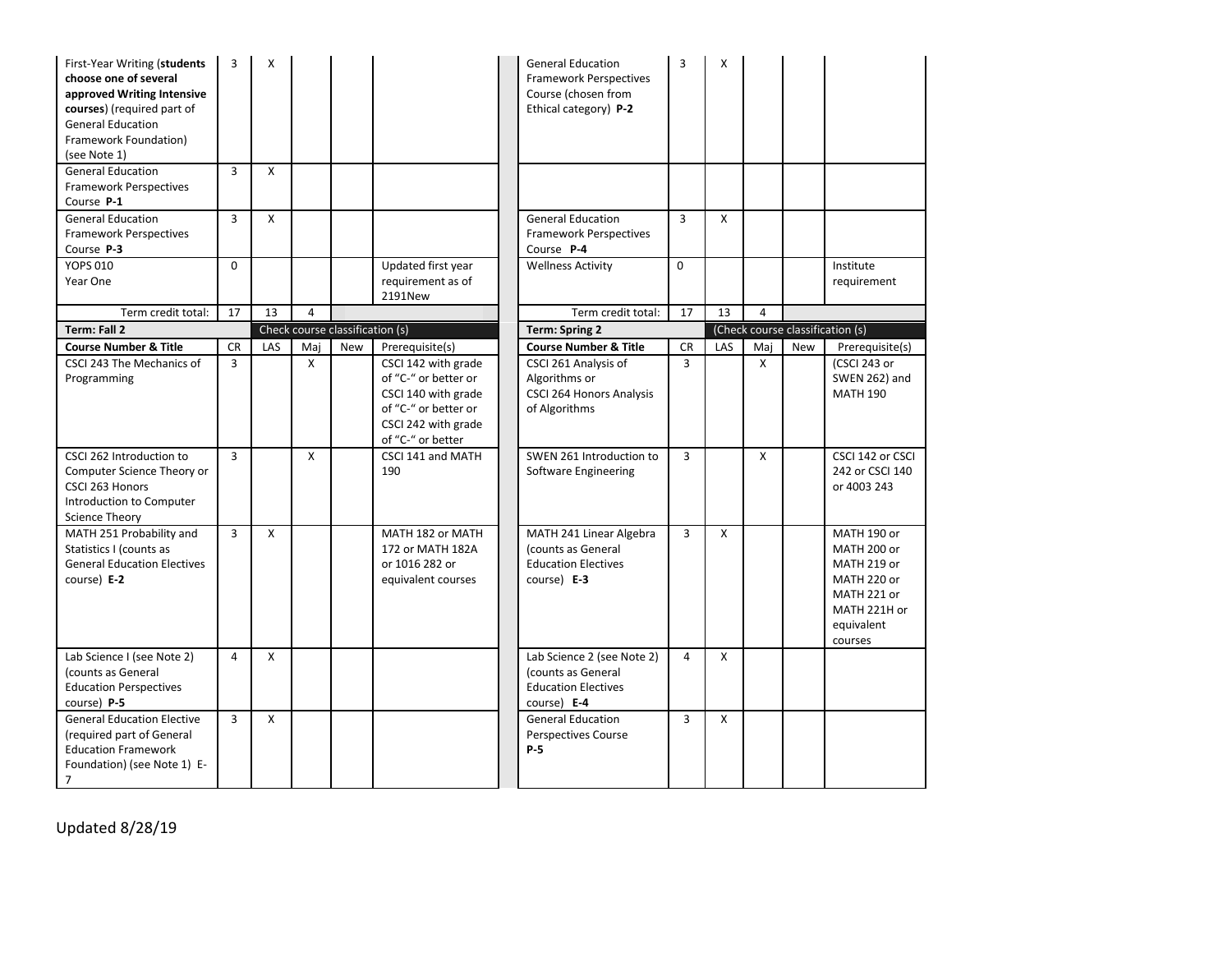| <b>Wellness Activity</b> |    |    |  | Institute<br>requirement | CSCI 099 Co-op Seminar | ◠<br>υ |    |  | Requirement for<br>registering for<br>co-op |
|--------------------------|----|----|--|--------------------------|------------------------|--------|----|--|---------------------------------------------|
| Term credit total:       | 16 | 10 |  |                          | Term credit total:     | 16     | 10 |  |                                             |

| <b>Term: Summer 2</b>            |             |        |                | Check course classification (s) |                                                            | Term: Fall 3                                                                                                                                              |                |              |              | Check course classification (s)  |                                                                        |
|----------------------------------|-------------|--------|----------------|---------------------------------|------------------------------------------------------------|-----------------------------------------------------------------------------------------------------------------------------------------------------------|----------------|--------------|--------------|----------------------------------|------------------------------------------------------------------------|
| <b>Course Number &amp; Title</b> | <b>CR</b>   | LAS    | Maj            | New                             | Prerequisite(s)                                            | <b>Course Number &amp; Title</b>                                                                                                                          | <b>CR</b>      | LAS          | Maj          | New                              | Prerequisite(s)                                                        |
| Co-op (see Note 3)               | $\Omega$    |        | $\mathsf{X}$   |                                 |                                                            | CSCI 331 Introduction<br>to Artificial Intelligence                                                                                                       | $\overline{3}$ |              | X            |                                  | CSCI 261 or<br>CSCI 264 and<br>(MATH 251 or<br><b>STAT 205)</b>        |
|                                  |             |        |                |                                 |                                                            | CSCI 320 Principles of<br>Data Management                                                                                                                 | 3              |              | $\mathsf{X}$ |                                  | CSCI 142 and<br><b>MATH 190</b>                                        |
|                                  |             |        |                |                                 |                                                            | CSCI 250 Concepts of<br><b>Computer Systems</b>                                                                                                           | $\overline{3}$ |              | X            |                                  | CSCI 243 and<br><b>MATH 190</b>                                        |
|                                  |             |        |                |                                 |                                                            | Science Elective Course<br>1 (see Note 2) (counts<br>as General Education<br>Electives course) E-5                                                        | 3              |              | X            |                                  |                                                                        |
|                                  |             |        |                |                                 |                                                            | <b>General Education</b><br><b>Framework Writing</b><br>Intensive course) (see<br>Note 4) (counts as<br><b>General Education</b><br>Immersion course) I-1 | $\overline{3}$ | $\mathsf{x}$ |              |                                  |                                                                        |
| Term credit total:               | $\mathbf 0$ | $\sim$ | $\overline{a}$ |                                 | Student registers for co-op<br>and is considered full time | Term credit total:                                                                                                                                        | 15             | 6            | 9            |                                  |                                                                        |
| <b>Term: Spring 3</b>            |             |        |                | Check course classification (s) |                                                            | Term: Fall 4                                                                                                                                              |                |              |              | (Check course classification (s) |                                                                        |
| <b>Course Number &amp; Title</b> | <b>CR</b>   | LAS    | Maj            | <b>New</b>                      | Prerequisite(s)                                            | <b>Course Number &amp; Title</b>                                                                                                                          | <b>CR</b>      | LAS          | Maj          | New                              | Prerequisite(s)                                                        |
| Co-op                            | 0           |        | X              |                                 |                                                            | CSCI 251 Concepts of<br>Parallel and Distributed<br>Systems                                                                                               | 3              |              | X            |                                  | (CSCI 243 or<br>SWEN 262) and<br><b>MATH 190</b>                       |
|                                  |             |        |                |                                 |                                                            | CS Elective Course 1                                                                                                                                      | 3              |              | X            |                                  |                                                                        |
|                                  |             |        |                |                                 |                                                            | <b>CSCI 344 Programming</b><br>Language Concepts                                                                                                          | 3              |              | X            |                                  | (CSCI 243 or<br><b>SWEN 250 or</b><br>IGME 309) and<br><b>MATH 190</b> |
|                                  |             |        |                |                                 |                                                            | Science Elective Course<br>2 (see Note 2) (counts<br>as General Education<br>Electives course) E-6                                                        | 3              | $\mathsf{x}$ |              |                                  |                                                                        |
|                                  |             |        |                |                                 |                                                            | CSCI 471 Professional<br>Communications<br>(approved Writing                                                                                              | 3              |              | X            |                                  | 4 <sup>th</sup> or 5 <sup>th</sup> year<br>standing in CS              |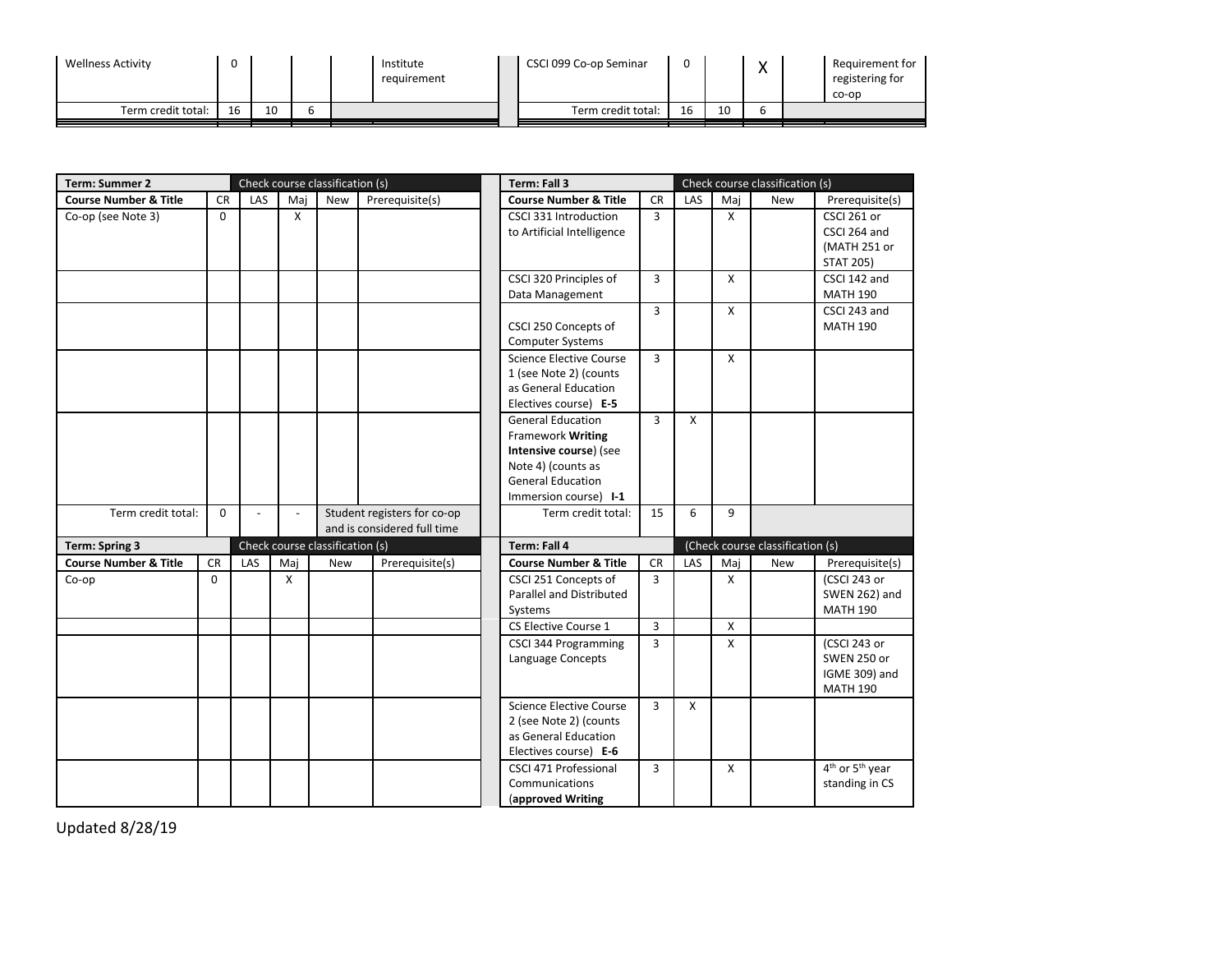|                                                                                                                     |           |                          |                          |                                 |                                                            | Intensive course in<br>program)  |           |            |     |                                  |                                                            |
|---------------------------------------------------------------------------------------------------------------------|-----------|--------------------------|--------------------------|---------------------------------|------------------------------------------------------------|----------------------------------|-----------|------------|-----|----------------------------------|------------------------------------------------------------|
| Term credit total:                                                                                                  | 0         | $\overline{\phantom{a}}$ | $\overline{\phantom{a}}$ |                                 | Student registers for co-op<br>and is considered full time | Term credit total:               | 15        | 3          | 12  |                                  |                                                            |
| <b>Term: Spring 4</b><br><b>GLOBAL/STUDY ABROAD</b>                                                                 |           |                          |                          | Check course classification (s) |                                                            | <b>Term: Fall 5</b>              |           |            |     | (Check course classification (s) |                                                            |
| <b>Course Number &amp; Title</b>                                                                                    | <b>CR</b> | <b>LAS</b>               | Maj                      | New                             | Prerequisite(s)                                            | <b>Course Number &amp; Title</b> | <b>CR</b> | <b>LAS</b> | Mai | New                              | Prerequisite(s)                                            |
| Free Elective Course 1                                                                                              | 3         |                          |                          |                                 |                                                            | Co-op                            | 0         |            | X   |                                  |                                                            |
| Free Elective Course 2                                                                                              | 3         |                          |                          |                                 |                                                            |                                  |           |            |     |                                  |                                                            |
| Free Elective Course 3                                                                                              | 3         |                          |                          |                                 |                                                            |                                  |           |            |     |                                  |                                                            |
| <b>General Education</b><br><b>Framework Electives</b><br>course $E-8$                                              | 3         | X                        |                          |                                 |                                                            |                                  |           |            |     |                                  |                                                            |
| <b>General Education</b><br>Framework (counts as<br><b>General Education</b><br>Immersion course)<br>L <sub>2</sub> | 3         | x                        |                          |                                 |                                                            |                                  |           |            |     |                                  |                                                            |
| Term credit total:                                                                                                  | 15        | 6                        | $\Omega$                 | free electives                  | Student also takes 9 credits of                            | Term credit total:               | $\Omega$  |            |     |                                  | Student registers for co-op<br>and is considered full time |

| <b>Term: Spring 5</b>                                                 |           |            |     | Check course classification (s) |                                 | Term:                            |           | Check course classification (s) |     |                      |                                           |
|-----------------------------------------------------------------------|-----------|------------|-----|---------------------------------|---------------------------------|----------------------------------|-----------|---------------------------------|-----|----------------------|-------------------------------------------|
| <b>Course Number &amp; Title</b>                                      | <b>CR</b> | <b>LAS</b> | Maj | New                             | Prerequisite(s)                 | <b>Course Number &amp; Title</b> | <b>CR</b> | <b>LAS</b>                      | Mai | <b>New</b>           | Prerequisite(s)                           |
| CS Elective Course 3                                                  | 3         |            | X   |                                 |                                 |                                  |           |                                 |     |                      |                                           |
| (from the same cluster                                                |           |            |     |                                 |                                 |                                  |           |                                 |     |                      |                                           |
| as CS Elective Course                                                 |           |            |     |                                 |                                 |                                  |           |                                 |     |                      |                                           |
| CS Elective Course 4                                                  | 3         |            | x   |                                 |                                 |                                  |           |                                 |     |                      |                                           |
| (from the same cluster                                                |           |            |     |                                 |                                 |                                  |           |                                 |     |                      |                                           |
| as CS Elective Course 3)                                              |           |            |     |                                 |                                 |                                  |           |                                 |     |                      |                                           |
| CS Elective Course 2                                                  | 3         |            | X   |                                 |                                 |                                  |           |                                 |     |                      |                                           |
| <b>General Education</b>                                              | 3         | X          |     |                                 |                                 |                                  |           |                                 |     |                      |                                           |
| Framework (counts as                                                  |           |            |     |                                 |                                 |                                  |           |                                 |     |                      |                                           |
| <b>General Education</b>                                              |           |            |     |                                 |                                 |                                  |           |                                 |     |                      |                                           |
| Immersion course) 1-3                                                 |           |            |     |                                 |                                 |                                  |           |                                 |     |                      |                                           |
| Free Elective Course 4                                                | 3         |            |     |                                 |                                 |                                  |           |                                 |     |                      |                                           |
| Term credit total:                                                    | 15        | 3          | 9   |                                 | Student also takes 3 credits of | Term credit total:               |           |                                 |     |                      |                                           |
|                                                                       |           |            |     | free electives                  |                                 |                                  |           |                                 |     |                      |                                           |
|                                                                       |           |            |     |                                 |                                 |                                  |           |                                 |     |                      |                                           |
| Liberal Arts & Sciences: 64<br><b>Program Totals:</b><br>Credits: 126 |           |            |     |                                 |                                 | Major: 50                        |           |                                 |     | Elective & Other: 12 |                                           |
| <b>LAS</b> liberal arts <i>8. sciences</i><br>$C_{r}$ cradite         |           |            |     |                                 | Mai: maior requirement          | Now now course                   |           |                                 |     |                      | <b>Draroquicitals</b> list proroquisitals |

**Cr:** credits **LAS:** liberal arts & sciences **Maj:** major requirement **New:** new course **Prerequisite(s):** list prerequisite(s) for the noted courses

NOTES: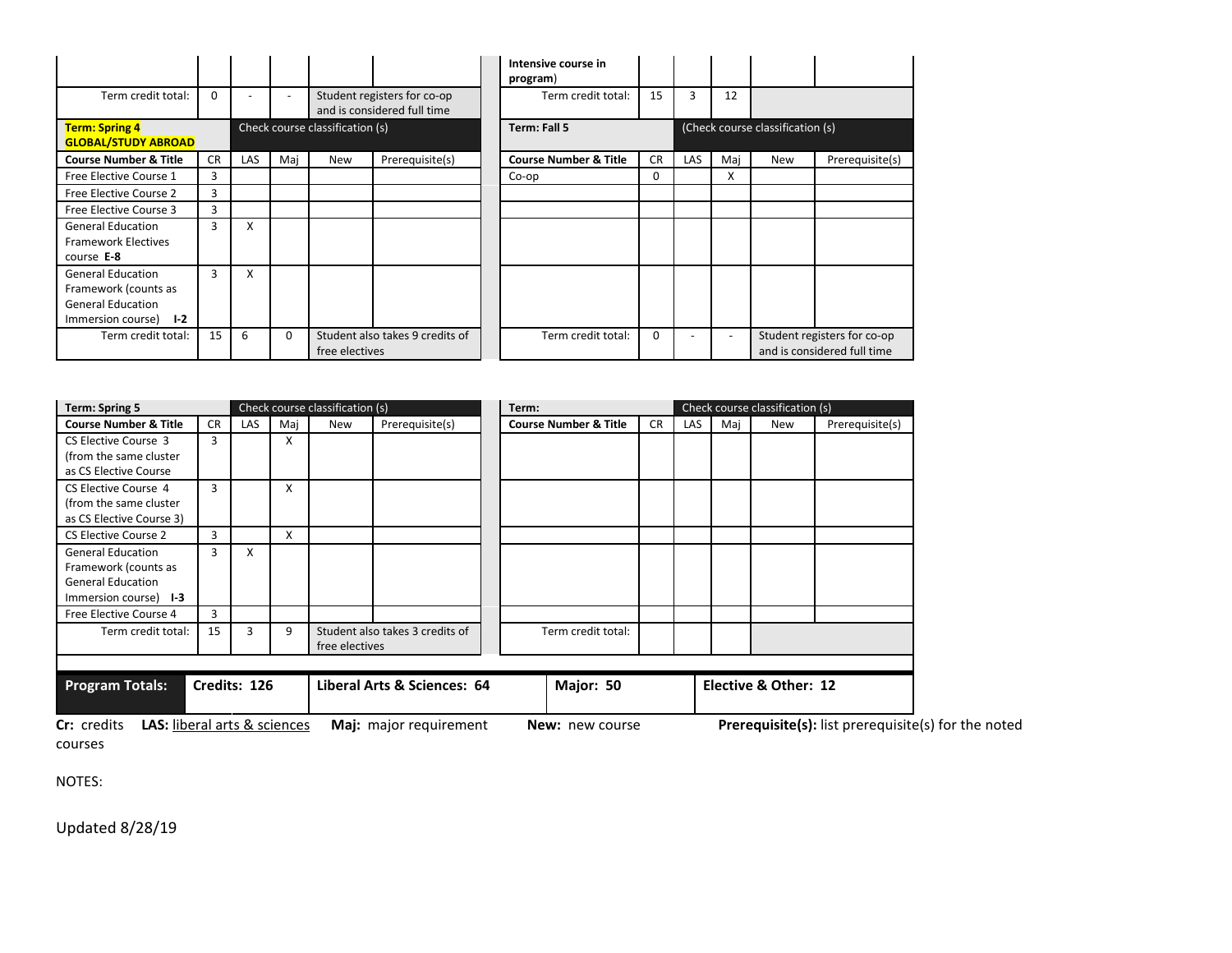- (1) The General Education Framework includes a General Education Elective (effective with the 2015-2016 academic year) (3 semester credits) and a First-Year Writing Intensive course (currently students choose from URWT 150 or ENGL 150 or ISTE 110) (3 semester credits).
- (2) Students must complete one of the following lab science sequences: (a) PHYS 211 and 212 (University Physics I and II), (b) CHMG 141/145 and 142/146 (General & Analytical Chemistry I/General & Analytical Chemistry I Lab and General & Analytical Chemistry II/General & Analytical Chemistry II Lab), or (c) BIOL 101/103 and 102/104 (General Biology I/General Biology I Lab and General Biology II/General Biology II Lab). Students are free to choose from approved science electives that either extend or complement their lab science selection. Valid science electives must be approved for General Education and must meet department criteria.
- (3) A student must complete a minimum of two semesters and one summer of co-op. The schedule presented in table 1a represents only one of several equally valid potential schedules. Students have the flexibility to arrange their co-op's to be completed using a different pattern. In support of this, it should be noted that all required Computer Science courses shown above as taken in fall 3, fall 4, and spring 5 are scheduled to be offered during fall and spring semesters as well as the summer session.
- (4) The General Education Framework requires students to select eight courses that cover the seven Perspectives categories known as: Ethical, Artistic, Global, Social, Natural Science Inquiry, Scientific Principles, and Mathematical (two courses are selected from this last category). Programs may require specific courses in up to three Perspectives categories. Computer Science will have required choices for students in three Perspectives categories: one of several possible ethics courses in the Ethical Perspective (currently students choose from PHIL 306 or PHIL 102 or PHIL 202); their first lab science course (see note (2) in the Natural Science Inquiry Perspective (but this course can also be counted under the Scientific Principles Perspective); the two calculus courses in the Mathematical Perspective.

Programs may require specific courses for use as General Education Electives. Computer Science requires six of the possible seven General Education Electives to consist of: MATH 190, 251, and 241 (all part of the Mathematical Perspective); Lab Science Course 2 and Science Elective Courses 1 and 2 (once again we opt to count these courses as part of the Scientific Principles Perspective). This leaves one General Education Elective for students to choose for themselves. Students also have the option to count one of their Science Elective courses toward their Scientific Principles Perspective, thus giving themselves one more General Education Elective to choose for themselves.

Which General Education courses carry the Writing Intensive (WI) designation is constantly evolving. We designated course I-1 from General Education as an example only to confirm that we would complete the requirement by year 3.

(5) Courses designated as General Education are identified with a letter indicating the category (F for Foundation; P for Perspectives; I for Immersion; E for Electives) followed by a number (to distinguish courses within a category).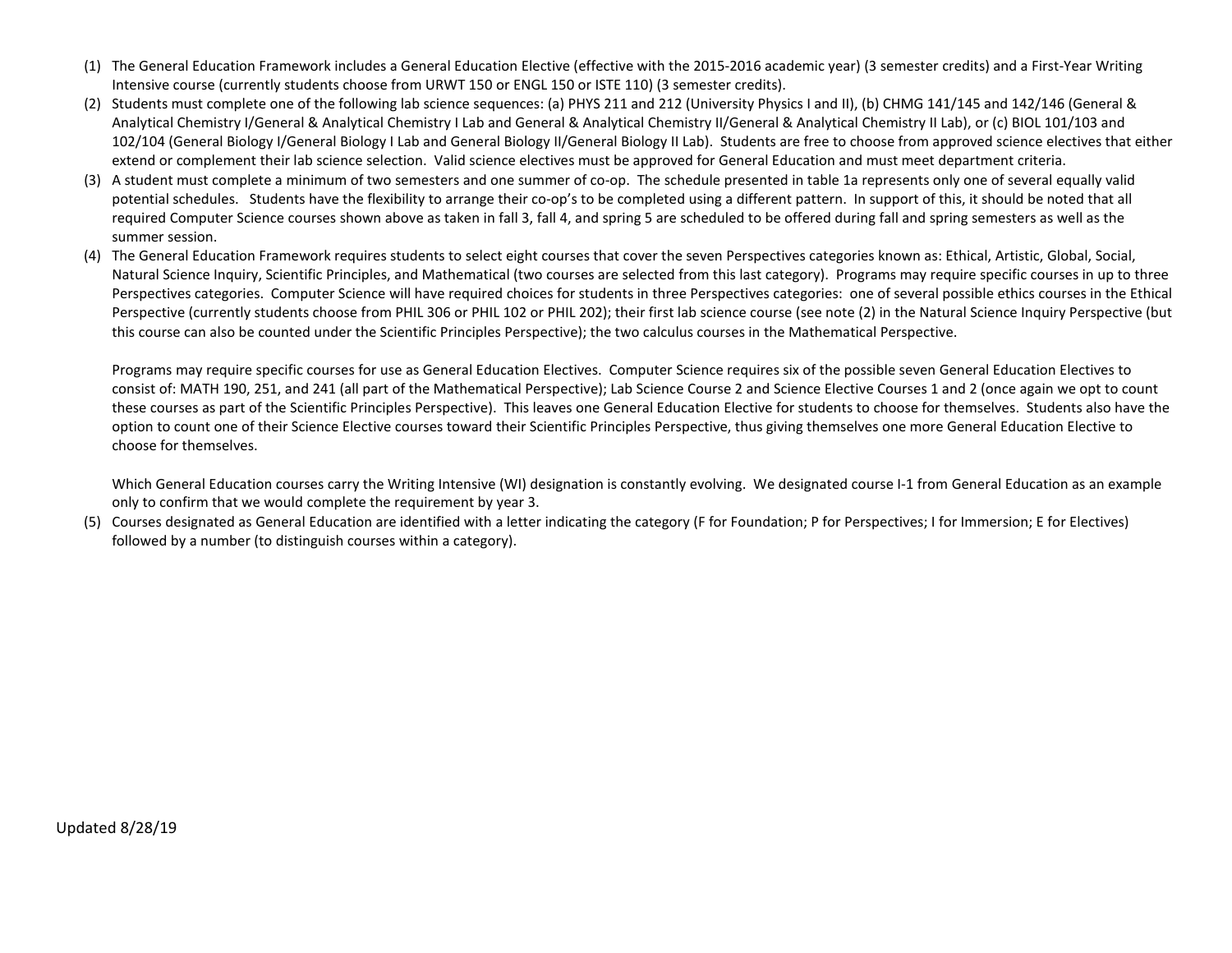# <span id="page-9-0"></span>**Computer Security - Undergraduate Program Schedule**

Indicate academic calendar type: \_\_x\_Semester \_\_\_Quarter \_\_\_\_ Trimester \_\_\_\_\_\_Other (describe)

| Term: Fall 1st Year                                                                              |                | Check course classification (s) |     |            |                                            | Term: Spring 1st Year                                                                                  |                | Check course classification (s) |                                 |            |                                          |
|--------------------------------------------------------------------------------------------------|----------------|---------------------------------|-----|------------|--------------------------------------------|--------------------------------------------------------------------------------------------------------|----------------|---------------------------------|---------------------------------|------------|------------------------------------------|
| <b>Course Number &amp; Title</b>                                                                 | <b>CR</b>      | LAS                             | Maj | <b>New</b> | Prerequisite(s)                            | <b>Course Number &amp; Title</b>                                                                       | <b>CR</b>      | <b>LAS</b>                      | Maj                             | <b>New</b> |                                          |
| CSEC 101 Fundamentals of Computing<br>Security                                                   | $\overline{3}$ |                                 | X   |            |                                            | MATH 182 Project-Based Calculus II<br>(counts as General Education<br>Perspectives course 8) P-7B      | 4              | X                               |                                 |            | <b>MATH 181</b>                          |
| CSCI 141 Computer Science I (counts as<br>General Education Electives course 1) E-1              | $\overline{a}$ | X                               |     |            |                                            | MATH 190 Discrete Mathematics for<br>Computing (counts as General Education<br>Electives course 3) E-3 | $\overline{3}$ | X                               |                                 |            | MATH 181 (MATH 182<br>is a co-requisite) |
| <b>General Education Perspectives Course</b><br>$P-1$                                            | $\overline{3}$ | X                               |     |            |                                            | CSCI 142 Computer Science II (counts as<br>General Education Electives course 2) E-2                   | 4              | X                               |                                 |            | <b>CSCI 141</b>                          |
| MATH 181 Project-Based Calculus I (counts<br>as General Education Perspectives course<br>7) P-7A | $\overline{4}$ | X                               |     |            |                                            | Freshman Writing Intensive Course<br>(required part of General Education<br>Framework Foundation) F-2  | 3              | X                               |                                 |            |                                          |
| <b>General Education Framework Perspectives</b><br>Course P-2                                    | $\overline{3}$ | X                               |     |            |                                            | NSSA 241 Introduction to Routing and<br>Switching                                                      | $\overline{3}$ |                                 | X                               |            | <b>CSEC-101</b>                          |
| Term credit total:                                                                               | 17             | 14                              | 3   |            |                                            | Term credit total:                                                                                     | 17             | 14                              | 3                               |            |                                          |
| Term: Fall 2nd Year                                                                              |                | Check course classification (s) |     |            |                                            | Term: Spring 2 <sup>nd</sup> Year                                                                      |                |                                 | Check course classification (s) |            |                                          |
| <b>Course Number &amp; Title</b>                                                                 | <b>CR</b>      | LAS                             | Mai | New        | Prerequisite(s)                            | <b>Course Number &amp; Title</b>                                                                       | <b>CR</b>      | LAS                             | Mai                             | New        | Prerequisite(s)                          |
| CSCI 243 The Mechanics of Programming                                                            | $\overline{3}$ |                                 | X   |            | CSCI 142 or CSCI 140 or<br><b>CSCI 242</b> | CSCI 250 Concepts of Computer Systems                                                                  | $\overline{3}$ |                                 | $\boldsymbol{\mathsf{x}}$       |            | CSCI 243 and MATH 190                    |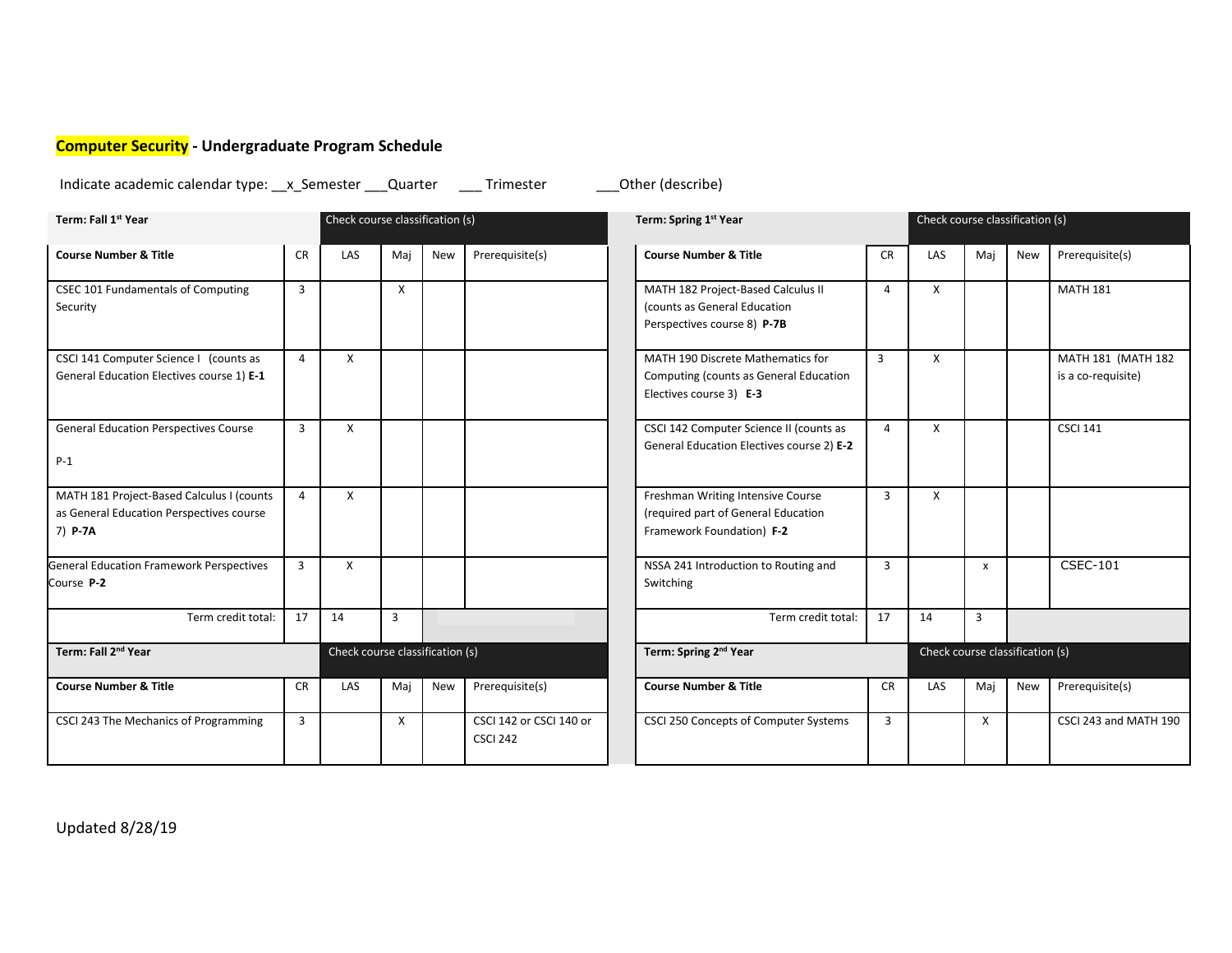| MATH 251 Probability and Statistics I<br>(counts as General Education Electives<br>course) E-4                         | 3              | X                               |     |            | <b>MATH 182</b>                      | NSSA 221 System Admin I                                                                                                   | 3              |                                 | X            |     | CSCI 141 and NSSA 241                  |
|------------------------------------------------------------------------------------------------------------------------|----------------|---------------------------------|-----|------------|--------------------------------------|---------------------------------------------------------------------------------------------------------------------------|----------------|---------------------------------|--------------|-----|----------------------------------------|
| <b>General Education Framework</b><br>Perspectives Course P-4                                                          | $\overline{3}$ | X                               |     |            |                                      | MATH 241 Linear Algebra / MATH 252<br>Probability and Statistics II (counts as<br>General Education Electives course) E-5 | $\overline{3}$ | X                               |              |     | MATH 190/ MATH 251                     |
| PHYS-211 University Physics I (counts as<br><b>General Education Perspectives Course 5)</b><br>P-6                     | $\overline{4}$ | $\times$                        |     |            | MATH 181 (co-reg<br><b>MATH 182)</b> | PHYS-212 University Physics II (counts as<br>General Education Perspectives Course 6)<br>$E-6$                            | $\overline{4}$ | X                               |              |     | PHYS-211 and MATH<br>182               |
| NSSA 245 Network Services                                                                                              | $\overline{3}$ |                                 | X   |            | CSCI 141 and NSSA-241                | <b>General Education Perspectives Course</b><br>P-3                                                                       | $\overline{3}$ | X                               |              |     |                                        |
|                                                                                                                        |                |                                 |     |            |                                      | <b>CSEC-099 Cooperative Education Seminar</b>                                                                             | $\mathbf 0$    |                                 |              |     | Second year standing                   |
| Term credit total:                                                                                                     | 16             | 10                              | 6   |            |                                      | Term credit total:                                                                                                        | 16             | 10                              | 6            |     |                                        |
|                                                                                                                        |                |                                 |     |            |                                      |                                                                                                                           |                |                                 |              |     |                                        |
| Term: Fall 3rd Year - GLOBAL / CROATIA                                                                                 |                | Check course classification (s) |     |            |                                      | Cooperative Education: Summer after 2 <sup>nd</sup> Year<br>Term: Spring 3rd Year                                         |                | Check course classification (s) |              |     |                                        |
|                                                                                                                        |                |                                 |     |            |                                      |                                                                                                                           |                |                                 |              |     |                                        |
| <b>Course Number &amp; Title</b>                                                                                       | <b>CR</b>      | <b>LAS</b>                      | Maj | <b>New</b> | Prerequisite(s)                      | <b>Course Number &amp; Title</b>                                                                                          | <b>CR</b>      | LAS                             | Mai          | New | Prerequisite(s)                        |
| <b>General Education Framework (Writing</b><br>Intensive course) (counts as General<br>Education Immersion course) I-1 | $\overline{3}$ | $\mathsf{X}$                    |     |            |                                      | CSEC-472 Authentication and Security<br><b>Models</b>                                                                     | 3              |                                 | X            |     | <b>CSCI 462</b>                        |
| <b>General Education Course (PHIL</b><br>102/202/306) E-4                                                              | $\overline{3}$ | $\mathsf{X}$                    |     |            |                                      | CSEC-380 Principles of Web Application<br>Security                                                                        | 3              |                                 | X            | X   | (CSEC-101 or NSSA-221)<br>and NSSA-245 |
| Free Elective 1                                                                                                        | $\overline{3}$ |                                 |     |            |                                      | <b>CSEC Elective Course 1</b>                                                                                             | $\overline{3}$ |                                 | $\mathsf{X}$ |     |                                        |
|                                                                                                                        | $\overline{3}$ |                                 |     |            |                                      | CSCI-462-Introduction to Cryptography                                                                                     | $\overline{3}$ |                                 | X            |     | MATH 190 and CSCI 243                  |
| Free Elective 2                                                                                                        |                |                                 |     |            |                                      |                                                                                                                           |                |                                 |              |     |                                        |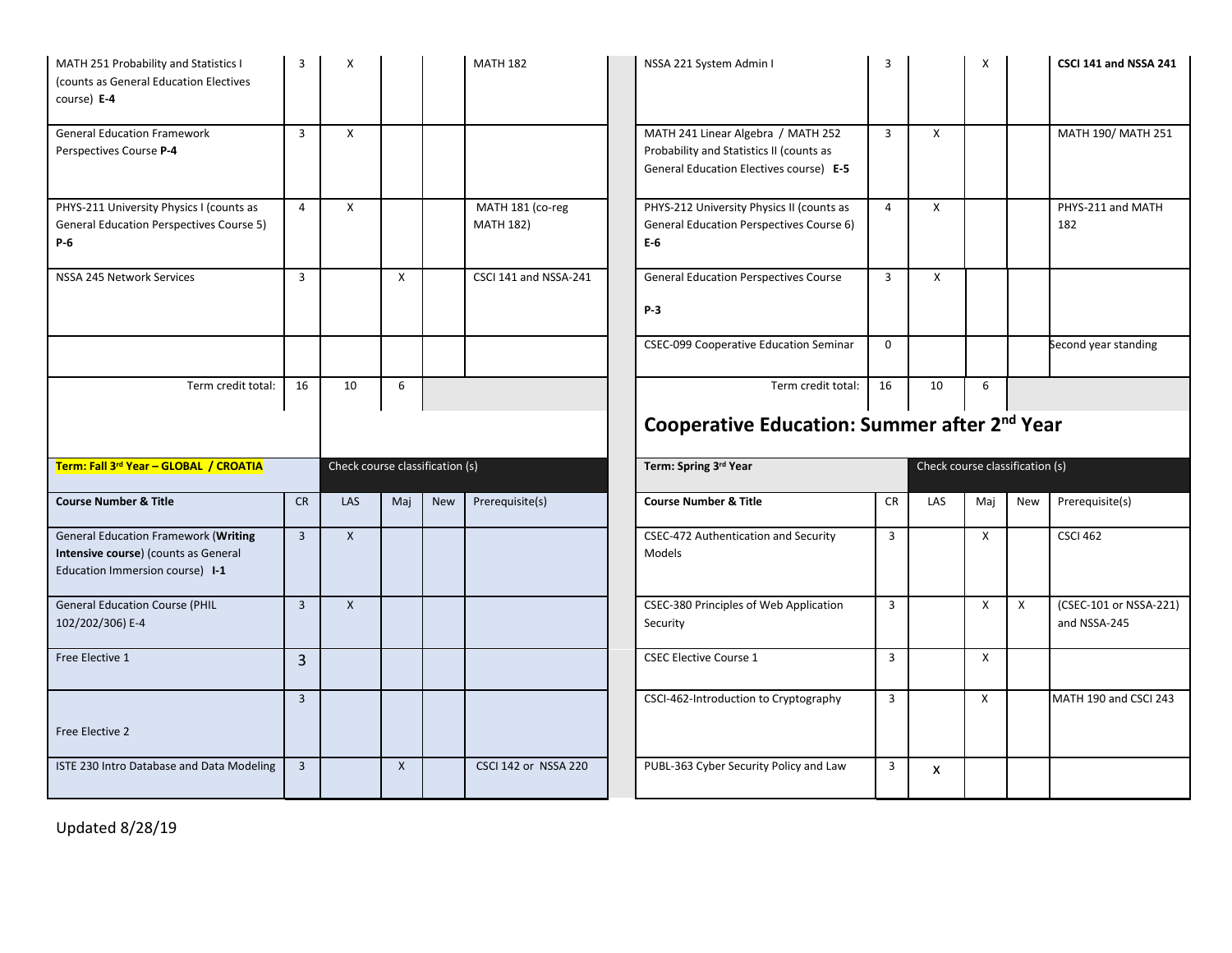| Term credit total: 15                                                                                                                      |                             | $\overline{6}$          | 3            |                      | Student also takes 6 credits<br>of free electives | Term credit total:                                                                | 15              | $\overline{\mathbf{3}}$ | 12       |     |                                                          |
|--------------------------------------------------------------------------------------------------------------------------------------------|-----------------------------|-------------------------|--------------|----------------------|---------------------------------------------------|-----------------------------------------------------------------------------------|-----------------|-------------------------|----------|-----|----------------------------------------------------------|
|                                                                                                                                            |                             |                         |              |                      |                                                   | Cooperative Education: Summer after 3rd Year                                      |                 |                         |          |     |                                                          |
| Term: Spring 4 <sup>th</sup> Year<br>Check course classification (s)<br>Term: Fall 4 <sup>th</sup> Year<br>Check course classification (s) |                             |                         |              |                      |                                                   |                                                                                   |                 |                         |          |     |                                                          |
| <b>Course Number &amp; Title</b>                                                                                                           | <b>CR</b>                   | LAS                     | Maj          | New                  | Prerequisite(s)                                   | <b>Course Number &amp; Title</b>                                                  | <b>CR</b>       | LAS                     | Maj      | New | Prerequisite(s)                                          |
| <b>CSEC Elective Course 2</b>                                                                                                              | $\overline{3}$              |                         | X            |                      |                                                   | GCCIS-CSEC-490 Capstone in Computing<br>Security (Writing Intensive course)       | $\mathbf{3}$    |                         | $\times$ |     | 4 <sup>th</sup> year status and<br>departmental approval |
| <b>CSEC Elective Course 3</b>                                                                                                              | $\overline{3}$              |                         | X            |                      |                                                   | General Education Framework (counts as<br>General Education Immersion course) 1-3 | 3               | X                       |          |     |                                                          |
| General Education Framework (counts as<br>General Education Immersion course) I-2                                                          | $\mathbf{R}$                | X                       |              |                      |                                                   | <b>CSEC Elective Course 5</b>                                                     | $\mathbf{3}$    |                         | X        |     |                                                          |
| Free Elective Course 3                                                                                                                     | $\overline{3}$              |                         |              |                      |                                                   | <b>CSEC Elective Course 6</b>                                                     | $\overline{3}$  |                         | X        |     |                                                          |
| <b>CSEC Elective Course 4</b>                                                                                                              | $\overline{3}$              |                         | $\mathsf{x}$ |                      |                                                   | Free Elective Course 4                                                            | $\overline{3}$  |                         |          |     |                                                          |
| Term credit total:                                                                                                                         | 15                          | $\overline{\mathbf{3}}$ | 9            |                      | Student also takes 3 credits of<br>free electives | Term credit total:                                                                | 15 <sup>1</sup> | $\overline{3}$          | 9        |     | Student also takes 3 credits of<br>free electives        |
| <b>Program Totals:</b><br>Credits: 126                                                                                                     | Liberal Arts & Sciences: 63 | Major: 51               |              | Elective & Other: 12 |                                                   |                                                                                   |                 |                         |          |     |                                                          |

**(6)** (7)

(8)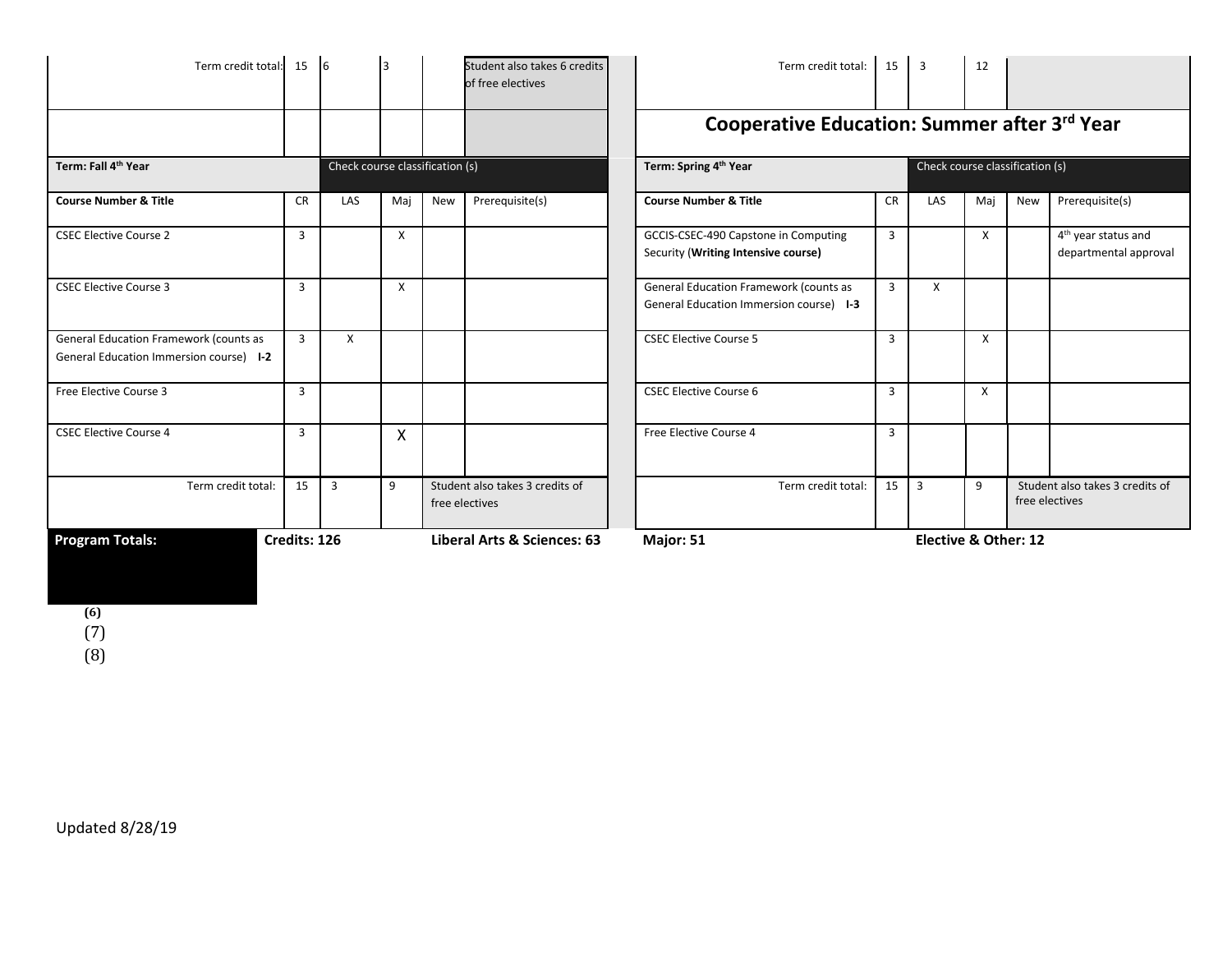# <span id="page-12-0"></span>**Game Design & Development - Undergraduate Program Schedule**

- Indicate academic calendar type: \_\_X\_Semester \_\_\_Quarter \_\_\_\_Trimester \_\_\_\_Other (describe)
- Label each term in sequence, consistent with the institution's academic calendar (e.g., Fall 1, Spring 1, Fall 2)
- Copy/expand the table as needed to show additional terms

| Term: Fall 1                                                   |           |                |                | Check course classification (s) |                                                                            | Term: Spring 1                                                                |                |                |                |     | (Check course classification (s)                                                             |
|----------------------------------------------------------------|-----------|----------------|----------------|---------------------------------|----------------------------------------------------------------------------|-------------------------------------------------------------------------------|----------------|----------------|----------------|-----|----------------------------------------------------------------------------------------------|
| <b>Course Number &amp; Title</b>                               | <b>CR</b> | LAS            | Mai            | New                             | Prerequisite(s)                                                            | <b>Course Number &amp; Title</b>                                              | <b>CR</b>      | LAS            | Maj            | New | Prerequisite(s)                                                                              |
| IGME-105 Game Development and Algorithmic<br>Problem Solving I | 4         | 4              |                |                                 | None                                                                       | IGME-106 Game Development and Algorithmic<br>Problem Solving II               | 4              | 4              |                |     | C- or better in<br><b>IGME-105</b>                                                           |
| IGME-110 Introduction to Interactive Media                     | 3         |                | $\overline{3}$ |                                 | None                                                                       | IGME-119 2D Animation & Asset Production                                      | $\overline{3}$ |                | 3              |     | <b>IGME-110</b>                                                                              |
| Perspectives 1 (Social)                                        | 3         | $\overline{3}$ |                |                                 |                                                                            | Perspective 2 (Global)                                                        | $\overline{3}$ | $\overline{3}$ |                |     |                                                                                              |
| <b>First Year Writing</b>                                      | 3         | $\overline{3}$ |                |                                 |                                                                            | PHYS-111 College Physics I                                                    | $\overline{4}$ | $\overline{4}$ |                |     | None                                                                                         |
| <b>MATH-131 Discrete Mathematics</b>                           | 4         | $\overline{a}$ |                |                                 | None                                                                       | MATH-185 Mathematics of Graphical Simulation I                                | $\overline{3}$ | $\overline{3}$ |                |     | MATH-101,<br>111, 131, 171<br>or 181,                                                        |
| ACSC 010 Year One                                              | $\Omega$  |                |                |                                 |                                                                            |                                                                               |                |                |                |     |                                                                                              |
| Term credit total:                                             | 17        | 14             | $\overline{3}$ |                                 |                                                                            | Term credit total:                                                            | 17             | 14             | $\overline{3}$ |     |                                                                                              |
| Term: Fall 2                                                   |           |                |                | Check course classification (s) |                                                                            | <b>Term: Spring 2</b>                                                         |                |                |                |     | (Check course classification (s)                                                             |
| <b>Course Number &amp; Title</b>                               | <b>CR</b> | LAS            | Maj            | New                             | Prerequisite(s)                                                            | <b>Course Number &amp; Title</b>                                              | <b>CR</b>      | LAS            | Mai            | New | Prerequisite(s)                                                                              |
| IGME-202 Interactive Media Development                         | 3         |                | 3              |                                 | (C- or better in<br><b>IGME-106 OR</b><br>IGME-201) AND<br><b>MATH-185</b> | IGME-220 Game Design & Development I                                          | $\overline{3}$ |                | 3              |     | <b>IGME-202</b>                                                                              |
| IGME-219 3D Animation & Asset Production                       | 3         |                | $\overline{3}$ |                                 | <b>IGME-119</b>                                                            | IGME-209 Data Structures & Algorithms for Games &<br>Simulations I            | $\overline{3}$ |                | 3              |     | IGME-202,<br>(PHYS-111 or<br>PHYS 211) or<br>(PHYS 206 and<br>PHYS 208),<br>AND MATH-<br>185 |
| IGME-230 Website Design &                                      | 3         |                | 3              |                                 | (IGME-102 OR<br><b>IGME-106) AND</b><br><b>IGME-110</b>                    | IGME-236 Interaction, Immersion, & the Media<br>Interface (WI) Implementation | $\overline{3}$ |                | 3              |     | (IGME-102 OR<br>IGME-106)<br>AND IGME-110                                                    |
| Perspectives 3 (Ethical)                                       | 3         | 3              |                |                                 |                                                                            | Perspectives 4 (Scientific)                                                   | $\overline{3}$ | 3              |                |     |                                                                                              |
| MATH-186 Mathematics of Graphical<br>Simulation II             | 3         | $\overline{3}$ |                |                                 | <b>MATH-185</b>                                                            | Perspectives 5 (Artistic)                                                     | $\overline{3}$ | $\overline{3}$ |                |     |                                                                                              |
| IGME-099 Co-op Preparation Workshop                            | 0         |                |                |                                 | Second-year<br>standing                                                    |                                                                               |                |                |                |     |                                                                                              |
| Wellness Education**                                           | 0         |                |                |                                 |                                                                            | Wellness Education**                                                          | $\Omega$       |                |                |     |                                                                                              |
| Term credit total:                                             | 15        | 6              | 9              |                                 |                                                                            | Term credit total:                                                            | 15             | 6              | 9              |     |                                                                                              |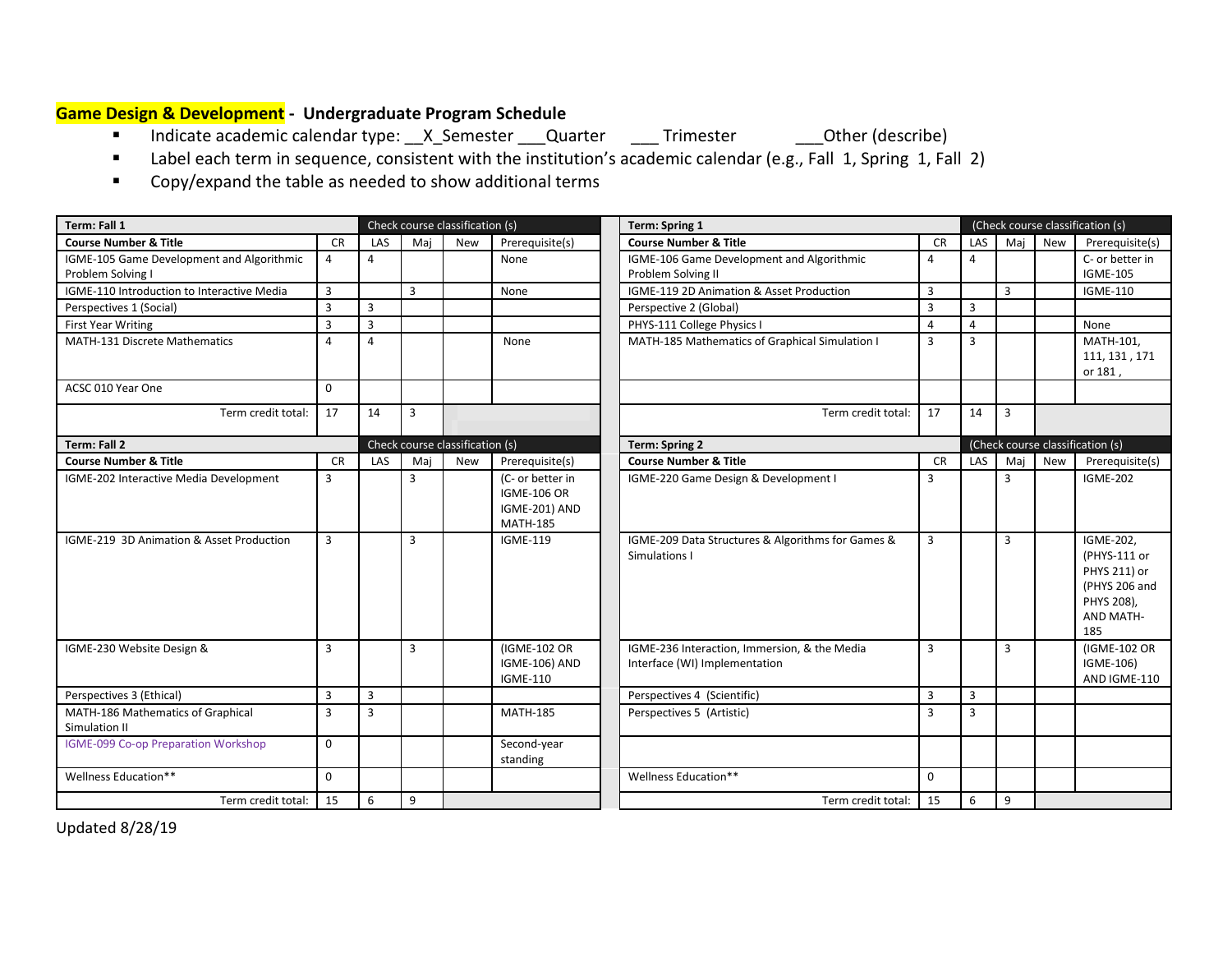| Term: Fall 3                                                                                                                                                              |                |                |                             | Check course classification (s) |                           |                                   | <b>Term: Spring 3</b>                             |                |                | Check course classification (s) |                                 |                 |  |  |
|---------------------------------------------------------------------------------------------------------------------------------------------------------------------------|----------------|----------------|-----------------------------|---------------------------------|---------------------------|-----------------------------------|---------------------------------------------------|----------------|----------------|---------------------------------|---------------------------------|-----------------|--|--|
| <b>Course Number &amp; Title</b>                                                                                                                                          | <b>CR</b>      | LAS            | Mai                         | <b>New</b>                      | Prerequisite(s)           | <b>Course Number &amp; Title</b>  |                                                   | <b>CR</b>      | LAS            | Mai                             | <b>New</b>                      | Prerequisite(s) |  |  |
| IGME-320 Game Design & Development II                                                                                                                                     | 3              |                | 3                           |                                 | <b>IGME-220</b>           |                                   | IGME-330 Rich Media Web Application Development I | 3              |                | 3                               |                                 | <b>IGME-230</b> |  |  |
| IGME-309 Data Structures & Algorithms for                                                                                                                                 | 3              |                | 3                           |                                 | IGME-209 AND              | IGM/GDD ADVANCED ELECTIVE (1)     |                                                   |                |                | 3                               |                                 |                 |  |  |
| <b>Games &amp; Simulations II</b>                                                                                                                                         |                |                |                             |                                 | (Math 182 or MATH<br>186) |                                   |                                                   |                |                |                                 |                                 |                 |  |  |
| <b>General Education Elective</b>                                                                                                                                         | 3              | 3              |                             |                                 |                           | <b>FREE ELECTIVE (1)</b>          |                                                   |                |                | 3                               |                                 |                 |  |  |
| <b>General Education Elective</b>                                                                                                                                         | $\overline{3}$ | 3              |                             |                                 |                           | <b>FREE ELECTIVE (2)</b>          |                                                   | $\overline{3}$ |                | 3                               |                                 |                 |  |  |
| Immersion                                                                                                                                                                 | 3              | 3              |                             |                                 |                           | Immersion                         |                                                   | 3              | 3              |                                 |                                 |                 |  |  |
| Term credit total:                                                                                                                                                        | 15             | 9              | 6                           |                                 |                           |                                   | Term credit total:                                | 15             | $\overline{3}$ | 12                              |                                 |                 |  |  |
| Term: Fall 4 GLOBAL / CROATIA                                                                                                                                             |                |                |                             | Check course classification (s) | <b>Term: Spring 4</b>     |                                   |                                                   |                |                | Check course classification (s) |                                 |                 |  |  |
| <b>Course Number &amp; Title</b>                                                                                                                                          | <b>CR</b>      | LAS            | Mai                         | <b>New</b>                      | Prerequisite(s)           | <b>Course Number &amp; Title</b>  |                                                   | <b>CR</b>      | LAS            | Mai                             | <b>New</b>                      | Prerequisite(s) |  |  |
| <b>FREE ELECTIVE (4)</b>                                                                                                                                                  | $\overline{3}$ |                | $\overline{3}$              |                                 |                           |                                   | IGM/GDD ADVANCED ELECTIVE (4)                     | 3              |                | $\mathbf{a}$                    |                                 |                 |  |  |
| <b>FREE ELECTIVE (5)</b>                                                                                                                                                  | $\overline{3}$ |                | $\overline{3}$              |                                 |                           | IGM/GDD ADVANCED ELECTIVE (2)     |                                                   |                |                | 3                               |                                 |                 |  |  |
| FREE ELECTIVE (3)                                                                                                                                                         | $\overline{3}$ |                | $\overline{3}$              |                                 |                           | IGM/GDD ADVANCED ELECTIVE (3)     |                                                   |                |                | 3                               |                                 |                 |  |  |
| <b>General Education Elective</b>                                                                                                                                         | $\overline{3}$ | $\overline{3}$ |                             |                                 |                           | Immersion                         |                                                   |                | 3              |                                 |                                 |                 |  |  |
| <b>General Education Elective</b>                                                                                                                                         | $\overline{3}$ | 3              |                             |                                 |                           | <b>General Education Elective</b> |                                                   | 3              | $\overline{3}$ |                                 |                                 |                 |  |  |
| Term credit total:                                                                                                                                                        | 15             | 6              | 9                           |                                 |                           |                                   | Term credit total:                                | 15             | 6              | 9                               |                                 |                 |  |  |
| Term: Summer 2*                                                                                                                                                           |                |                |                             | Check course classification (s) |                           | Term: Summer 3*                   |                                                   |                |                |                                 | Check course classification (s) |                 |  |  |
| <b>Course Number &amp; Title</b>                                                                                                                                          | <b>CR</b>      | <b>LAS</b>     | Mai                         | <b>New</b>                      | Prerequisite(s)           | <b>Course Number &amp; Title</b>  |                                                   | <b>CR</b>      | LAS            | Mai                             | <b>New</b>                      | Prerequisite(s) |  |  |
| IGME-499 Undergraduate Co-op                                                                                                                                              | $\Omega$       |                |                             |                                 | $1st$ and $2nd$ year      |                                   | IGME-499 Undergraduate Co-op                      | 0              |                |                                 |                                 | $1st$ and $2nd$ |  |  |
|                                                                                                                                                                           |                |                |                             |                                 | major core complete       |                                   |                                                   |                |                |                                 |                                 | year major      |  |  |
|                                                                                                                                                                           |                |                |                             |                                 |                           |                                   |                                                   |                |                |                                 |                                 | core            |  |  |
|                                                                                                                                                                           |                |                |                             |                                 |                           |                                   |                                                   |                |                |                                 |                                 | complete        |  |  |
| Term credit total:                                                                                                                                                        | $\Omega$       |                |                             |                                 |                           |                                   | Term credit total:                                | $\Omega$       |                |                                 |                                 |                 |  |  |
|                                                                                                                                                                           |                |                |                             |                                 |                           |                                   |                                                   |                |                |                                 |                                 |                 |  |  |
| <b>Program Totals:</b>                                                                                                                                                    | Credits: 124   |                | Liberal Arts & Sciences: 64 |                                 |                           |                                   | Major: 45                                         |                |                | Elective & Other: 15            |                                 |                 |  |  |
| Prerequisite(s): list prerequisite(s) for the noted courses<br><b>Cr:</b> credits <b>LAS:</b> liberal arts & sciences<br>Maj: major requirement<br><b>New:</b> new course |                |                |                             |                                 |                           |                                   |                                                   |                |                |                                 |                                 |                 |  |  |

\* NOTE: Cooperative Education consists of two real-world work experiences designed to supplement the educational experience. The cooperative education requirement consists of two semesters (or summers) of experience taken after the 2<sup>nd</sup> year. Acceptable activities should consist of 350 work hours and should be evaluated by a supervising professional associated with the game design and development and/or computing field. Experiences included paid work experiences, , entrepreneurial activities, as well as faculty supervised research and innovation activities.

\*\*Can be taken at any time though the students career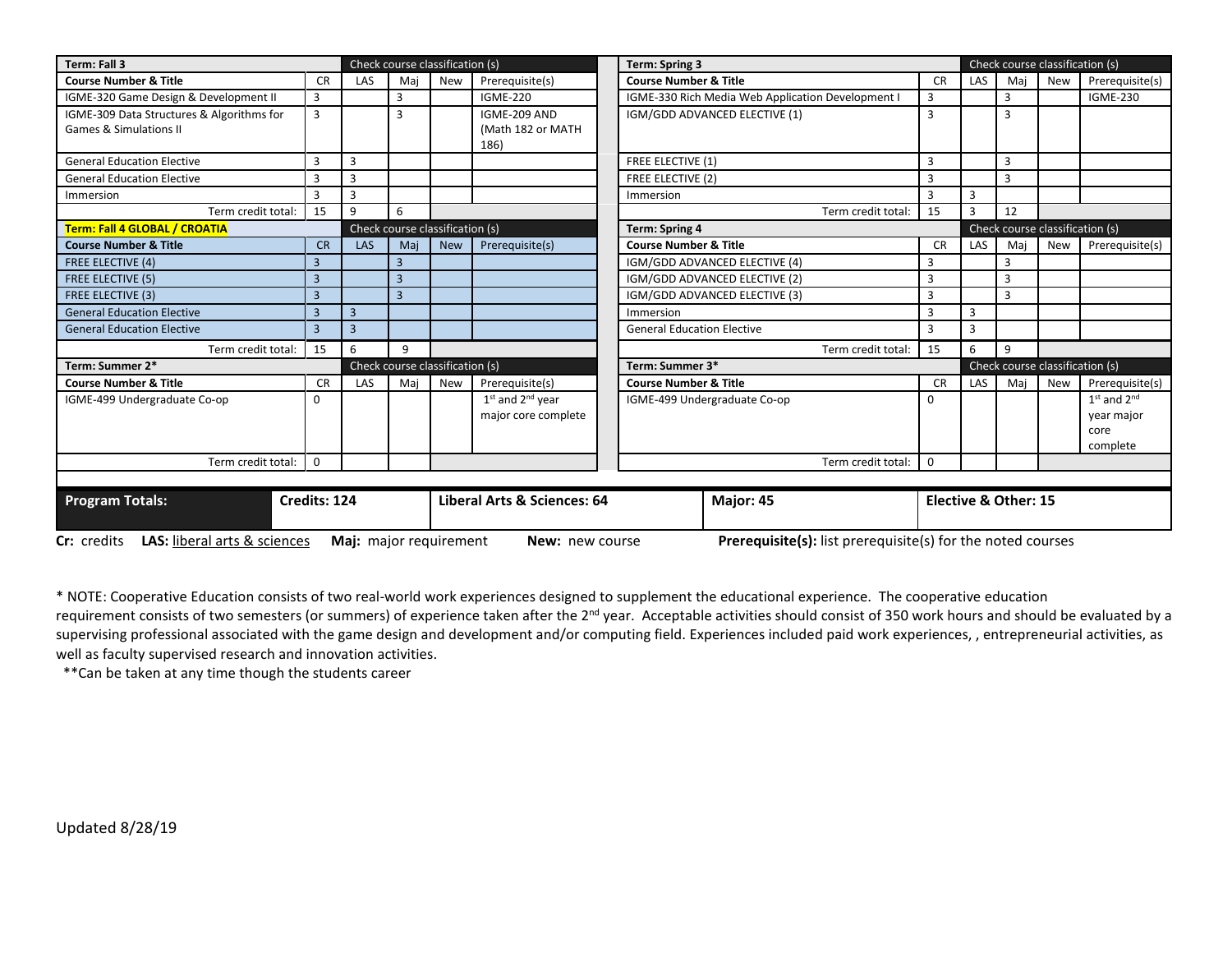# **BS Game Design and Development – IGM/GDD Advanced Electives**

The IGM/GDD Advanced Electives consist of courses that are approved by IGM faculty on a case by case basis as appropriate to student preparation and trends in the field, as a part of individual plans of study. IGM/GDD Advanced Electives are offered from the Interactive Games and Media unit, as well as other units (such as Computer Science) with appropriate coursework. The following list is non-exhaustive but is representative of the course offerings currently approved for 2013 conversion.

| <b>Course Number</b> | <b>Course Name</b>                             | Pre-requisite(s)              |
|----------------------|------------------------------------------------|-------------------------------|
| <b>IGME-430</b>      | Rich Media Web Application Development II      | <b>IGME-330</b>               |
| <b>IGME-440</b>      | <b>Online Virtual Worlds &amp; Simulations</b> | IGME-202 AND (MATH 182 or     |
|                      |                                                | <b>MATH 186)</b>              |
| <b>IGME-450</b>      | <b>Casual Game Development</b>                 | <b>IGME 330</b>               |
| <b>IGME-451</b>      | <b>Systems Concepts for Games and Media</b>    | <b>IGME-309</b>               |
| <b>IGME-470</b>      | Physical Computing & Alternative Interfaces    | <b>IGME-202</b>               |
| <b>IGME-529</b>      | <b>Foundations of Interactive Narrative</b>    | <b>IGME-202</b>               |
| <b>IGME-540</b>      | Foundations of Game Graphics Programming       | <b>IGME-309</b>               |
| <b>IGME-550</b>      | Foundations of Game Engine Design &            | <b>IGME-540</b>               |
|                      | Development                                    |                               |
| <b>IGME-560</b>      | Artificial Intelligence for Game Environments  | <b>IGME-309</b>               |
| <b>IGME-570</b>      | <b>Digital Audio Production</b>                | <b>IGME-202</b>               |
| <b>IGME-571</b>      | Interactive Game Audio                         | IGME-570 and IGME 202         |
| <b>IGME-580</b>      | <b>IGM Production Studio</b>                   | 3 <sup>rd</sup> Year Standing |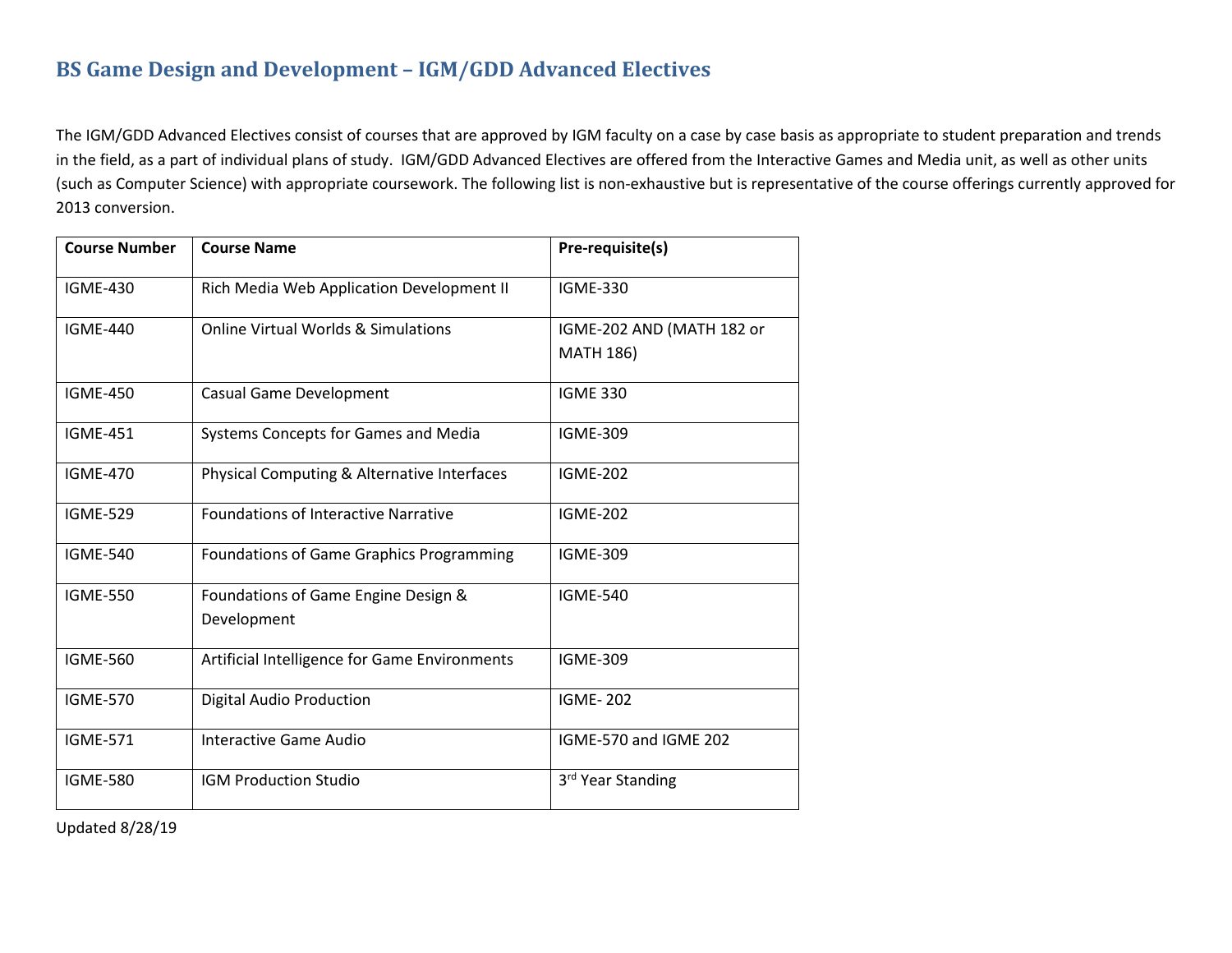| <b>Course Number</b> | <b>Course Name</b>                                      | Pre-requisite(s)              |
|----------------------|---------------------------------------------------------|-------------------------------|
| <b>IGME-581</b>      | Innovation & Invention                                  | 3 <sup>rd</sup> Year Standing |
| <b>IGME-582</b>      | Humanitarian Free & Open Source Software<br>Development |                               |
| <b>IGME 583</b>      | Legal/Business Aspects of FOSS                          | <b>IGME 582</b>               |
| <b>IGME 584</b>      | Linux Software Development                              | <b>IGME 582</b>               |
| <b>IGME 585</b>      | Project in FOSS Development                             | <b>IGME 582</b>               |
| <b>IGME 589</b>      | Research Studio                                         | 3 <sup>rd</sup> year standing |
| <b>IGME-590</b>      | Undergraduate Seminar in IGM                            | Varies                        |
| <b>IGME-599</b>      | Independent Study                                       | Permission of Instructor      |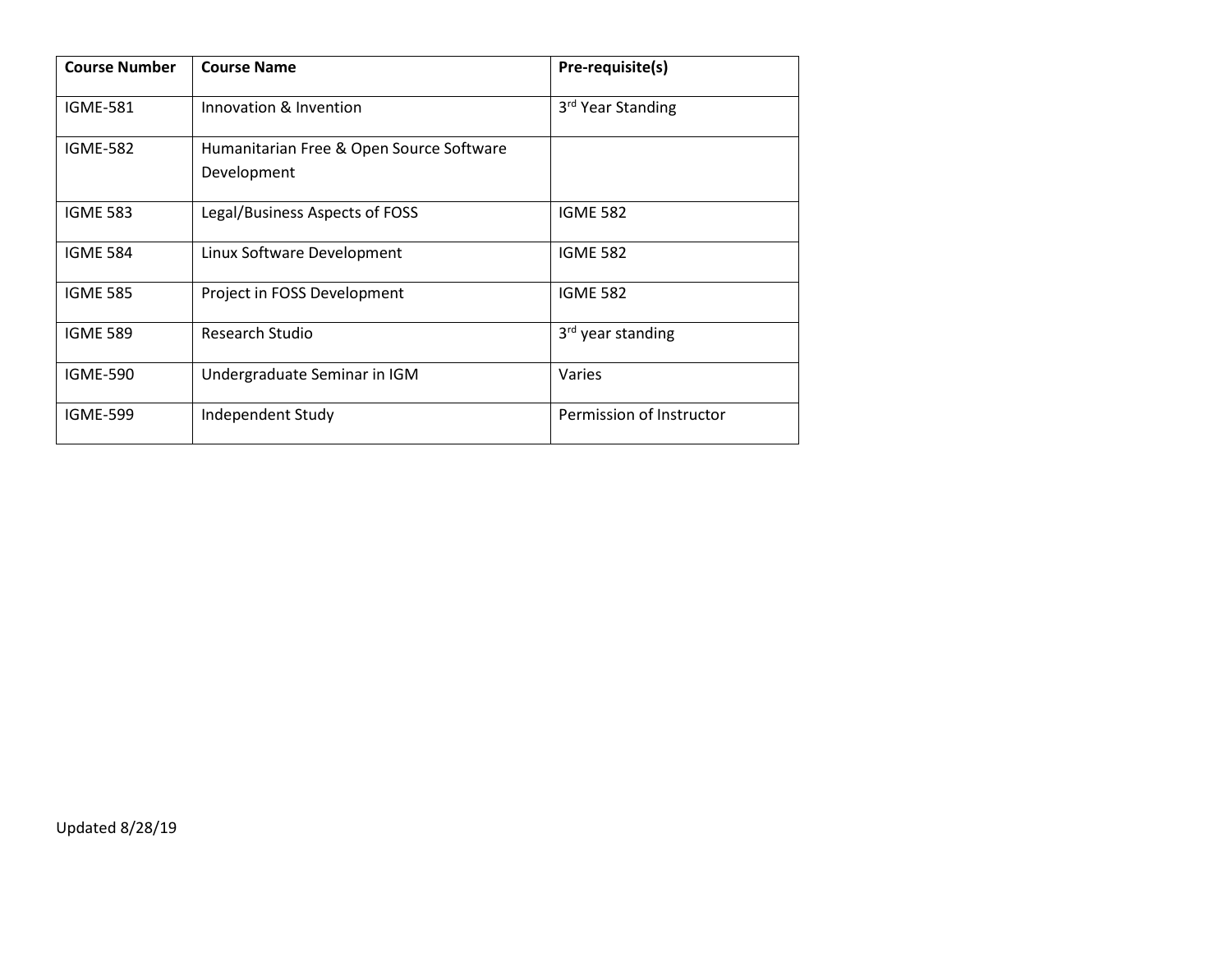# <span id="page-16-0"></span>**Human Centered Computing - Undergraduate Program Schedule**

Indicate academic calendar type: \_X\_Semester \_\_\_Quarter \_\_\_\_ Trimester \_\_\_\_\_ Other (describe)

| Term: Fall 1                                                   |                |     |                | Check course classification (s) |                                            | <b>Term: Spring 1</b>                                        |                |     |                           |              | (Check course classification (s) |
|----------------------------------------------------------------|----------------|-----|----------------|---------------------------------|--------------------------------------------|--------------------------------------------------------------|----------------|-----|---------------------------|--------------|----------------------------------|
| <b>Course Number &amp; Title</b>                               | <b>CR</b>      | LAS | Maj            | New                             | Prerequisite(s)                            | <b>Course Number &amp; Title</b>                             | <b>CR</b>      | LAS | Maj                       | <b>New</b>   | Prerequisite(s)                  |
| ISTE-120 Comp Prob Solving - Info Domain I                     | 4              | X   |                |                                 |                                            | ISTE-121 Comp Prob Solving-Info Domain II                    | 4              | X   |                           |              | <b>ISTE-120</b>                  |
| ISTE-140 Web & Mobile I                                        | $\overline{3}$ |     | $\mathsf{x}$   |                                 | ISTE-240 Web & Mobile II<br>$\overline{3}$ |                                                              |                |     | $\boldsymbol{\mathsf{X}}$ |              | ISTE-120, ISTE-<br>140           |
| ISTE-110 Ethics in Computing (First Year Writing<br>Intensive) | 3              | X   |                |                                 | PSYC-223 Cognitive Psychology<br>3         |                                                              |                | X   |                           |              | PSYC-101                         |
| <b>Liberal Arts and Sciences Elective</b>                      | 3              | X   |                |                                 |                                            | STAT-145 Introduction to Statistics I (P-7A)                 | $\overline{3}$ | X   |                           |              |                                  |
| PSYC-101 Intro Psychology (P-6, Scientific<br>Principles)      | $\overline{3}$ | X   |                |                                 |                                            | $\overline{3}$<br>NMDE-111 New Media Digital Design Survey 1 |                |     | $\boldsymbol{\mathsf{x}}$ | $\mathsf{X}$ |                                  |
| Year One                                                       | $\Omega$       |     |                |                                 |                                            | <b>Wellness Activity</b>                                     | $\Omega$       |     |                           |              |                                  |
| Term credit total:                                             | 16             | 13  | $\overline{3}$ |                                 |                                            | Term credit total:                                           | 16             | 10  | 6                         |              |                                  |
| <b>Term: Fall 2</b>                                            |                |     |                | Check course classification (s) |                                            | <b>Term: Spring 2</b>                                        |                |     |                           |              | (Check course classification (s) |
| <b>Course Number &amp; Title</b>                               | <b>CR</b>      | LAS | Maj            | New                             | Prerequisite(s)                            | <b>Course Number &amp; Title</b>                             | <b>CR</b>      | LAS | Maj                       | <b>New</b>   | Prerequisite(s)                  |
| PSYC-250 Research Methods 1 (WI)                               | $\overline{3}$ | X   |                |                                 | PSYC-101, STAT 145                         | PSYC-251 Research Methods 2                                  | 3              | X   |                           |              | <b>PSYC-250</b>                  |
| ISTE-262 Foundations of HCC                                    | 3              |     | Χ              | X                               | ISTE-120, ISTE-140,<br><b>NMDE-111</b>     | ISTE-266 Design for Accessibility                            | 3              |     | X                         | X            | <b>ISTE-264</b>                  |
| Liberal Arts and Sciences (P-5, Natural Science<br>Inquiry)    | 3              | X   |                |                                 |                                            | Liberal Arts and Sciences (P-4, Social)                      | 3              | Χ   |                           |              |                                  |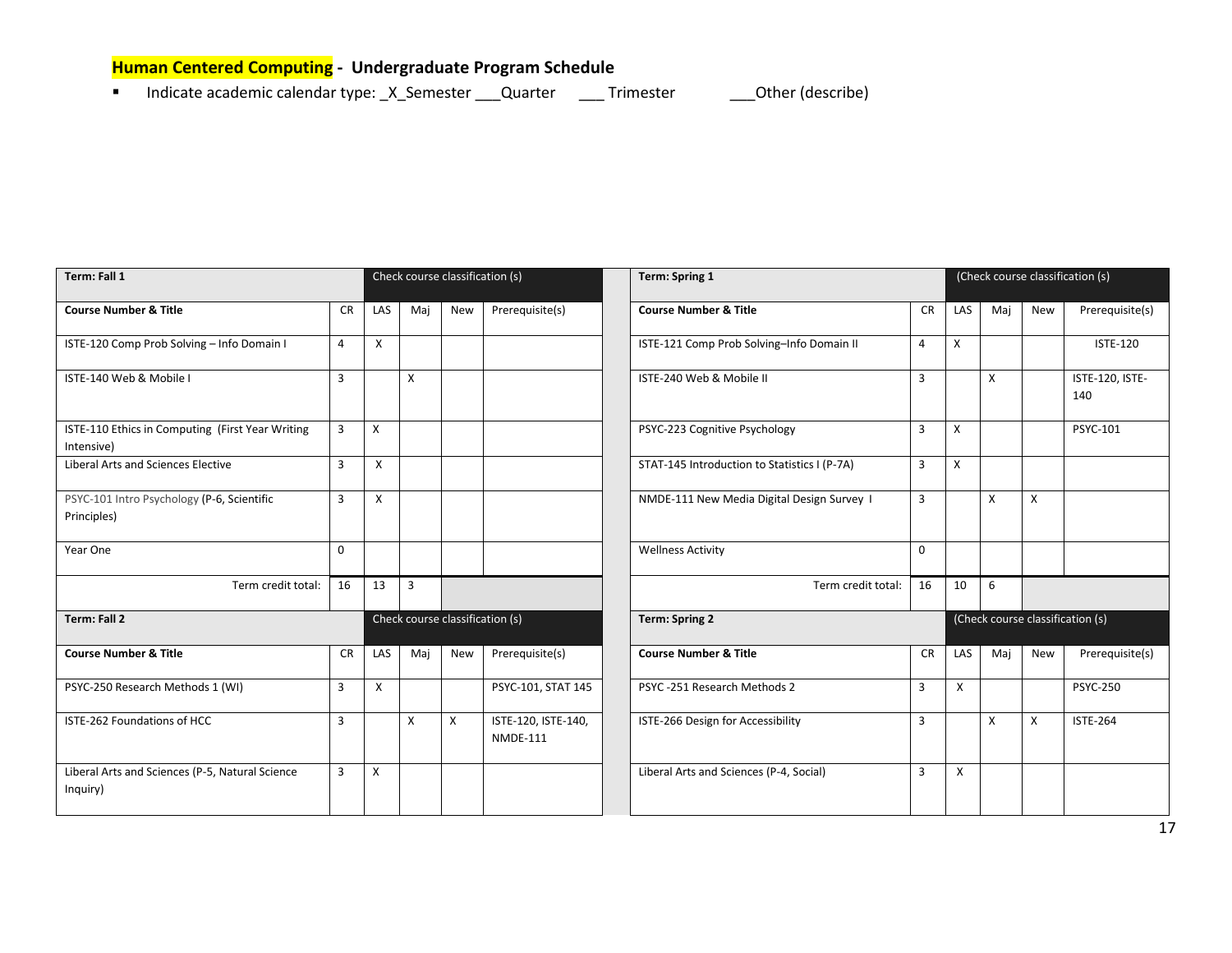| NMDE-112 New Media Digital Design Survey II   | $\overline{3}$ |                | X            | X                               | <b>NMDE-111</b>           | $\overline{3}$<br>X<br>ISTE-264 - Prototyping & Usability Testing<br><b>ISTE-262</b>                    |
|-----------------------------------------------|----------------|----------------|--------------|---------------------------------|---------------------------|---------------------------------------------------------------------------------------------------------|
| STAT-146 Introduction to Statistics II (P-7B) | $\overline{4}$ | $\times$       |              |                                 | <b>STAT-145</b>           | $\overline{3}$<br>Free Elective 1                                                                       |
| <b>Wellness Activity</b>                      | $\mathbf{0}$   |                |              |                                 |                           | ISTE-099 Second Year Seminar<br>$\mathbf 0$                                                             |
| Term credit total:                            | 16             | 10             | 6            |                                 |                           | 15<br>6<br>6<br>Term credit total:                                                                      |
|                                               |                |                |              |                                 |                           | Coop 1 (After Sophomore year)                                                                           |
| Term: Fall 3 GLOBAL / CROATIA                 |                |                |              | Check course classification (s) |                           | Check course classification (s)<br>Term: Spring 3                                                       |
| <b>Course Number &amp; Title</b>              | <b>CR</b>      | LAS            | Maj          | <b>New</b>                      | Prerequisite(s)           | <b>Course Number &amp; Title</b><br><b>CR</b><br>LAS<br>Maj<br>New<br>Prerequisite(s)                   |
| Liberal Arts and Sciences (P-3, Global)       | $\overline{3}$ | X              |              |                                 |                           | $\overline{3}$<br><b>HCC Concentration Course 3</b><br>X                                                |
| Free Elective 3                               | $\overline{3}$ |                | X            |                                 |                           | <b>HCC Concentration Course 4</b><br>$\overline{3}$<br>X                                                |
| ISTE-252 Foundations of Mobile                | $\overline{3}$ |                | X            |                                 |                           | <b>HCC Concentration Course 2</b><br>$\overline{3}$                                                     |
| Liberal Arts and Sciences (P-2, Artistic)     | $\overline{3}$ | $\pmb{\times}$ |              |                                 |                           | <b>HCC Concentration Course I</b><br>$\overline{3}$<br>X                                                |
| Free Elective 2                               | $\overline{3}$ |                | $\mathsf{X}$ |                                 |                           | Liberal Arts and Sciences (I-1)<br>$\overline{3}$<br>X                                                  |
| Term credit total:                            | 15             | 3              | 9            |                                 |                           | Term credit total:<br>15<br>6<br>6                                                                      |
|                                               |                |                |              |                                 |                           | Coop 2 (before Senior Year)                                                                             |
| Term: Fall 4                                  |                |                |              | Check course classification (s) |                           | <b>Term: Spring 4</b><br>Check course classification (s)                                                |
| <b>Course Number &amp; Title</b>              | <b>CR</b>      | LAS            | Maj          | <b>New</b>                      | Prerequisite(s)           | <b>Course Number &amp; Title</b><br><b>CR</b><br>LAS<br>Maj<br>Prerequisite(s)<br><b>New</b>            |
| ISTE-500 Senior Development Project I         | $\overline{3}$ |                | X            |                                 | Coop (2) Req<br>completed | ISTE-501 Senior Development Project II (writing<br>$\overline{3}$<br><b>ISTE-500</b><br>X<br>intensive) |
| <b>HCC Concentration Course 5</b>             | $\overline{3}$ |                | X            |                                 |                           | $\overline{3}$<br>$\pmb{\chi}$<br><b>HCC Concentration Course 6</b>                                     |
| Liberal Arts and Sciences (P-1, Ethical)      | $\overline{3}$ | X              |              |                                 |                           | Liberal Arts and Sciences (I-3)<br>$\overline{3}$<br>X                                                  |
| Liberal Arts and Sciences (I-2)               | $\overline{3}$ | X              |              |                                 |                           | <b>Liberal Arts and Sciences Elective</b><br>X<br>$\overline{3}$                                        |
| Free Elective 4                               | $\overline{3}$ |                |              |                                 |                           |                                                                                                         |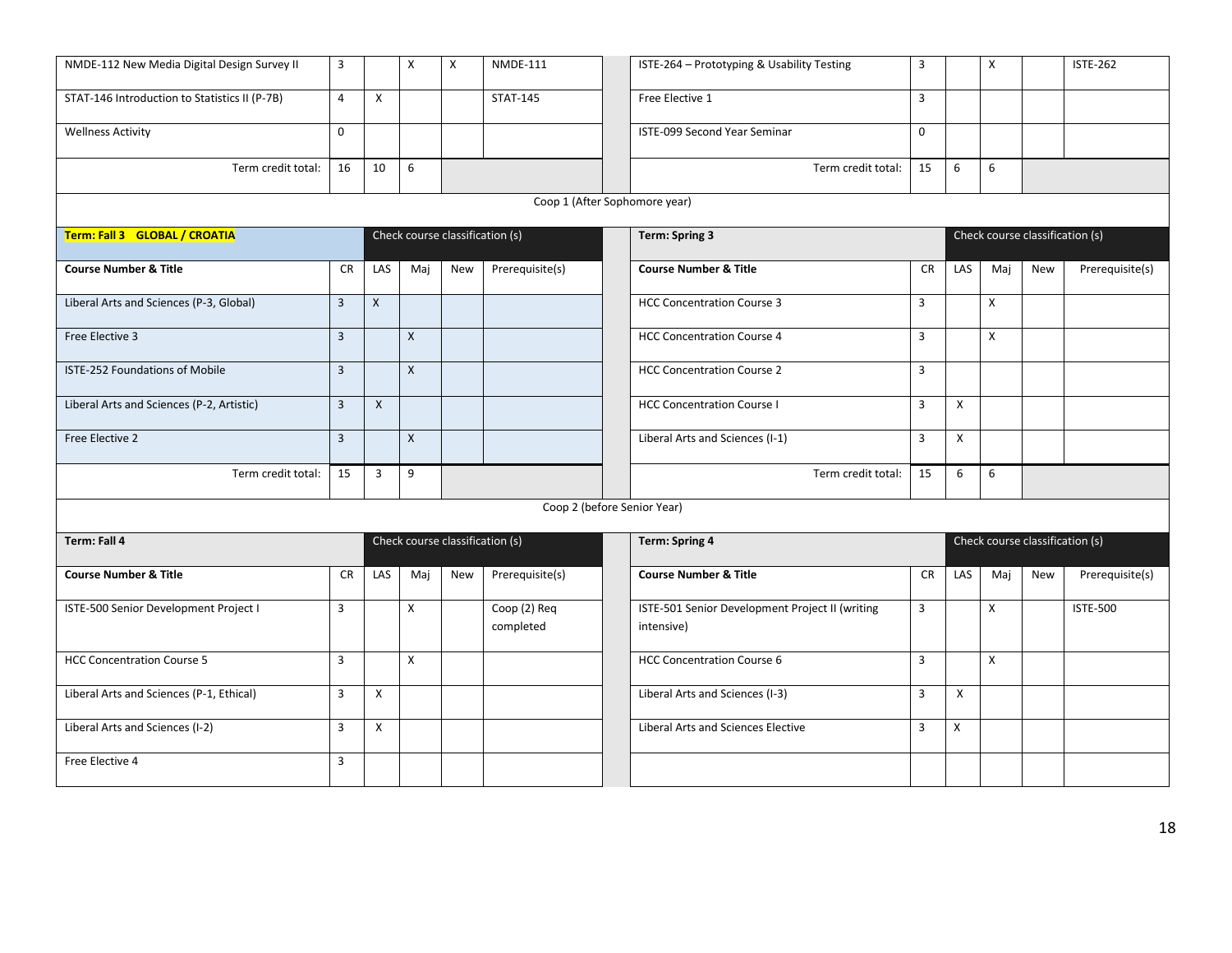| Term credit total:     | 15           | n |  |                             |  |           | Term credit total:   | $\sim$ | n |  |
|------------------------|--------------|---|--|-----------------------------|--|-----------|----------------------|--------|---|--|
| <b>Program Totals:</b> | Credits: 120 |   |  | Liberal Arts & Sciences: 60 |  | Major: 48 | Elective & Other: 12 |        |   |  |

#### **Notes**

Both Scientific perspectives (P-5 & P-6) require a minimum 3 credit course. The student could choose one of the 4 credit courses for either (or both), but it is not required.

#### **Concentrations**

Students matriculated in this degree will select two three-course concentrations representing eighteen semester hours of work (nine each). Concentrations and corresponding courses are listed below.

#### Design

- NMDE-201 Elements II
- NMDE-203 Interactive II
- NMDE-302 GUI

#### Psychology

- PSYC-330 Memory & Attention
- PSYC-331 Language & Thought
- PSYC-332 Decision Making, Judgment & Problem Solving

#### Front End Development

- ISTE-340 Client Programming
- ISTE-454 Mobile Application Development I
- ISTE-456 Mobile Application Development II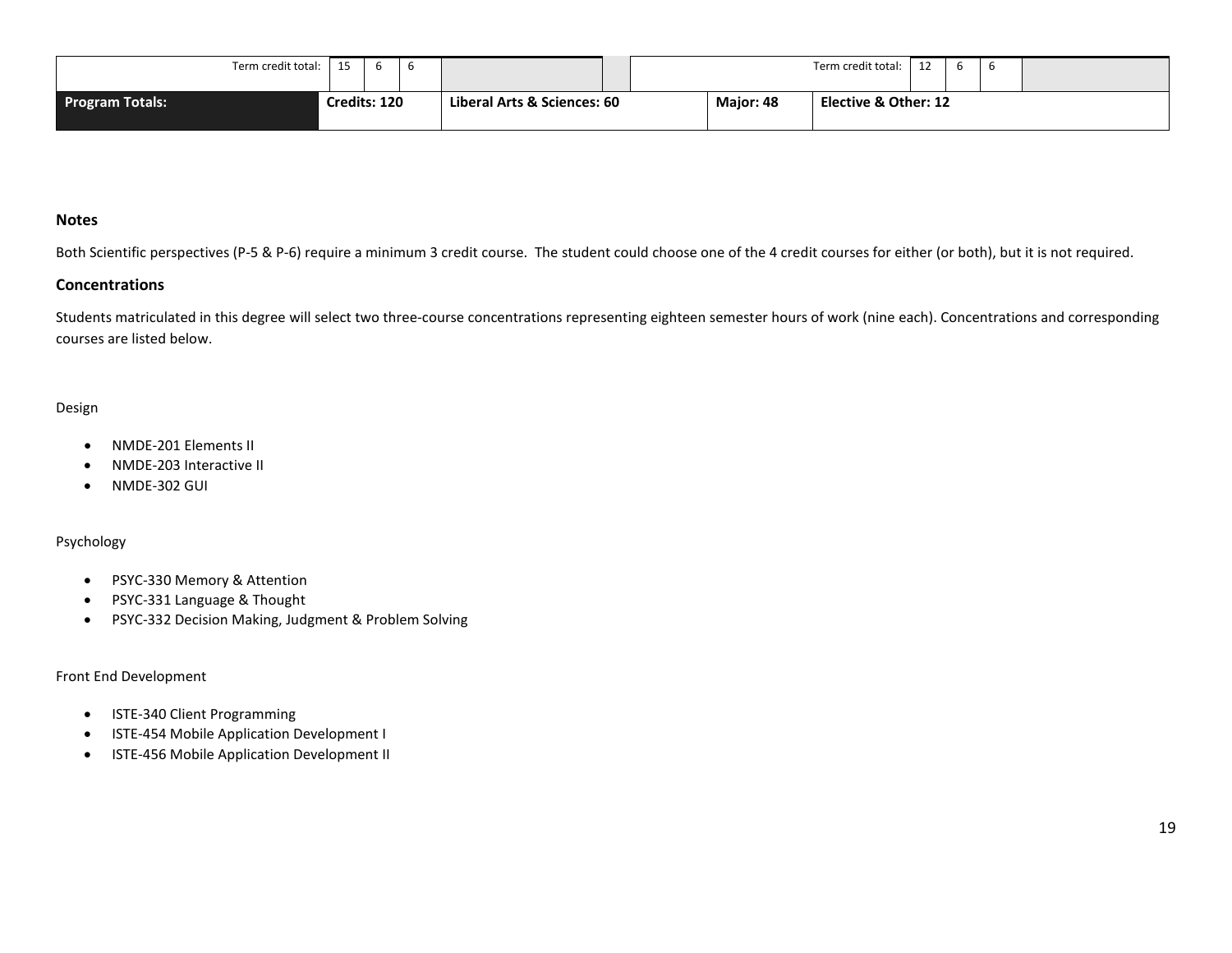#### Accessibility

- ISTE-362 Access & Assistive Technology (new)
- ISTE-462 Research in Accessibility (new)
- ISTE-464 Accessibility through the Lifespan (new)

#### Instructional Technology

- ISTE-560 Fund Instruct Tech
- ISTE-561 Interactive Courseware
- PSYC-235 Learning & Behavior

Natural Language Processing Concentration: (ENGL-351 & ENGL-581 Required, pick one of ENGL-582 OR ENGL-584)

- ENGL-351 Language Technology
- ENGL-581 Introduction to Natural Language Processing
- ENGL-582 Seminar in Computational Linguistics
- ENGL-584 Spoken Language Processing

#### **Special Topics**

A three course, nine-semester hour special topics concentration is available to selected students who wish to pursue an in-depth study of an area not present in the program's concentration offerings. The student will develop a special concentration proposal with the faculty advisor. The head of the academic unit will review the proposal and will approve or deny the request.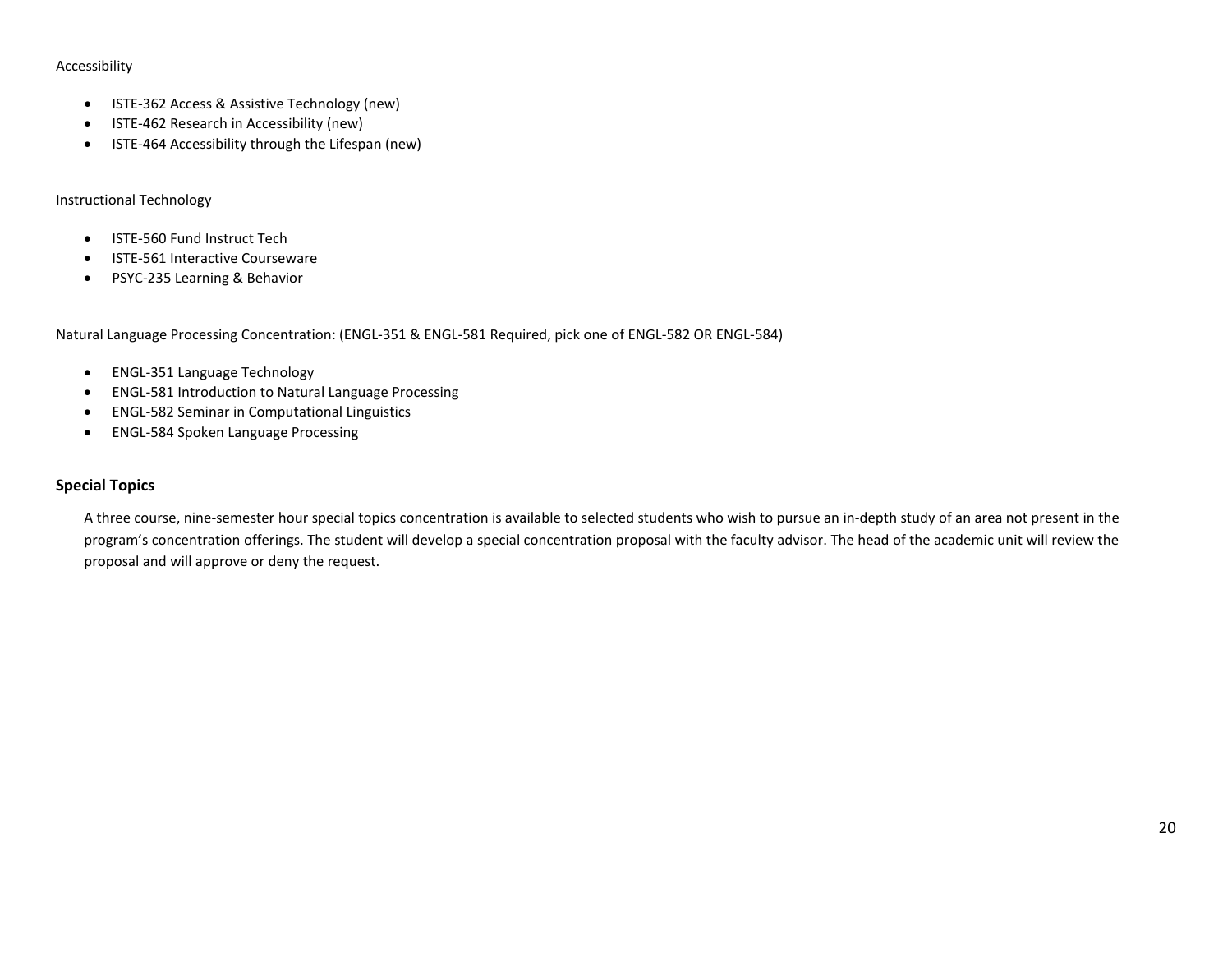# <span id="page-20-0"></span>**New Media Interactive Development - Undergraduate Program Schedule**

- Indicate academic calendar type: \_\_X\_Semester \_\_\_Quarter \_\_\_\_Trimester \_\_\_\_Other (describe)
- Label each term in sequence, consistent with the institution's academic calendar (e.g., Fall 1, Spring 1, Fall 2)
- Copy/expand the table as needed to show additional terms

| Term: Fall 1                                                                 |             |                |     | Check course classification (s) |                                                         | <b>Term: Spring 1</b>                                                       |                | (Check course classification (s) |                                  |            |                                                                            |  |
|------------------------------------------------------------------------------|-------------|----------------|-----|---------------------------------|---------------------------------------------------------|-----------------------------------------------------------------------------|----------------|----------------------------------|----------------------------------|------------|----------------------------------------------------------------------------|--|
| <b>Course Number &amp; Title</b>                                             | <b>CR</b>   | LAS            | Mai | <b>New</b>                      | Prerequisite(s)                                         | <b>Course Number &amp; Title</b>                                            | <b>CR</b>      | LAS                              | Mai                              | New        | Prerequisite(s)                                                            |  |
| IGME-101 New Media Interactive Design and<br>Algorithmic Problem Solving I   | 4           | 4              |     |                                 | None                                                    | IGME-102 New Media Interactive Design and<br>Algorithmic Problem Solving II | 4              | 4                                |                                  |            | C- or better in<br><b>IGME-101</b>                                         |  |
| IGME-110 Introduction to Interactive Media                                   | 3           |                | 3   |                                 | NMDE 112 New Media Design Digital Survey II<br>None     |                                                                             | 3              |                                  | 3                                |            | <b>NMDE-111</b>                                                            |  |
| NMDE 111 New Media Design Digital Survey I                                   | 3           |                | 3   |                                 | None                                                    | Perspectives 1 (Natural Science)                                            | $\overline{3}$ | 3                                |                                  |            |                                                                            |  |
| <b>First Year Writing</b>                                                    | 3           | 3              |     |                                 |                                                         | Perspectives 2 (Artistic)                                                   | $\overline{3}$ | $\overline{3}$                   |                                  |            |                                                                            |  |
| <b>MATH-131 Discrete Mathematics</b>                                         | $\Delta$    | 4              |     |                                 | none                                                    | MATH-185 Mathematics of Graphical Simulation I                              | 3              | 3                                |                                  |            | MATH-101, 111,<br>131, 171, OR 181                                         |  |
| Year One                                                                     | $\mathbf 0$ |                |     |                                 |                                                         |                                                                             |                |                                  |                                  |            |                                                                            |  |
| Term credit total:                                                           | 17          | 11             | 6   |                                 |                                                         | Term credit total:                                                          | 16             | 13                               | $\overline{3}$                   |            |                                                                            |  |
| <b>Term: Fall 2</b>                                                          |             |                |     | Check course classification (s) |                                                         | <b>Term: Spring 2</b>                                                       |                |                                  | (Check course classification (s) |            |                                                                            |  |
| <b>Course Number &amp; Title</b>                                             | <b>CR</b>   | <b>LAS</b>     | Mai | <b>New</b>                      | Prerequisite(s)                                         | <b>Course Number &amp; Title</b>                                            | <b>CR</b>      | LAS                              | Mai                              | <b>New</b> | Prerequisite(s)                                                            |  |
| IGME-201 New Media Interactive Design and<br>Algorithmic Problem Solving III | 3           |                | 3   |                                 | C- or better in<br><b>IGME 102</b>                      | IGME-202 Interactive Media Development                                      | 3              |                                  | 3                                |            | (C- or better in<br><b>IGME-106 OR</b><br>IGME-201) AND<br><b>MATH-185</b> |  |
| IGME-230 Website Design & Implementation                                     | 3           |                | 3   |                                 | (IGME-102 OR<br><b>IGME-106) AND</b><br><b>IGME-110</b> | IGME-236 Interaction, Immersion, & the Media<br>Interface (WI)              | 3              |                                  | 3                                |            | (IGME-102 OR<br><b>IGME-106) AND</b><br><b>IGME-110</b>                    |  |
| Perspectives 3 (Ethical)                                                     | 3           | 3              |     |                                 |                                                         | Perspective 5 (Social)                                                      | 3              | 3                                |                                  |            |                                                                            |  |
| Perspectives 4 (Global)                                                      | 3           | $\overline{3}$ |     |                                 |                                                         | Perspective 6 (Scientific)                                                  | $\overline{3}$ | 3                                |                                  |            |                                                                            |  |
| MATH-186 Mathematics of Graphical<br>Simulation II                           | 3           | 3              |     |                                 | <b>MATH 185</b>                                         | IGME 330 Rich Media Web App Dev 1                                           | 3              |                                  | 3                                |            | <b>IGME 230</b>                                                            |  |
| IGME-099 Co-op Preparation Workshop***                                       | $\mathbf 0$ |                |     |                                 | Second-year<br>standing                                 |                                                                             |                |                                  |                                  |            |                                                                            |  |
| Wellness Education**                                                         | $\Omega$    |                |     |                                 |                                                         | Wellness Education**                                                        | $\Omega$       |                                  |                                  |            |                                                                            |  |
| Term credit total:                                                           | 15          | 9              | 6   |                                 |                                                         | Term credit total:                                                          | 15             | 9                                | 6                                |            |                                                                            |  |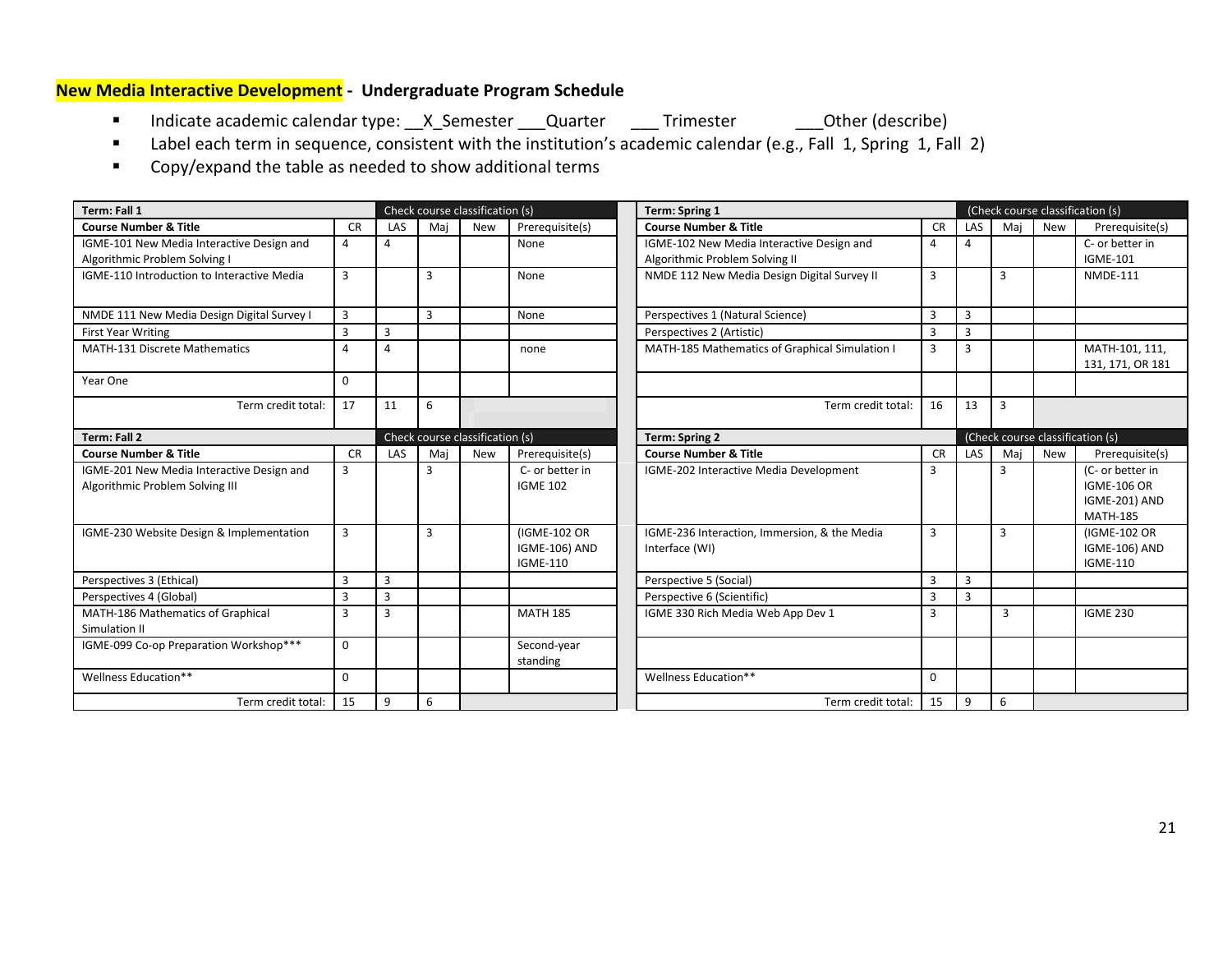| Term: Fall 3 GLOBAL / CROATIA                             |                                                          |                        | Check course classification (s) |     |                                             | <b>Term: Spring 3</b>             |                                                             |                                 |                | Check course classification (s) |     |                                                |  |  |  |
|-----------------------------------------------------------|----------------------------------------------------------|------------------------|---------------------------------|-----|---------------------------------------------|-----------------------------------|-------------------------------------------------------------|---------------------------------|----------------|---------------------------------|-----|------------------------------------------------|--|--|--|
| <b>Course Number &amp; Title</b>                          | <b>CR</b>                                                | LAS                    | Mai                             | New | Prerequisite(s)                             | <b>Course Number &amp; Title</b>  |                                                             | <b>CR</b>                       | <b>LAS</b>     | Mai                             | New | Prerequisite(s)                                |  |  |  |
| <b>General Education Elective</b>                         |                                                          | 3                      |                                 |     |                                             |                                   | IGM/NMID Advanced ELECTIVE (3)                              | 3                               |                | 3                               |     |                                                |  |  |  |
| FREE ELECTIVE (2)                                         | 3                                                        |                        | 3                               |     |                                             |                                   | IGM/NMID Advanced ELECTIVE (4                               | 3                               |                | 3                               |     |                                                |  |  |  |
| FREE ELECTIVE (3)                                         |                                                          |                        | 3                               |     |                                             | FREE ELECTIVE (1                  |                                                             | 3                               |                | 3                               |     |                                                |  |  |  |
| Immersion                                                 | 3                                                        | $\overline{3}$         |                                 |     |                                             | Immersion                         |                                                             | 3                               | $\mathbf{3}$   |                                 |     |                                                |  |  |  |
| <b>General Education Elective</b>                         | 3                                                        | $\overline{3}$         |                                 |     |                                             | <b>General Education Elective</b> |                                                             | 3                               | $\mathbf{3}$   |                                 |     |                                                |  |  |  |
| Term credit total:                                        | 15                                                       | 6                      | 9                               |     |                                             |                                   | Term credit total:                                          | 15                              | 6              | 9                               |     |                                                |  |  |  |
| Term: Fall 4                                              | Check course classification (s)<br><b>Term: Spring 4</b> |                        |                                 |     |                                             |                                   |                                                             |                                 |                | Check course classification (s) |     |                                                |  |  |  |
| <b>Course Number &amp; Title</b>                          | <b>CR</b>                                                | LAS                    | Mai                             | New | Prerequisite(s)                             | <b>Course Number &amp; Title</b>  |                                                             | <b>CR</b>                       | <b>LAS</b>     | Mai                             | New | Prerequisite(s)                                |  |  |  |
| NMDE-401 New Media Design Career Skills                   | 3                                                        |                        | 3                               |     | 4 <sup>th</sup> Year Standing               |                                   | IGME-588 New Media Team Project                             | 3                               |                | 3                               |     | 4 <sup>th</sup> Year                           |  |  |  |
|                                                           |                                                          |                        |                                 |     |                                             |                                   |                                                             |                                 |                |                                 |     | Standing                                       |  |  |  |
| IGM/NMID Advanced ELECTIVE (5)                            | 3                                                        |                        | 3                               |     |                                             |                                   | FREE ELECTIVE (4)                                           |                                 |                | 3                               |     |                                                |  |  |  |
| IGM/NMID Advanced ELECTIVE (1)                            | 3                                                        |                        | 3                               |     |                                             |                                   | FREE ELECTIVE (5)                                           |                                 |                | 3                               |     |                                                |  |  |  |
| IGM/NMID Advanced elective (2)                            | 3                                                        |                        | 3                               |     |                                             | <b>General Education Elective</b> |                                                             | 3                               | $\overline{3}$ |                                 |     |                                                |  |  |  |
| Immersion                                                 | $\mathbf{3}$                                             | 3                      |                                 |     |                                             | <b>General Education Elective</b> |                                                             | 3                               | $\mathbf{3}$   |                                 |     |                                                |  |  |  |
| Term credit total:                                        | 15                                                       | $\overline{3}$         | 12                              |     |                                             |                                   | Term credit total:                                          | 15                              | 6              | 9                               |     |                                                |  |  |  |
| Term: Summer 2*                                           |                                                          |                        | Check course classification (s) |     |                                             | Term: Summer 3*                   |                                                             | Check course classification (s) |                |                                 |     |                                                |  |  |  |
| <b>Course Number &amp; Title</b>                          | <b>CR</b>                                                | <b>LAS</b>             | Mai                             | New | Prerequisite(s)                             | <b>Course Number &amp; Title</b>  |                                                             | <b>CR</b>                       | LAS            | Maj                             | New | Prerequisite(s)                                |  |  |  |
| IGME-499 Undergraduate Co-op                              | 0                                                        |                        |                                 |     | $1st$ and $2nd$ year<br>major core complete |                                   | IGME-499 Undergraduate Co-op                                |                                 |                |                                 |     | $1st$ and $2nd$ year<br>major core<br>complete |  |  |  |
| Term credit total:                                        | $\Omega$                                                 |                        |                                 |     |                                             |                                   | Term credit total:                                          | $\Omega$                        |                |                                 |     |                                                |  |  |  |
|                                                           |                                                          |                        |                                 |     |                                             |                                   |                                                             |                                 |                |                                 |     |                                                |  |  |  |
| <b>Program Totals:</b>                                    | Credits: 123                                             |                        |                                 |     | Liberal Arts & Sciences: 63                 | Major: 45<br>Elective & Other: 15 |                                                             |                                 |                |                                 |     |                                                |  |  |  |
| <b>LAS:</b> liberal arts & sciences<br><b>Cr:</b> credits |                                                          | Maj: major requirement |                                 |     | New: new course                             |                                   | Prerequisite(s): list prerequisite(s) for the noted courses |                                 |                |                                 |     |                                                |  |  |  |

NOTES: \* Cooperative Education consists of two real-world work experiences designed to supplement the educational experience. The cooperative education requirement consists of two semesters (or summers) of experience taken after the 2<sup>nd</sup> year. Acceptable activities should consist of 350 work hours and should be evaluated by a supervising professional associated with the new media and/or computing field. Experiences included paid work experiences, , entrepreneurial activities, as well as faculty supervised research and innovation activities.

\*\*Can be taken at any time though the students career

\*\*\*Can be taken during fall or spring of a student's second year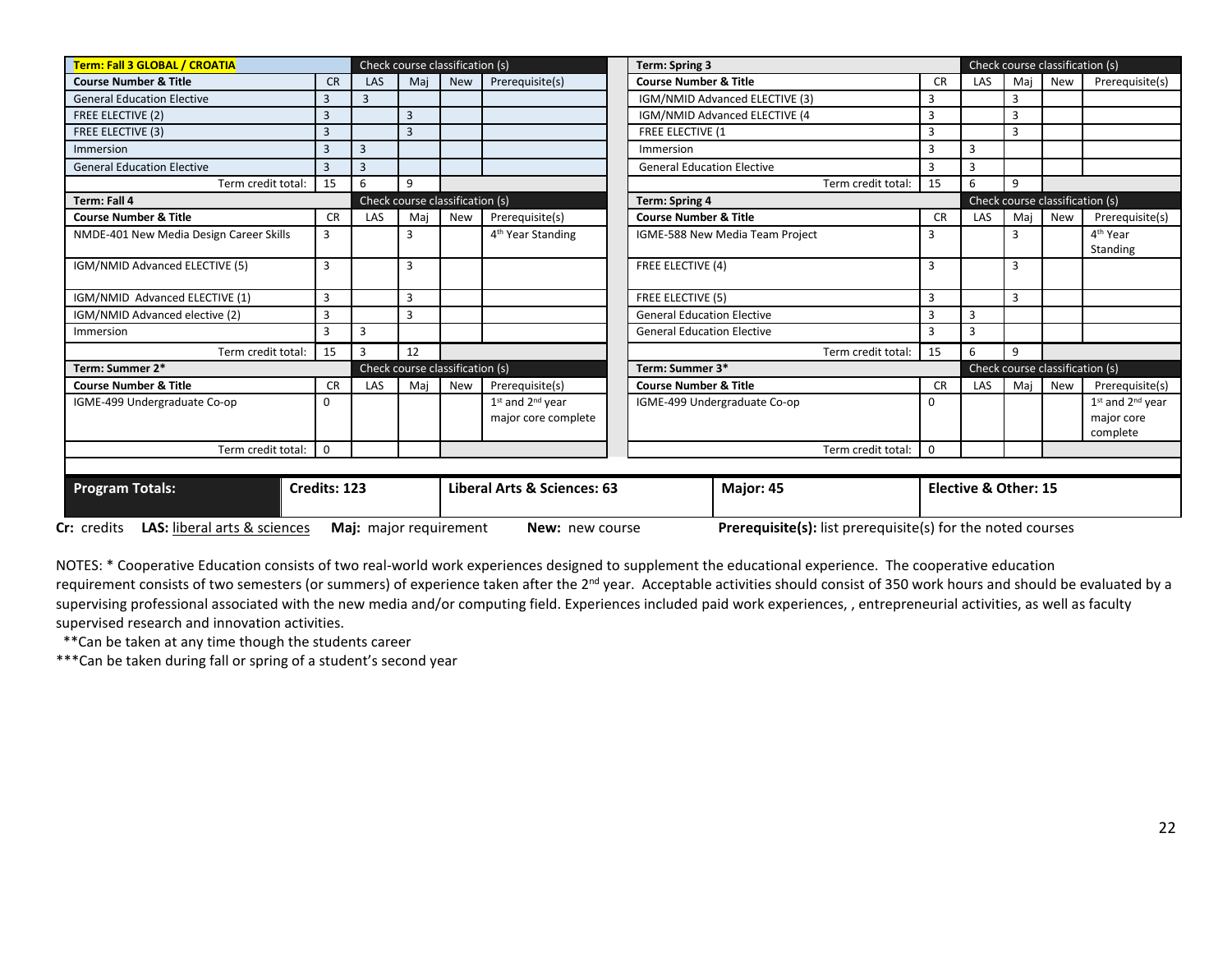# **BS New Media Interactive Development – IGM/NMID Program Electives**

The IGM/NMID Program Electives consist of courses that are approved by IGM faculty on a case by case basis as appropriate to student preparation and trends in the field, as a part of individual plans of study. IGM/NMID Program Electives are offered from the Interactive Games and Media unit, as well as other units (such as New Media Design) with appropriate pre-requisite coursework. The following list is non-exhaustive but is representative of the course offerings currently approved for 2013 conversion.

| <b>Course Number</b> | <b>Course Name</b>                             | Pre-requisite(s)              |
|----------------------|------------------------------------------------|-------------------------------|
| <b>IGME-119</b>      | 2D Animation & Asset Production                | <b>IGME-110</b>               |
| <b>IGME-219</b>      | 3D Animation & Asset Production                | <b>IGME-119</b>               |
| <b>IGME-340</b>      | Multi-platform Media App Development           | IGME-106 or IGME-201          |
| <b>IGME-430</b>      | Rich Media Web Application Development II      | <b>IGME-330</b>               |
| <b>IGME-440</b>      | <b>Online Virtual Worlds &amp; Simulations</b> | IGME-202 AND (MATH 182 or     |
|                      |                                                | <b>MATH-186)</b>              |
| <b>IGME-450</b>      | Casual Game Development                        | <b>IGME 330</b>               |
| <b>IGME-470</b>      | Physical Computing & Alternative Interfaces    | <b>IGME-202</b>               |
| <b>IGME-529</b>      | <b>Foundations of Interactive Narrative</b>    | <b>IGME-202</b>               |
| <b>IGME-570</b>      | <b>Digital Audio Production</b>                | <b>IGME-202</b>               |
| <b>IGME-571</b>      | Interactive Game Audio                         | <b>IGME 202</b>               |
| <b>IGME-580</b>      | <b>IGM Production Studio</b>                   | 3 <sup>rd</sup> Year Standing |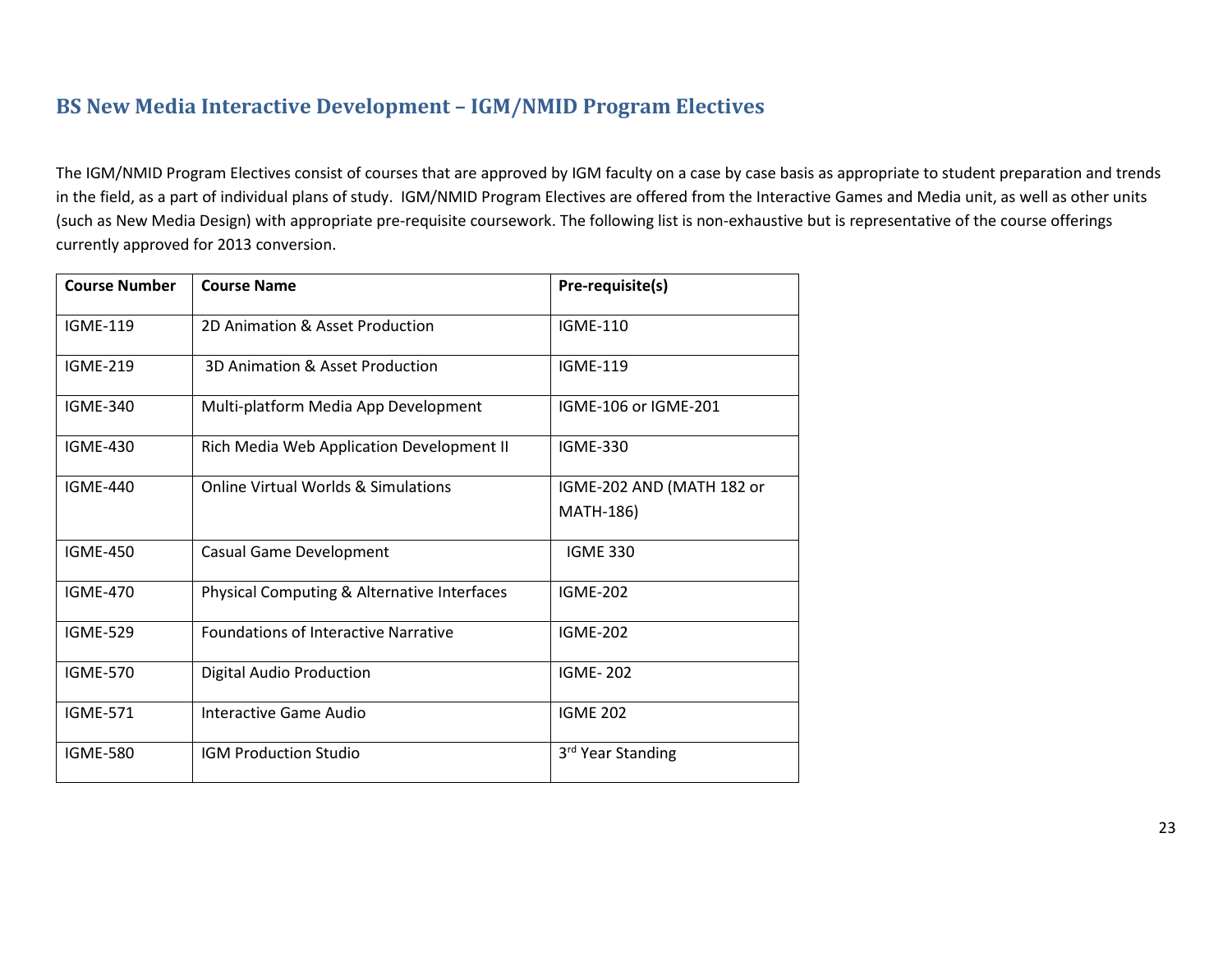| <b>Course Number</b> | <b>Course Name</b>                                      | Pre-requisite(s)              |
|----------------------|---------------------------------------------------------|-------------------------------|
| <b>IGME-581</b>      | Innovation & Invention                                  | 3 <sup>rd</sup> Year Standing |
| <b>IGME-582</b>      | Humanitarian Free & Open Source Software<br>Development | 3 <sup>rd</sup> Year Standing |
| <b>IGME 583</b>      | Legal/Business Aspects of FOSS                          | <b>IGME 582</b>               |
| <b>IGME 584</b>      | Linux Software Development                              | <b>IGME 582</b>               |
| <b>IGME 585</b>      | Project in FOSS Development                             | <b>IGME 582</b>               |
| <b>IGME 589</b>      | Research Studio                                         | 3 <sup>rd</sup> year standing |
| <b>IGME-590</b>      | Undergraduate Seminar in IGM                            | Varies                        |
| <b>IGME-599</b>      | Independent Study                                       | Permission of Instructor      |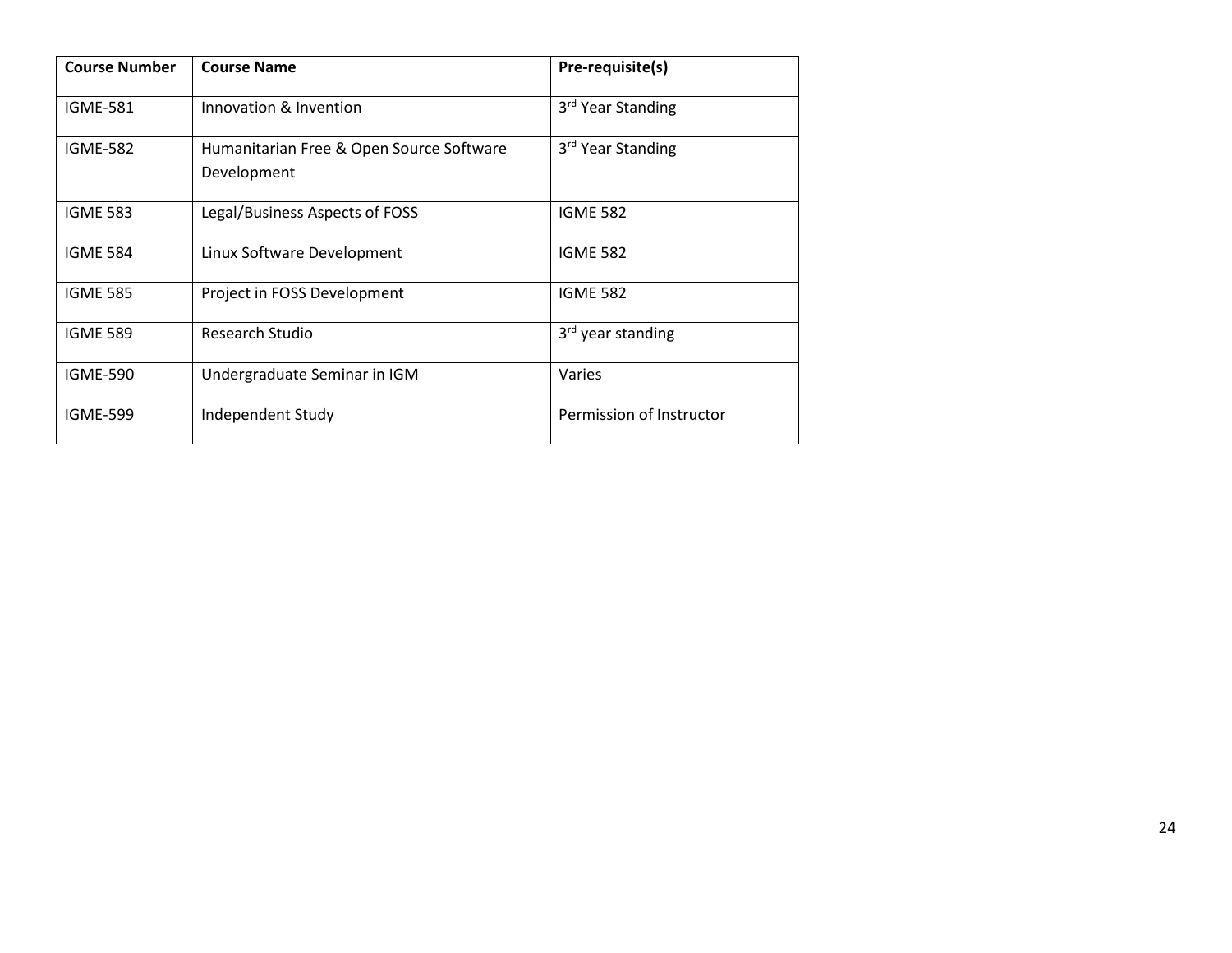# <span id="page-24-0"></span>**Software Engineering - Undergraduate Program Schedule**

Indicate academic calendar type: \_x\_Semester \_\_\_Quarter \_\_\_\_ Trimester \_\_\_\_\_\_ Other (describe)

| Term: FALL 1                              |                |              |                  | Check course classification (s) |                        | Term: SPRING 1                           |                |                                  |                  |                                 | (Check course classification (s) |
|-------------------------------------------|----------------|--------------|------------------|---------------------------------|------------------------|------------------------------------------|----------------|----------------------------------|------------------|---------------------------------|----------------------------------|
| <b>Course Number &amp; Title</b>          | <b>CR</b>      | LAS          | Maj              | <b>New</b>                      | Prerequisite(s)        | <b>Course Number &amp; Title</b>         | <b>CR</b>      | LAS                              | Mai              | <b>New</b>                      | Prerequisite(s)                  |
| CSCI-141Computer Science I (counts        | $\overline{4}$ | X            |                  |                                 |                        | CSCI-142 Computer Science II             | $\overline{4}$ | X                                |                  |                                 | <b>CSCI-141</b>                  |
| as General Education Electives            |                |              |                  |                                 |                        | (counts as General Education             |                |                                  |                  |                                 |                                  |
| course 1) E-1                             |                |              |                  |                                 |                        | Electives course 2) E-2                  |                |                                  |                  |                                 |                                  |
| MATH-181 Calculus I (counts as            | $\overline{4}$ | X            |                  |                                 |                        | MATH-182 Calculus II (counts as          | $\overline{4}$ | X                                |                  |                                 | <b>MATH-181</b>                  |
| <b>General Education Perspectives</b>     |                |              |                  |                                 |                        | <b>General Education Perspectives</b>    |                |                                  |                  |                                 |                                  |
| Course 7) P-7A                            |                |              |                  |                                 |                        | Course 8) P-7B                           |                |                                  |                  |                                 |                                  |
| <b>General Education Perspectives P-1</b> | 3              | X            |                  |                                 |                        | <b>MATH-190 Discrete Mathematics</b>     | $\overline{3}$ | $\mathbf{x}$                     |                  |                                 | Coreg: MATH-182                  |
|                                           |                |              |                  |                                 |                        | for Computing (counts as General         |                |                                  |                  |                                 |                                  |
|                                           |                |              |                  |                                 |                        | Education Electives course 3) E-3        |                |                                  |                  |                                 |                                  |
| <b>General Education Perspectives P-2</b> | $\overline{3}$ | X            |                  |                                 |                        | SWEN-250 Personal SW                     | $\overline{3}$ |                                  | $\boldsymbol{x}$ |                                 | CSCI-141 with a grade of         |
|                                           |                |              |                  |                                 |                        | Engineering                              |                |                                  |                  |                                 | C- or better or                  |
|                                           |                |              |                  |                                 |                        |                                          |                |                                  |                  |                                 | (corequisite: CSCI-140 or        |
|                                           |                |              |                  |                                 |                        |                                          |                |                                  |                  |                                 | CSCI-142 or CSCI-142)            |
| SWEN-101 Freshman Seminar                 | $\mathbf{1}$   |              | $\boldsymbol{x}$ |                                 |                        | First Year Writing Seminar (F)           | $\overline{3}$ | $\boldsymbol{x}$                 |                  |                                 |                                  |
| ACSC-010 Year One                         | $\Omega$       |              |                  |                                 |                        |                                          |                |                                  |                  |                                 |                                  |
| Term credit total:                        | 15             | 14           | 1                |                                 |                        | Term credit total:                       | 17             | 14                               | $\overline{3}$   |                                 |                                  |
| <b>Term: FALL2</b>                        |                |              |                  | Check course classification (s) |                        | <b>Term: SPRING 2</b>                    |                | (Check course classification (s) |                  |                                 |                                  |
| <b>Course Number &amp; Title</b>          | <b>CR</b>      | LAS          | Maj              | <b>New</b>                      | Prerequisite(s)        | <b>Course Number &amp; Title</b>         | <b>CR</b>      | LAS                              | Maj              | <b>New</b>                      | Prerequisite(s)                  |
| PHYS-211 University Physics I             | 4              | X            |                  |                                 | <b>MATH-181</b>        | PHYS-212 University Physics II           | $\overline{a}$ | $\mathbf{x}$                     |                  |                                 | <b>PHYS-211</b>                  |
| (counts as General Education              |                |              |                  |                                 |                        | (counts as General Education             |                |                                  |                  |                                 |                                  |
| Perspectives Course 5) P-5                |                |              |                  |                                 |                        | Perspectives Course 6) P-6               |                |                                  |                  |                                 |                                  |
| SWEN-220 Mathematical Models of           | $\overline{3}$ | X            |                  |                                 | MATH-190 and (CSCI-    | <b>STAT-205 Applied Statistics</b>       | 3              | X                                |                  |                                 | <b>MATH-182</b>                  |
| Software (counts as General               |                |              |                  |                                 | 140, CSCI-142 or CSCI- | (counts as General Education             |                |                                  |                  |                                 |                                  |
| Education Electives course 4) E-4         |                |              |                  |                                 | 242)                   | Electives course 5) E-5                  |                |                                  |                  |                                 |                                  |
| COMM-253 Communication                    | $\overline{3}$ | $\mathsf{x}$ |                  |                                 |                        | SWEN-256 SW Process & Project            | $\overline{3}$ |                                  | $\mathbf{x}$     |                                 | <b>SWEN-261</b>                  |
|                                           |                |              |                  |                                 |                        | Mgt.                                     |                |                                  |                  |                                 |                                  |
| SWEN-261 Intro. to SW Engineering         | 3              |              | X                |                                 | CSCI-240 or CSCI-142   | SWEN-262 Eng. of SW Subsystems           | $\overline{3}$ |                                  | $\boldsymbol{x}$ |                                 | SWEN-261, SWEN-250               |
|                                           |                |              |                  |                                 | or CSCI-242            |                                          |                |                                  |                  |                                 |                                  |
| <b>General Education Perspectives P-3</b> | 3              | X            |                  |                                 |                        | <b>General Education Perspectives P-</b> | $\overline{3}$ | X                                |                  |                                 |                                  |
|                                           |                |              |                  |                                 |                        | 4                                        |                |                                  |                  |                                 |                                  |
| SWEN-099 SE Co-op Seminar                 | $\Omega$       |              | X                | X                               |                        |                                          |                |                                  |                  |                                 |                                  |
| Term credit total:                        | 16             | 13           | $\overline{3}$   |                                 |                        | Term credit total:                       | 16             | 10                               | 6                |                                 |                                  |
| Term: FALL/SPRING 3 GLOBAL / CROATIA      |                |              |                  | Check course classification (s) |                        | Term: FALL/SPRING 4                      |                |                                  |                  | Check course classification (s) |                                  |
| <b>Course Number &amp; Title</b>          | <b>CR</b>      | LAS          | Mai              | <b>New</b>                      | Prerequisite(s)        | <b>Course Number &amp; Title</b>         | <b>CR</b>      | LAS                              | Mai              | <b>New</b>                      | Prerequisite(s)                  |
| <b>General Education Immersion I-1</b>    | $\overline{3}$ | $\mathbf{x}$ |                  |                                 |                        | SWEN-331 Engineering Secure              | $\overline{3}$ |                                  | $\mathbf{x}$     |                                 | (SWEN-261 or 4010-361)           |
|                                           |                |              |                  |                                 |                        | Software                                 |                |                                  |                  |                                 | and (SWEN-499 or SWEN-           |
|                                           |                |              |                  |                                 |                        |                                          |                |                                  |                  |                                 | 488 or CSEC-499 or CSCI-         |
|                                           |                |              |                  |                                 |                        |                                          |                |                                  |                  |                                 | 499)                             |
| Free elective $1^7$                       | 3              |              | X                |                                 |                        | SWEN-444 H.C. Reqts & Design             | $\overline{3}$ |                                  |                  |                                 | <b>SWEN-262</b>                  |
|                                           |                |              |                  |                                 |                        |                                          |                |                                  |                  |                                 | Coreg: STAT-205                  |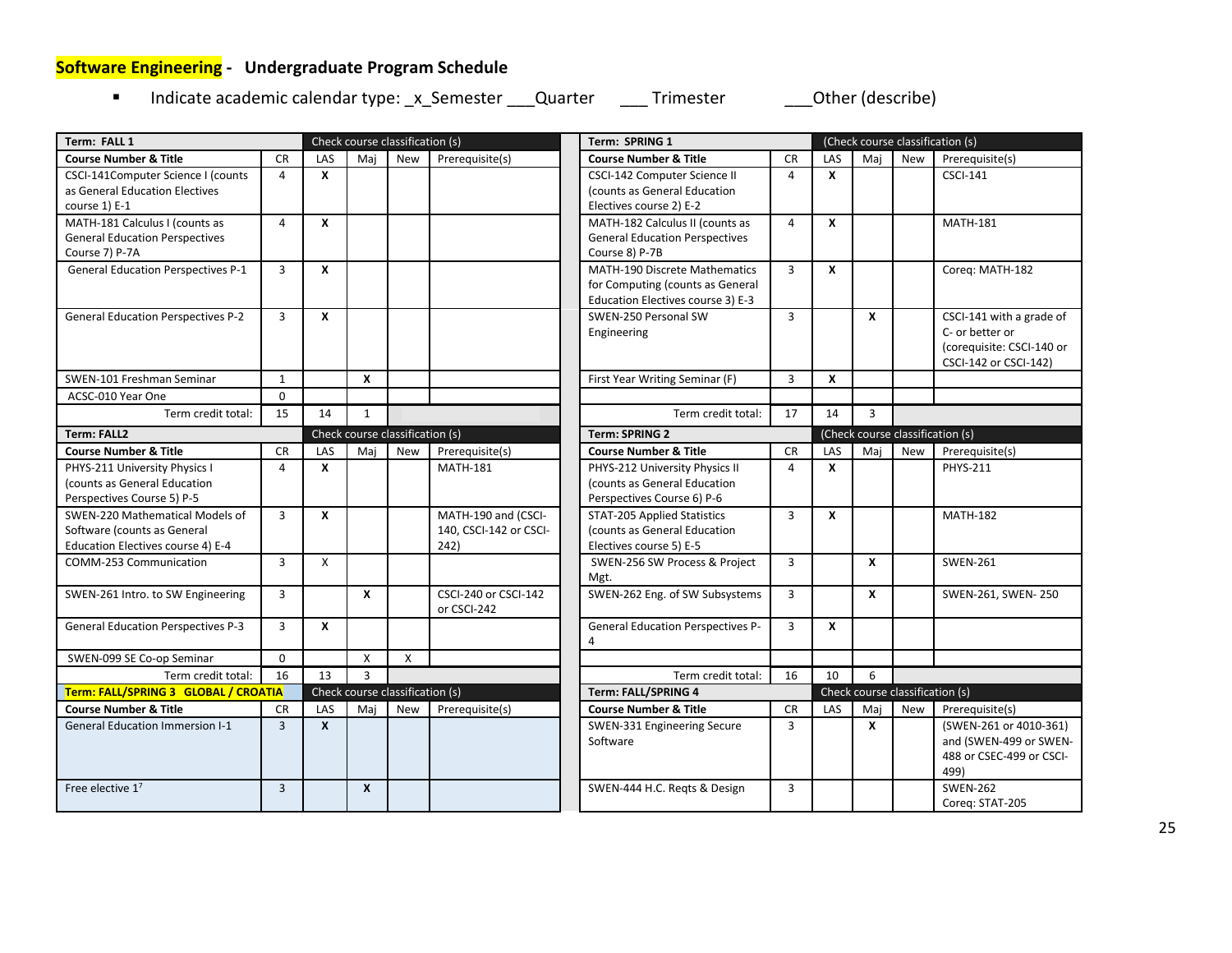| Free elective 27                                                                                                 | 3            |                           | X   |                                |                                                                        | SWEN-340 Software Design of<br><b>Computing Systems</b>                         | 3         |                                 | x                    |     | SWEN-250 and SWEN-<br>220MATH |  |
|------------------------------------------------------------------------------------------------------------------|--------------|---------------------------|-----|--------------------------------|------------------------------------------------------------------------|---------------------------------------------------------------------------------|-----------|---------------------------------|----------------------|-----|-------------------------------|--|
| Math/science elective <sup>6</sup> (counts as<br><b>General Education Electives course</b><br>$6) E-6$           | 3            | $\boldsymbol{\mathsf{x}}$ |     |                                |                                                                        | CSCI-261 Analysis of Algorithms or<br>CSCI-264 Honors Analysis of<br>Algorithms | 3         | X                               |                      |     | <b>MATH-190</b>               |  |
| <b>General Education Immersion I-2</b>                                                                           | 3            | X                         |     |                                |                                                                        | <b>General Education Immersion I-3</b>                                          | 3         | X                               |                      |     |                               |  |
|                                                                                                                  |              |                           |     |                                |                                                                        |                                                                                 |           |                                 |                      |     |                               |  |
| Term credit total:                                                                                               | 15           | 6                         | q   |                                |                                                                        | Term credit total:                                                              | 15        | 6                               | q                    |     |                               |  |
| <b>Term: FALL 5</b>                                                                                              |              |                           |     | Check course classification (s |                                                                        | <b>Term: SPRING 5</b>                                                           |           | Check course classification (s) |                      |     |                               |  |
| <b>Course Number &amp; Title</b>                                                                                 | <b>CR</b>    | LAS                       | Mai | New                            | Prerequisite(s)                                                        | <b>Course Number &amp; Title</b>                                                | <b>CR</b> | LAS                             | Mai                  | New | Prerequisite(s)               |  |
| SWEN-561 Software Engineering<br>Project I                                                                       | 3            |                           | X   |                                | co-op complete <sup>1</sup> ,<br>SWEN-256, SWEN-444<br>Coreg: SWEN-440 | SWEN-562 Software Engineering<br>Project II                                     | 3         |                                 | x                    |     | <b>SWEN-561</b>               |  |
| Engineering Elective 1 <sup>4</sup>                                                                              | 3            |                           | X   |                                |                                                                        | Engineering Elective 2 <sup>4</sup>                                             | 3         |                                 | X                    |     |                               |  |
| SWEN Design Elective <sup>2</sup>                                                                                | 3            |                           | X   |                                | <b>SWEN-262</b>                                                        | Professional Elective <sup>5</sup>                                              | 3         |                                 |                      |     |                               |  |
| SWEN-440 SW Sys. Regts. & Arch.<br>(WI)                                                                          | 3            |                           | x   |                                | (SWEN-488 or SWEN-<br>499)<br>Coreg: SWEN-444                          | SWEN Process Elective <sup>3</sup>                                              | З         |                                 |                      |     | <b>SWEN-256</b>               |  |
| Free elective 3                                                                                                  | 3            |                           |     |                                |                                                                        | Free elective 4                                                                 | 3         |                                 |                      |     |                               |  |
| Term credit total:                                                                                               | 15           |                           | 9   |                                |                                                                        | Term credit total:                                                              | 15        |                                 | 6                    |     |                               |  |
| The program requires the student to complete two SWEN-499 and one SWEN-488 or SWEN-498 co-op terms. <sup>1</sup> |              |                           |     |                                |                                                                        |                                                                                 |           |                                 |                      |     |                               |  |
| <b>Program Totals:</b>                                                                                           | Credits: 127 |                           |     |                                | Liberal Arts & Sciences: 66                                            | Major: 46                                                                       |           |                                 | Elective & Other: 15 |     |                               |  |

We count all engineering credits as major credits. This includes 40 credits of software engineering courses and 6 credits of engineering electives which are described below. The 15 credits of Elective & Other courses includes 3 credits of Professional Elective described below, and 12 credits of Free Electives.

The program has 66 credits of General Education courses. The program has prescribed the Natural Science Inquiry (P-5) and Scientific Principles (LAS-P,6) General Education Perspectives as the two-semester sequence of University Physics. The program uses the two-semester sequence of Calculus as the Mathematics (LAS-P,7a and 7b) Perspective courses. The First-Year Elective is specified as a math/science elective. A student is free to choose the courses used to satisfy the other four Perspectives and the three courses for Immersion. ENGL-150 First-Year Writing, COMM-253 Communication, and SWEN-440 Software System Requirements and Architecture, the program-based writing intensive course, satisfy the writing requirement.

<sup>1</sup>A student must complete two SWEN-499 and one SWEN-488 or SWEN-498 terms after passing SWEN-262 (with a grade of C- or better) and COMM-253 prior to enrolling in senior project. We plan to offer all required courses and some design and process electives in both the Fall and Spring semesters. This will allow a student the flexibility to be on co-op either semester during their third and fourth years.

<sup>2</sup>Software Engineering design electives include:

- SWEN-342 Engineering of Concurrent and Distributed Software Systems
- SWEN-343 Engineering of Enterprise Software Systems
- SWEN-344 Engineering of Web Based Software Systems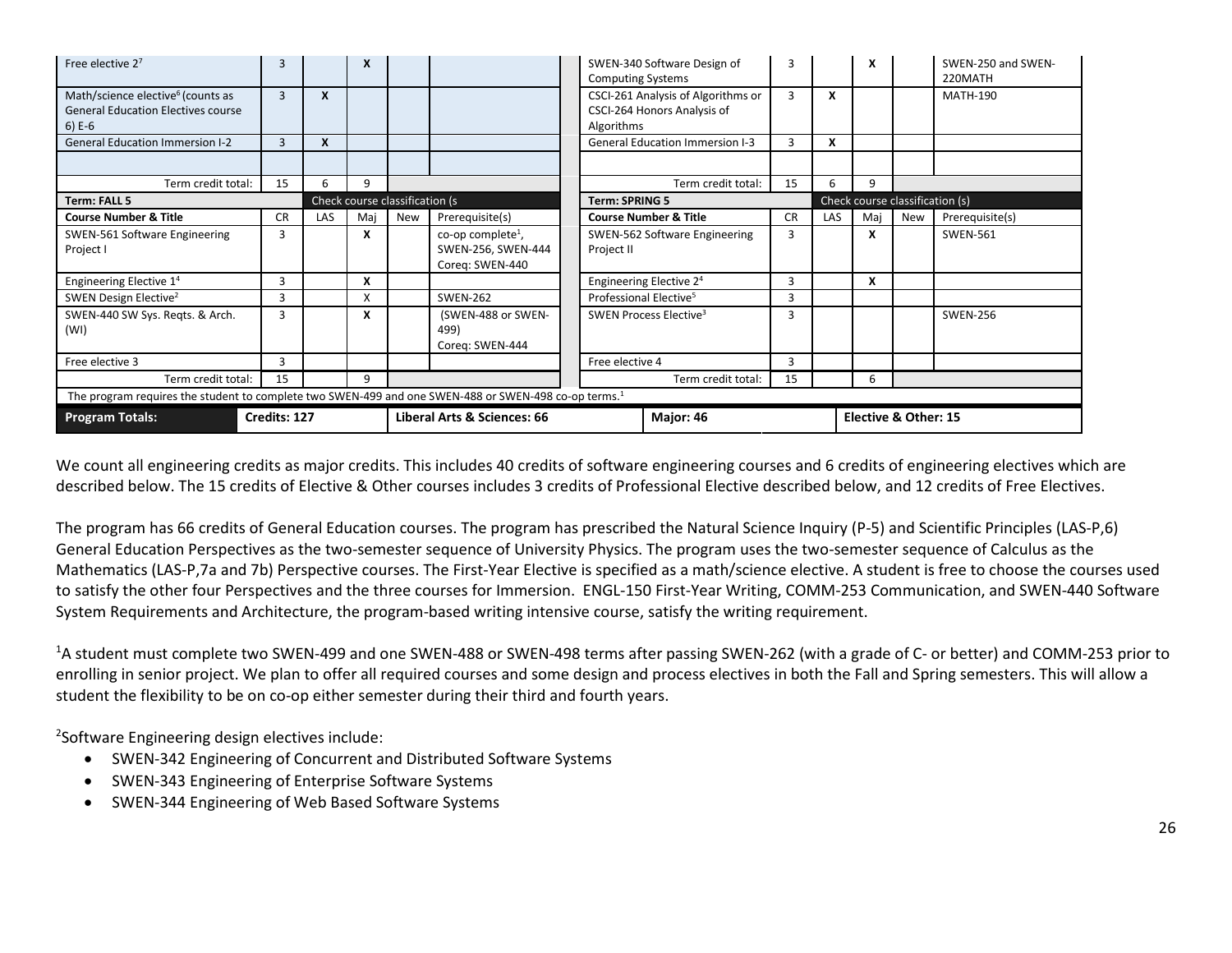- SWEN -514 Engineering Cloud Software Systems
- SWEN -563 Real Time and Embedded Systems
- SWEN -564 Modeling of Real Time Systems
- SWEN -565 Performance Engineering of Real Time and Embedded Systems
- SWEN -567 Hardware Software Co -Design for Cryptographic Applications
- SWEN -549 Software Engineering Design Seminar
- SWEN -711 Engineering Self -Adaptive Software Systems
- SWEN -712 Engineering Accessible Systems
- SWEN -745 Software Modeling
- SWEN -746 Model Driven Development
- SWEN -755 Software Architecture
- SWEN -789 Graduate Special Topics (design focused)

3 Software Engineering process electives include:

- SWEN-350 Software Process and Product Quality
- SWEN-352 Software Testing
- SWEN-356 Trends in Software Development Processes
- SWEN-559 Software Engineering Process Seminar
- SWEN-722 Process Engineering
- SWEN-732 Collaborative Software Development
- SWEN-772 Software Quality Engineering
- SWEN-789 Graduate Special Topics (process focused)

4 A student can choose Engineering Electives from the following:

- Any software engineering (SWEN) elective course,
- The following set of undergraduate courses offered by Computer Science :
	- o CSCI -251 Concepts of Parallel and Distributed Systems
	- o CSCI -320 Principles of Data Management
	- o CSCI -331 Introduction to Artificial Intelligence
	- o CSCI -344 Programming Language Concepts
	- o CSCI -351 Data Communications & Networks I
	- o CSCI -352 Operating Systems
	- o CSCI -420 Principles of Data Mining
	- o CSCI -431 Introduction to Computer Vision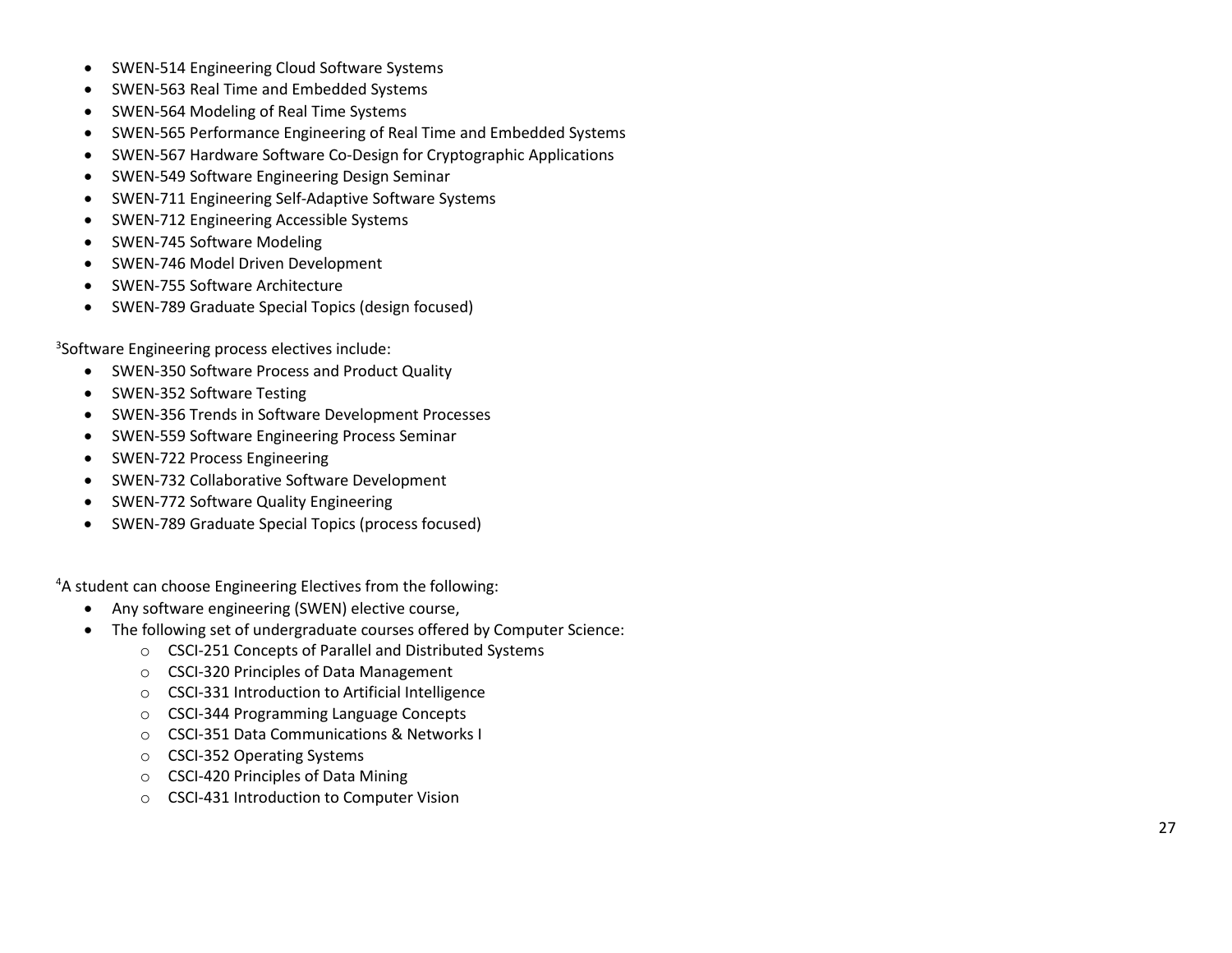- o CSCI-452 Systems Programming
- o CSCI-453 Computer Architecture
- o CSCI-455 Principles of Computer Security
- o CSCI-462 Introduction to Cryptography
- o CSCI-464 Xtreme Theory
- o CSCI-510 Introduction to Computer Graphics
- Any graduate level course offered by Computer Science, *except* the following:
	- o CSCI-603 Computational Problem Solving
	- o CSCI-605 Advanced Object-Oriented Programming Concepts
- Any course offered through College of Engineering, *except* the following:
	- o BIME-182, Intro to Programming for Biomedical Engineering
	- o EEEE-346, Advanced Programming
	- o EEEE-450, Introduction to Matlab Procedural Programming
	- o ISEE-120 Fundamentals of Industrial Engineering
	- o ISEE-200 Computing for Engineers
	- o MECE-450 Introduction to Matlab Procedural Programming

<sup>5</sup> A Professional Elective is a three-credit course that satisfies the requirements for an Engineering Elective given above, or a Business Elective chosen from the following list:

- ECON-405 International Trade and Finance
- ECON-430 Managerial Economics
- FINC-220 Financial Management
- HRDE-386 Human Resources Development
- MGMT-215 Organizational Behavior
- MGMT-350 Entrepreneurship
- MGMT-420 Managing Innovation and Technology
- DECS-310 Operations Management
- MKTG-230 Principles of Marketing
- INTB-225 Global Business Environment
- BLEG-200 Business Law I

<sup>6</sup>A student can choose Math/Science Electives from the following preapproved list, or request department approval for other course options:

- BIOG-101Explorations in Cellular Biology and Evolution
- BIOG-102Explorations in Animal and Plant Anatomy and Physiology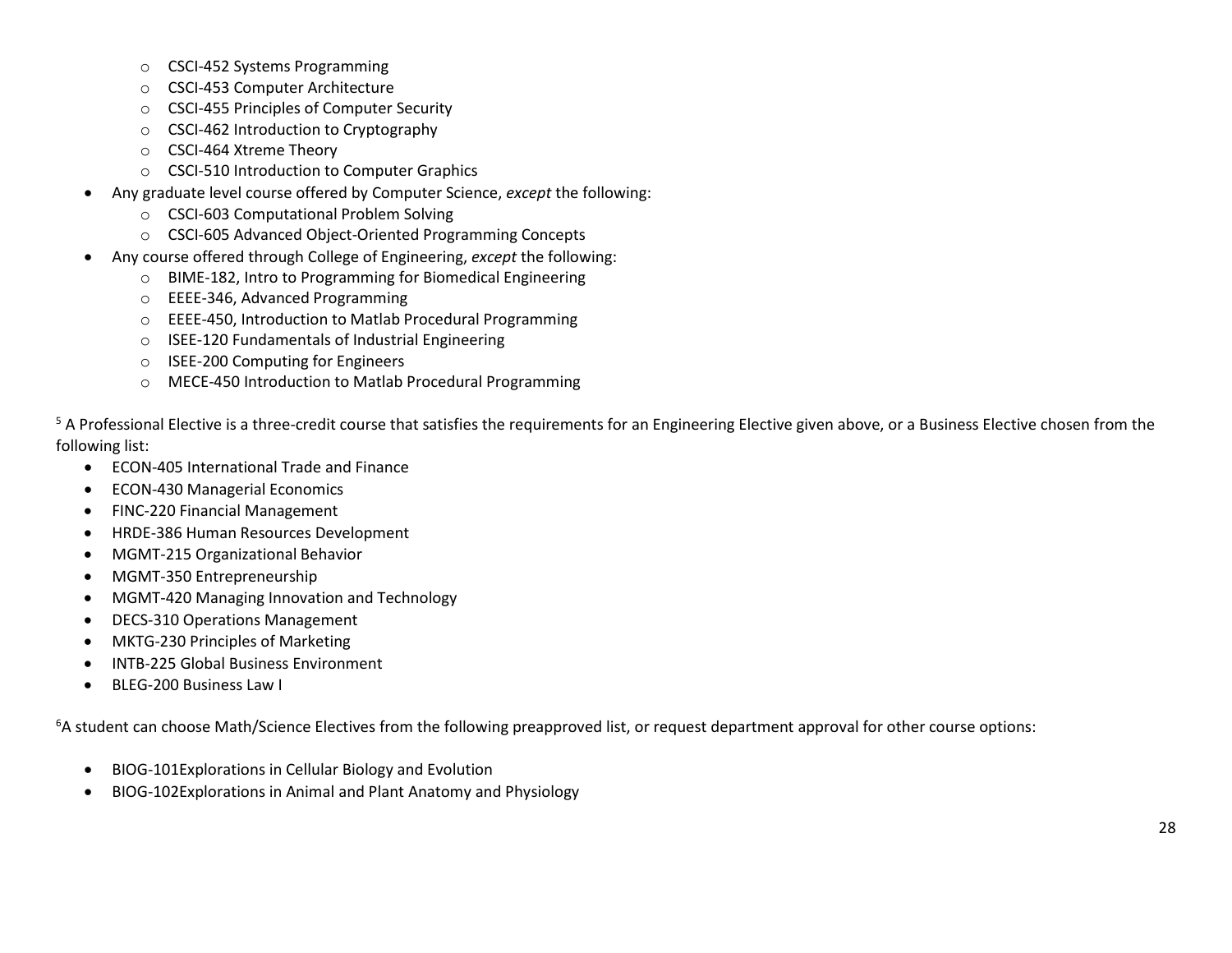- BIOL-101General Biology I
- BIOL-102General Biology II
- CHMG-131 General Chemistry for Engineers
- CHMG-141General & Analytical Chemistry I
- CHMG-142General & Analytical Chemistry II
- CSCI-262/263 (Honors) Introduction to Computer Science Theory
- ECON-403 Econometrics I
- ECON-404 Mathematical Methods: Economics
- ENVS-101 Concepts of Environmental Science
- IMGS-111 Imaging Science Fundamentals
- IMGS-112 Astronomical Imaging Fundamentals
- ITDS-280 Designing Scientific Experiments
- MATH-219 Multivariable Calculus
- MATH-231 Differential Equations
- MATH-241 Linear Algebra
- MATH-251 Probability and Statistics I
- MATH-252 Probability and Statistics II
- MATH-351 Graph Theory
- MATH-367 Codes & Ciphers
- MEDG-101Human Biology I)
- MEDG-102Human Biology II)
- PHYS-220 University Astronomy
- PHYS-225 Introduction to Computational Physics
- With department approval, a course that has one of the above courses or a required math or science course in the SE program as a prerequisite and is in one of the following subject areas: BIOG, BIOL, CHEM, CHMA, CHMB, CHMG, CHMI, CHMO, CHMP, ENVS, IMGS, MATH, MEDS, PHYS, STAT

7Students are required to complete 12 credits of Free Elective coursework. This is typically completed as **four 3-credit courses**. Students may also combine credits from 1-, 2- or 4-credit courses to reach this total. Free elective credits will not be awarded for:

- Remedial/bridge coursework taken subsequent to related core coursework (e.g., Pre-calculus after taking Calculus).
- A course that covers similar material, or material at a lower level, to another required or elective course (e.g., College Physics and University Physics, introductory programming class and Computer Science I).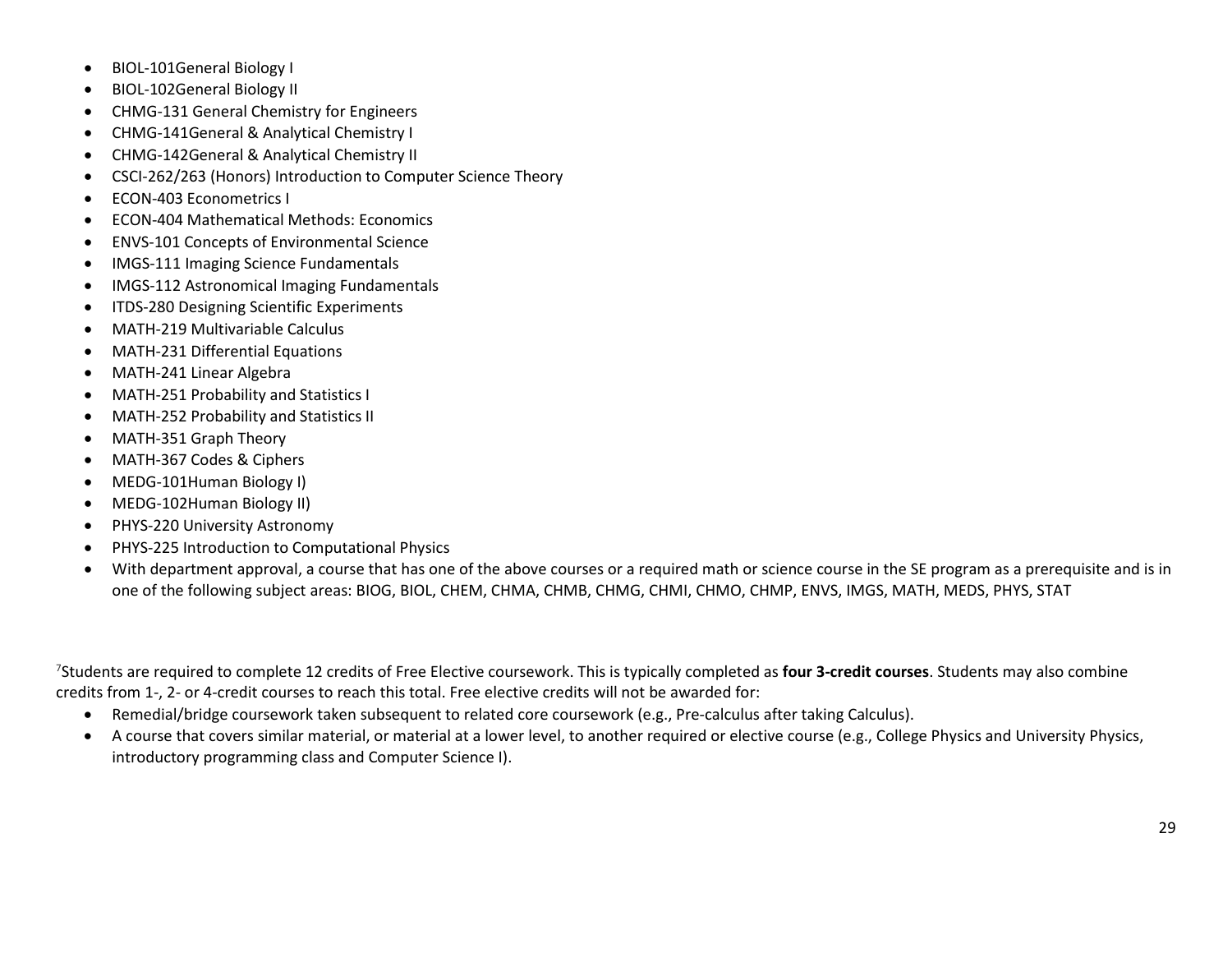# <span id="page-29-0"></span>**Web & Mobile Computing - Undergraduate Program Schedule**

| Check course classification (s)<br>Term: Fall 1<br>(Check course classification (s)<br>Term: Spring 1<br><b>Course Number &amp; Title</b><br><b>CR</b><br><b>Course Number &amp; Title</b><br><b>CR</b><br>LAS<br>Maj<br>Prerequisite(s)<br>LAS<br>Prerequisite(s)<br><b>New</b><br>Maj<br><b>New</b><br>ISTE-120 Comp Prob Solving - Info Domain I<br>X<br>ISTE-121 Comp Prob Solving-Info Domain<br>X<br><b>ISTE-120</b><br>$\overline{4}$<br>$\overline{4}$<br>$\mathbf{H}$<br>Liberal Arts and Sciences Elective<br>ISTE-190 Found of Modern Info Processing<br>$\overline{3}$<br>X<br>$\overline{3}$<br>$\mathsf{x}$<br>ISTE-140 Web & Mobile I<br>$\overline{3}$<br>$\mathsf{x}$<br>3<br>$\times$<br>ISTE-230 Intro to Database & Data<br><b>ISTE-120</b><br>Modeling<br>3<br>$\mathsf{X}$<br><b>First Year Writing</b><br>X<br>MATH-131 Discrete Mathematics (P-7A)<br>$\overline{4}$<br>$\mathsf{x}$<br>$\overline{3}$<br>$\mathsf{X}$<br>Liberal Arts and Sciences (P-1, Ethical)<br>$\overline{3}$<br>$\mathsf{x}$<br>NMDE-111 New Media Design Digital Survey I<br>$\Omega$<br>Year One<br>$\Omega$<br><b>Wellness Activity</b><br>11<br>6<br>16<br>13<br>$\overline{3}$<br>Term credit total:<br>17<br>Term credit total:<br>Check course classification (s)<br>Term: Fall 2<br><b>Term: Spring 2</b><br>(Check course classification (s)<br><b>CR</b><br>LAS<br>Maj<br>New<br>Prerequisite(s)<br><b>Course Number &amp; Title</b><br><b>CR</b><br>LAS<br>Maj<br>New<br>Prerequisite(s)<br><b>Course Number &amp; Title</b><br>$\overline{3}$<br>ISTE-140, ISTE-120<br>SWEN-383 Software Design Principles<br>$\overline{3}$<br>$\mathsf{x}$<br>ISTE-230, ISTE-<br>ISTE-240 Web & Mobile II<br>X<br>and Patterns<br>121<br>$\overline{3}$<br>ISTE-340 Client Programming<br>ISTE-121, ISTE-<br>ISTE-260 Designing the User Experience<br>$\mathsf{x}$<br><b>ISTE-140</b><br>3<br>$\mathsf{x}$<br>240<br>NSSA-290 Networking Essen for Developers<br>3<br>X<br>ISTE-330 Database Connectivity and<br>3<br>X<br><b>ISTE-230</b><br><b>ISTE-121</b><br>Access<br>3<br>MATH-161 Applied Calculus (P-7B)<br>ISTE-252 Foundations of Mobile Design<br>$\times$<br>$\overline{4}$<br>X<br><b>ISTE-240</b><br>Liberal Arts and Sciences (P-2, Artistic)<br>X<br>Liberal Arts and Sciences (P-3, Global)<br>$\overline{3}$<br>X<br>3<br>0<br>$\Omega$<br><b>ISTE-099 Second Year Seminar</b><br><b>Wellness Activity</b><br>16<br>9<br>15<br>$\overline{3}$<br>Term credit total:<br>$\overline{7}$<br>Term credit total:<br>12<br>Coop 1 (After Sophomore year)<br>Term: Fall 3 GLOBAL / CROATIA<br>Check course classification (s)<br>Check course classification (s)<br><b>Term: Spring 3</b><br><b>Course Number &amp; Title</b><br><b>Course Number &amp; Title</b><br><b>CR</b><br>LAS<br>Maj<br><b>New</b><br>Prerequisite(s)<br><b>CR</b><br>LAS<br>Mai<br><b>New</b><br>Prerequisite(s)<br>$\overline{3}$<br>$\mathsf{X}$<br>3<br><b>WMC Concentration Course 1</b><br>$\mathsf{x}$<br>Free Elective 3<br>$\overline{3}$<br>$\mathsf{x}$<br>ISTE-230, ISTE-<br>X<br><b>ISTE-121</b><br>ISTE-341 Server Programming<br>ISTE-422 App Development Practices<br>3<br>340 SWEN-383<br>Liberal Arts and Sciences (P-5, Natural<br>Liberal Arts and Sciences (P-4, Social)<br>$\overline{3}$<br>$\mathsf{X}$<br>X<br>$\overline{4}$<br>Science Inquiry)<br>Free Elective 1<br>$\overline{3}$<br>Liberal Arts and Sciences (I-1)<br>3<br>X<br>$\overline{3}$<br>$\overline{3}$<br>Free Elective 2<br><b>WMC Concentration Course 1</b><br>15<br>3<br>6<br>16<br>$\overline{7}$<br>6<br>Term credit total:<br>Term credit total:<br>Coop 2 (Before Senior year)<br>Check course classification (s)<br>Term: Fall 4<br><b>Term: Spring 4</b><br>Check course classification (s) | Other (describe)<br>Indicate academic calendar type: _X_Semester<br>Quarter<br>٠<br>Trimester |  |  |  |  |  |  |  |  |  |  |  |  |  |
|-----------------------------------------------------------------------------------------------------------------------------------------------------------------------------------------------------------------------------------------------------------------------------------------------------------------------------------------------------------------------------------------------------------------------------------------------------------------------------------------------------------------------------------------------------------------------------------------------------------------------------------------------------------------------------------------------------------------------------------------------------------------------------------------------------------------------------------------------------------------------------------------------------------------------------------------------------------------------------------------------------------------------------------------------------------------------------------------------------------------------------------------------------------------------------------------------------------------------------------------------------------------------------------------------------------------------------------------------------------------------------------------------------------------------------------------------------------------------------------------------------------------------------------------------------------------------------------------------------------------------------------------------------------------------------------------------------------------------------------------------------------------------------------------------------------------------------------------------------------------------------------------------------------------------------------------------------------------------------------------------------------------------------------------------------------------------------------------------------------------------------------------------------------------------------------------------------------------------------------------------------------------------------------------------------------------------------------------------------------------------------------------------------------------------------------------------------------------------------------------------------------------------------------------------------------------------------------------------------------------------------------------------------------------------------------------------------------------------------------------------------------------------------------------------------------------------------------------------------------------------------------------------------------------------------------------------------------------------------------------------------------------------------------------------------------------------------------------------------------------------------------------------------------------------------------------------------------------------------------------------------------------------------------------------------------------------------------------------------------------------------------------------------------------------------------------------------------------------------------------------------------------------------------------------------------------------------------------------------------------------------------------------------------------------------------------------------------------------------------------------------------------------------------|-----------------------------------------------------------------------------------------------|--|--|--|--|--|--|--|--|--|--|--|--|--|
|                                                                                                                                                                                                                                                                                                                                                                                                                                                                                                                                                                                                                                                                                                                                                                                                                                                                                                                                                                                                                                                                                                                                                                                                                                                                                                                                                                                                                                                                                                                                                                                                                                                                                                                                                                                                                                                                                                                                                                                                                                                                                                                                                                                                                                                                                                                                                                                                                                                                                                                                                                                                                                                                                                                                                                                                                                                                                                                                                                                                                                                                                                                                                                                                                                                                                                                                                                                                                                                                                                                                                                                                                                                                                                                                                                                   |                                                                                               |  |  |  |  |  |  |  |  |  |  |  |  |  |
|                                                                                                                                                                                                                                                                                                                                                                                                                                                                                                                                                                                                                                                                                                                                                                                                                                                                                                                                                                                                                                                                                                                                                                                                                                                                                                                                                                                                                                                                                                                                                                                                                                                                                                                                                                                                                                                                                                                                                                                                                                                                                                                                                                                                                                                                                                                                                                                                                                                                                                                                                                                                                                                                                                                                                                                                                                                                                                                                                                                                                                                                                                                                                                                                                                                                                                                                                                                                                                                                                                                                                                                                                                                                                                                                                                                   |                                                                                               |  |  |  |  |  |  |  |  |  |  |  |  |  |
|                                                                                                                                                                                                                                                                                                                                                                                                                                                                                                                                                                                                                                                                                                                                                                                                                                                                                                                                                                                                                                                                                                                                                                                                                                                                                                                                                                                                                                                                                                                                                                                                                                                                                                                                                                                                                                                                                                                                                                                                                                                                                                                                                                                                                                                                                                                                                                                                                                                                                                                                                                                                                                                                                                                                                                                                                                                                                                                                                                                                                                                                                                                                                                                                                                                                                                                                                                                                                                                                                                                                                                                                                                                                                                                                                                                   |                                                                                               |  |  |  |  |  |  |  |  |  |  |  |  |  |
|                                                                                                                                                                                                                                                                                                                                                                                                                                                                                                                                                                                                                                                                                                                                                                                                                                                                                                                                                                                                                                                                                                                                                                                                                                                                                                                                                                                                                                                                                                                                                                                                                                                                                                                                                                                                                                                                                                                                                                                                                                                                                                                                                                                                                                                                                                                                                                                                                                                                                                                                                                                                                                                                                                                                                                                                                                                                                                                                                                                                                                                                                                                                                                                                                                                                                                                                                                                                                                                                                                                                                                                                                                                                                                                                                                                   |                                                                                               |  |  |  |  |  |  |  |  |  |  |  |  |  |
|                                                                                                                                                                                                                                                                                                                                                                                                                                                                                                                                                                                                                                                                                                                                                                                                                                                                                                                                                                                                                                                                                                                                                                                                                                                                                                                                                                                                                                                                                                                                                                                                                                                                                                                                                                                                                                                                                                                                                                                                                                                                                                                                                                                                                                                                                                                                                                                                                                                                                                                                                                                                                                                                                                                                                                                                                                                                                                                                                                                                                                                                                                                                                                                                                                                                                                                                                                                                                                                                                                                                                                                                                                                                                                                                                                                   |                                                                                               |  |  |  |  |  |  |  |  |  |  |  |  |  |
|                                                                                                                                                                                                                                                                                                                                                                                                                                                                                                                                                                                                                                                                                                                                                                                                                                                                                                                                                                                                                                                                                                                                                                                                                                                                                                                                                                                                                                                                                                                                                                                                                                                                                                                                                                                                                                                                                                                                                                                                                                                                                                                                                                                                                                                                                                                                                                                                                                                                                                                                                                                                                                                                                                                                                                                                                                                                                                                                                                                                                                                                                                                                                                                                                                                                                                                                                                                                                                                                                                                                                                                                                                                                                                                                                                                   |                                                                                               |  |  |  |  |  |  |  |  |  |  |  |  |  |
|                                                                                                                                                                                                                                                                                                                                                                                                                                                                                                                                                                                                                                                                                                                                                                                                                                                                                                                                                                                                                                                                                                                                                                                                                                                                                                                                                                                                                                                                                                                                                                                                                                                                                                                                                                                                                                                                                                                                                                                                                                                                                                                                                                                                                                                                                                                                                                                                                                                                                                                                                                                                                                                                                                                                                                                                                                                                                                                                                                                                                                                                                                                                                                                                                                                                                                                                                                                                                                                                                                                                                                                                                                                                                                                                                                                   |                                                                                               |  |  |  |  |  |  |  |  |  |  |  |  |  |
|                                                                                                                                                                                                                                                                                                                                                                                                                                                                                                                                                                                                                                                                                                                                                                                                                                                                                                                                                                                                                                                                                                                                                                                                                                                                                                                                                                                                                                                                                                                                                                                                                                                                                                                                                                                                                                                                                                                                                                                                                                                                                                                                                                                                                                                                                                                                                                                                                                                                                                                                                                                                                                                                                                                                                                                                                                                                                                                                                                                                                                                                                                                                                                                                                                                                                                                                                                                                                                                                                                                                                                                                                                                                                                                                                                                   |                                                                                               |  |  |  |  |  |  |  |  |  |  |  |  |  |
|                                                                                                                                                                                                                                                                                                                                                                                                                                                                                                                                                                                                                                                                                                                                                                                                                                                                                                                                                                                                                                                                                                                                                                                                                                                                                                                                                                                                                                                                                                                                                                                                                                                                                                                                                                                                                                                                                                                                                                                                                                                                                                                                                                                                                                                                                                                                                                                                                                                                                                                                                                                                                                                                                                                                                                                                                                                                                                                                                                                                                                                                                                                                                                                                                                                                                                                                                                                                                                                                                                                                                                                                                                                                                                                                                                                   |                                                                                               |  |  |  |  |  |  |  |  |  |  |  |  |  |
|                                                                                                                                                                                                                                                                                                                                                                                                                                                                                                                                                                                                                                                                                                                                                                                                                                                                                                                                                                                                                                                                                                                                                                                                                                                                                                                                                                                                                                                                                                                                                                                                                                                                                                                                                                                                                                                                                                                                                                                                                                                                                                                                                                                                                                                                                                                                                                                                                                                                                                                                                                                                                                                                                                                                                                                                                                                                                                                                                                                                                                                                                                                                                                                                                                                                                                                                                                                                                                                                                                                                                                                                                                                                                                                                                                                   |                                                                                               |  |  |  |  |  |  |  |  |  |  |  |  |  |
|                                                                                                                                                                                                                                                                                                                                                                                                                                                                                                                                                                                                                                                                                                                                                                                                                                                                                                                                                                                                                                                                                                                                                                                                                                                                                                                                                                                                                                                                                                                                                                                                                                                                                                                                                                                                                                                                                                                                                                                                                                                                                                                                                                                                                                                                                                                                                                                                                                                                                                                                                                                                                                                                                                                                                                                                                                                                                                                                                                                                                                                                                                                                                                                                                                                                                                                                                                                                                                                                                                                                                                                                                                                                                                                                                                                   |                                                                                               |  |  |  |  |  |  |  |  |  |  |  |  |  |
|                                                                                                                                                                                                                                                                                                                                                                                                                                                                                                                                                                                                                                                                                                                                                                                                                                                                                                                                                                                                                                                                                                                                                                                                                                                                                                                                                                                                                                                                                                                                                                                                                                                                                                                                                                                                                                                                                                                                                                                                                                                                                                                                                                                                                                                                                                                                                                                                                                                                                                                                                                                                                                                                                                                                                                                                                                                                                                                                                                                                                                                                                                                                                                                                                                                                                                                                                                                                                                                                                                                                                                                                                                                                                                                                                                                   |                                                                                               |  |  |  |  |  |  |  |  |  |  |  |  |  |
|                                                                                                                                                                                                                                                                                                                                                                                                                                                                                                                                                                                                                                                                                                                                                                                                                                                                                                                                                                                                                                                                                                                                                                                                                                                                                                                                                                                                                                                                                                                                                                                                                                                                                                                                                                                                                                                                                                                                                                                                                                                                                                                                                                                                                                                                                                                                                                                                                                                                                                                                                                                                                                                                                                                                                                                                                                                                                                                                                                                                                                                                                                                                                                                                                                                                                                                                                                                                                                                                                                                                                                                                                                                                                                                                                                                   |                                                                                               |  |  |  |  |  |  |  |  |  |  |  |  |  |
|                                                                                                                                                                                                                                                                                                                                                                                                                                                                                                                                                                                                                                                                                                                                                                                                                                                                                                                                                                                                                                                                                                                                                                                                                                                                                                                                                                                                                                                                                                                                                                                                                                                                                                                                                                                                                                                                                                                                                                                                                                                                                                                                                                                                                                                                                                                                                                                                                                                                                                                                                                                                                                                                                                                                                                                                                                                                                                                                                                                                                                                                                                                                                                                                                                                                                                                                                                                                                                                                                                                                                                                                                                                                                                                                                                                   |                                                                                               |  |  |  |  |  |  |  |  |  |  |  |  |  |
|                                                                                                                                                                                                                                                                                                                                                                                                                                                                                                                                                                                                                                                                                                                                                                                                                                                                                                                                                                                                                                                                                                                                                                                                                                                                                                                                                                                                                                                                                                                                                                                                                                                                                                                                                                                                                                                                                                                                                                                                                                                                                                                                                                                                                                                                                                                                                                                                                                                                                                                                                                                                                                                                                                                                                                                                                                                                                                                                                                                                                                                                                                                                                                                                                                                                                                                                                                                                                                                                                                                                                                                                                                                                                                                                                                                   |                                                                                               |  |  |  |  |  |  |  |  |  |  |  |  |  |
|                                                                                                                                                                                                                                                                                                                                                                                                                                                                                                                                                                                                                                                                                                                                                                                                                                                                                                                                                                                                                                                                                                                                                                                                                                                                                                                                                                                                                                                                                                                                                                                                                                                                                                                                                                                                                                                                                                                                                                                                                                                                                                                                                                                                                                                                                                                                                                                                                                                                                                                                                                                                                                                                                                                                                                                                                                                                                                                                                                                                                                                                                                                                                                                                                                                                                                                                                                                                                                                                                                                                                                                                                                                                                                                                                                                   |                                                                                               |  |  |  |  |  |  |  |  |  |  |  |  |  |
|                                                                                                                                                                                                                                                                                                                                                                                                                                                                                                                                                                                                                                                                                                                                                                                                                                                                                                                                                                                                                                                                                                                                                                                                                                                                                                                                                                                                                                                                                                                                                                                                                                                                                                                                                                                                                                                                                                                                                                                                                                                                                                                                                                                                                                                                                                                                                                                                                                                                                                                                                                                                                                                                                                                                                                                                                                                                                                                                                                                                                                                                                                                                                                                                                                                                                                                                                                                                                                                                                                                                                                                                                                                                                                                                                                                   |                                                                                               |  |  |  |  |  |  |  |  |  |  |  |  |  |
|                                                                                                                                                                                                                                                                                                                                                                                                                                                                                                                                                                                                                                                                                                                                                                                                                                                                                                                                                                                                                                                                                                                                                                                                                                                                                                                                                                                                                                                                                                                                                                                                                                                                                                                                                                                                                                                                                                                                                                                                                                                                                                                                                                                                                                                                                                                                                                                                                                                                                                                                                                                                                                                                                                                                                                                                                                                                                                                                                                                                                                                                                                                                                                                                                                                                                                                                                                                                                                                                                                                                                                                                                                                                                                                                                                                   |                                                                                               |  |  |  |  |  |  |  |  |  |  |  |  |  |
|                                                                                                                                                                                                                                                                                                                                                                                                                                                                                                                                                                                                                                                                                                                                                                                                                                                                                                                                                                                                                                                                                                                                                                                                                                                                                                                                                                                                                                                                                                                                                                                                                                                                                                                                                                                                                                                                                                                                                                                                                                                                                                                                                                                                                                                                                                                                                                                                                                                                                                                                                                                                                                                                                                                                                                                                                                                                                                                                                                                                                                                                                                                                                                                                                                                                                                                                                                                                                                                                                                                                                                                                                                                                                                                                                                                   |                                                                                               |  |  |  |  |  |  |  |  |  |  |  |  |  |
|                                                                                                                                                                                                                                                                                                                                                                                                                                                                                                                                                                                                                                                                                                                                                                                                                                                                                                                                                                                                                                                                                                                                                                                                                                                                                                                                                                                                                                                                                                                                                                                                                                                                                                                                                                                                                                                                                                                                                                                                                                                                                                                                                                                                                                                                                                                                                                                                                                                                                                                                                                                                                                                                                                                                                                                                                                                                                                                                                                                                                                                                                                                                                                                                                                                                                                                                                                                                                                                                                                                                                                                                                                                                                                                                                                                   |                                                                                               |  |  |  |  |  |  |  |  |  |  |  |  |  |
|                                                                                                                                                                                                                                                                                                                                                                                                                                                                                                                                                                                                                                                                                                                                                                                                                                                                                                                                                                                                                                                                                                                                                                                                                                                                                                                                                                                                                                                                                                                                                                                                                                                                                                                                                                                                                                                                                                                                                                                                                                                                                                                                                                                                                                                                                                                                                                                                                                                                                                                                                                                                                                                                                                                                                                                                                                                                                                                                                                                                                                                                                                                                                                                                                                                                                                                                                                                                                                                                                                                                                                                                                                                                                                                                                                                   |                                                                                               |  |  |  |  |  |  |  |  |  |  |  |  |  |
|                                                                                                                                                                                                                                                                                                                                                                                                                                                                                                                                                                                                                                                                                                                                                                                                                                                                                                                                                                                                                                                                                                                                                                                                                                                                                                                                                                                                                                                                                                                                                                                                                                                                                                                                                                                                                                                                                                                                                                                                                                                                                                                                                                                                                                                                                                                                                                                                                                                                                                                                                                                                                                                                                                                                                                                                                                                                                                                                                                                                                                                                                                                                                                                                                                                                                                                                                                                                                                                                                                                                                                                                                                                                                                                                                                                   |                                                                                               |  |  |  |  |  |  |  |  |  |  |  |  |  |
|                                                                                                                                                                                                                                                                                                                                                                                                                                                                                                                                                                                                                                                                                                                                                                                                                                                                                                                                                                                                                                                                                                                                                                                                                                                                                                                                                                                                                                                                                                                                                                                                                                                                                                                                                                                                                                                                                                                                                                                                                                                                                                                                                                                                                                                                                                                                                                                                                                                                                                                                                                                                                                                                                                                                                                                                                                                                                                                                                                                                                                                                                                                                                                                                                                                                                                                                                                                                                                                                                                                                                                                                                                                                                                                                                                                   |                                                                                               |  |  |  |  |  |  |  |  |  |  |  |  |  |
|                                                                                                                                                                                                                                                                                                                                                                                                                                                                                                                                                                                                                                                                                                                                                                                                                                                                                                                                                                                                                                                                                                                                                                                                                                                                                                                                                                                                                                                                                                                                                                                                                                                                                                                                                                                                                                                                                                                                                                                                                                                                                                                                                                                                                                                                                                                                                                                                                                                                                                                                                                                                                                                                                                                                                                                                                                                                                                                                                                                                                                                                                                                                                                                                                                                                                                                                                                                                                                                                                                                                                                                                                                                                                                                                                                                   |                                                                                               |  |  |  |  |  |  |  |  |  |  |  |  |  |
|                                                                                                                                                                                                                                                                                                                                                                                                                                                                                                                                                                                                                                                                                                                                                                                                                                                                                                                                                                                                                                                                                                                                                                                                                                                                                                                                                                                                                                                                                                                                                                                                                                                                                                                                                                                                                                                                                                                                                                                                                                                                                                                                                                                                                                                                                                                                                                                                                                                                                                                                                                                                                                                                                                                                                                                                                                                                                                                                                                                                                                                                                                                                                                                                                                                                                                                                                                                                                                                                                                                                                                                                                                                                                                                                                                                   |                                                                                               |  |  |  |  |  |  |  |  |  |  |  |  |  |
|                                                                                                                                                                                                                                                                                                                                                                                                                                                                                                                                                                                                                                                                                                                                                                                                                                                                                                                                                                                                                                                                                                                                                                                                                                                                                                                                                                                                                                                                                                                                                                                                                                                                                                                                                                                                                                                                                                                                                                                                                                                                                                                                                                                                                                                                                                                                                                                                                                                                                                                                                                                                                                                                                                                                                                                                                                                                                                                                                                                                                                                                                                                                                                                                                                                                                                                                                                                                                                                                                                                                                                                                                                                                                                                                                                                   |                                                                                               |  |  |  |  |  |  |  |  |  |  |  |  |  |
|                                                                                                                                                                                                                                                                                                                                                                                                                                                                                                                                                                                                                                                                                                                                                                                                                                                                                                                                                                                                                                                                                                                                                                                                                                                                                                                                                                                                                                                                                                                                                                                                                                                                                                                                                                                                                                                                                                                                                                                                                                                                                                                                                                                                                                                                                                                                                                                                                                                                                                                                                                                                                                                                                                                                                                                                                                                                                                                                                                                                                                                                                                                                                                                                                                                                                                                                                                                                                                                                                                                                                                                                                                                                                                                                                                                   |                                                                                               |  |  |  |  |  |  |  |  |  |  |  |  |  |
|                                                                                                                                                                                                                                                                                                                                                                                                                                                                                                                                                                                                                                                                                                                                                                                                                                                                                                                                                                                                                                                                                                                                                                                                                                                                                                                                                                                                                                                                                                                                                                                                                                                                                                                                                                                                                                                                                                                                                                                                                                                                                                                                                                                                                                                                                                                                                                                                                                                                                                                                                                                                                                                                                                                                                                                                                                                                                                                                                                                                                                                                                                                                                                                                                                                                                                                                                                                                                                                                                                                                                                                                                                                                                                                                                                                   |                                                                                               |  |  |  |  |  |  |  |  |  |  |  |  |  |
|                                                                                                                                                                                                                                                                                                                                                                                                                                                                                                                                                                                                                                                                                                                                                                                                                                                                                                                                                                                                                                                                                                                                                                                                                                                                                                                                                                                                                                                                                                                                                                                                                                                                                                                                                                                                                                                                                                                                                                                                                                                                                                                                                                                                                                                                                                                                                                                                                                                                                                                                                                                                                                                                                                                                                                                                                                                                                                                                                                                                                                                                                                                                                                                                                                                                                                                                                                                                                                                                                                                                                                                                                                                                                                                                                                                   |                                                                                               |  |  |  |  |  |  |  |  |  |  |  |  |  |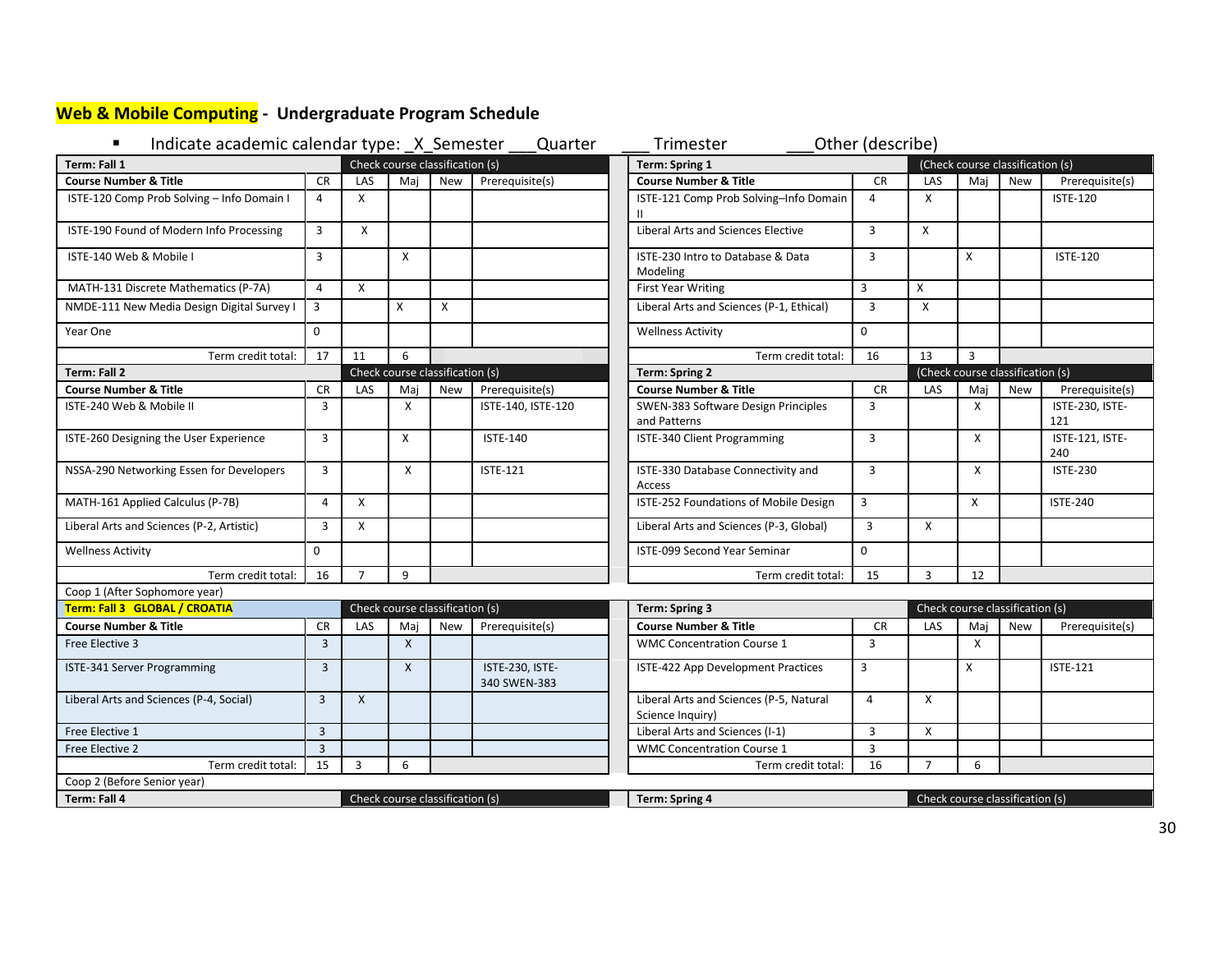| <b>Course Number &amp; Title</b>                                                                                                                                                    | <b>CR</b> | LAS | Maj | <b>New</b>                  | <b>Course Number &amp; Title</b><br>Prerequisite(s)                                |                                           |  | CR | <b>LAS</b>           | Mai | New | Prerequisite(s) |
|-------------------------------------------------------------------------------------------------------------------------------------------------------------------------------------|-----------|-----|-----|-----------------------------|------------------------------------------------------------------------------------|-------------------------------------------|--|----|----------------------|-----|-----|-----------------|
| <b>WMD Concentration Course 3</b>                                                                                                                                                   |           |     |     |                             |                                                                                    | <b>WMC Concentration Course 4</b>         |  |    |                      |     |     |                 |
| ISTE-500 Senior Development Project I                                                                                                                                               |           |     |     |                             | ISTE-501 Senior Development Project II<br>co-op requirement<br>(writing intensive) |                                           |  |    |                      |     |     | <b>ISTE-500</b> |
| Liberal Arts and Sciences (P-6, Scientific<br>Principles)                                                                                                                           |           | x   |     |                             | Liberal Arts and Sciences Elective<br>(writing intensive)                          |                                           |  | x  |                      |     |     |                 |
| Liberal Arts and Sciences (I-2)                                                                                                                                                     |           |     |     |                             |                                                                                    | Liberal Arts and Sciences (I-3)           |  |    |                      |     |     |                 |
| Free Elective 4                                                                                                                                                                     |           |     |     |                             |                                                                                    | <b>Liberal Arts and Sciences Elective</b> |  |    | v                    |     |     |                 |
| 16<br>Term credit total:<br>h                                                                                                                                                       |           |     |     |                             |                                                                                    | 15<br>Term credit total:                  |  |    | b                    |     |     |                 |
|                                                                                                                                                                                     |           |     |     |                             |                                                                                    |                                           |  |    |                      |     |     |                 |
| Credits: 126<br><b>Program Totals:</b>                                                                                                                                              |           |     |     | Liberal Arts & Sciences: 60 |                                                                                    | Major: 54                                 |  |    | Elective & Other: 12 |     |     |                 |
| <b>LAS:</b> liberal arts & sciences<br><b>Prerequisite(s):</b> list prerequisite(s) for the noted courses<br><b>Cr:</b> credits<br>Maj: major requirement<br><b>New:</b> new course |           |     |     |                             |                                                                                    |                                           |  |    |                      |     |     |                 |

### **Liberal Arts & Sciences Courses**

The Liberal Arts & Sciences courses listed as 4(3) credits above can be either 3 or 4 credits, as long as the student has a total of 60 LAS credits at graduation.. Taking a 4 credit P-5, P-6, P7A and P-7B are preferred, but not required.

#### **Concentrations**

Students matriculated in this degree will select two two-course concentration representing twelve semester hours of work (six each). Concentrations and corresponding courses are listed below.

#### **Web Application Development**

GCCIS-ISTE-442 Secure Web Application Development GCCIS-ISTE-444 Web Server Development and Administration

#### **Mobile Application Development**

GCCIS-ISTE-454 Mobile Application Development I GCCIS-ISTE-456 Mobile Application Development II

#### **Wearable & Ubiquitous Development**

GCCIS-ISTE-358 Foundations of Wearable and Ubiquitous Computing GCCIS-ISTE-458 Advanced Topics in Wearable and Ubiquitous Computing